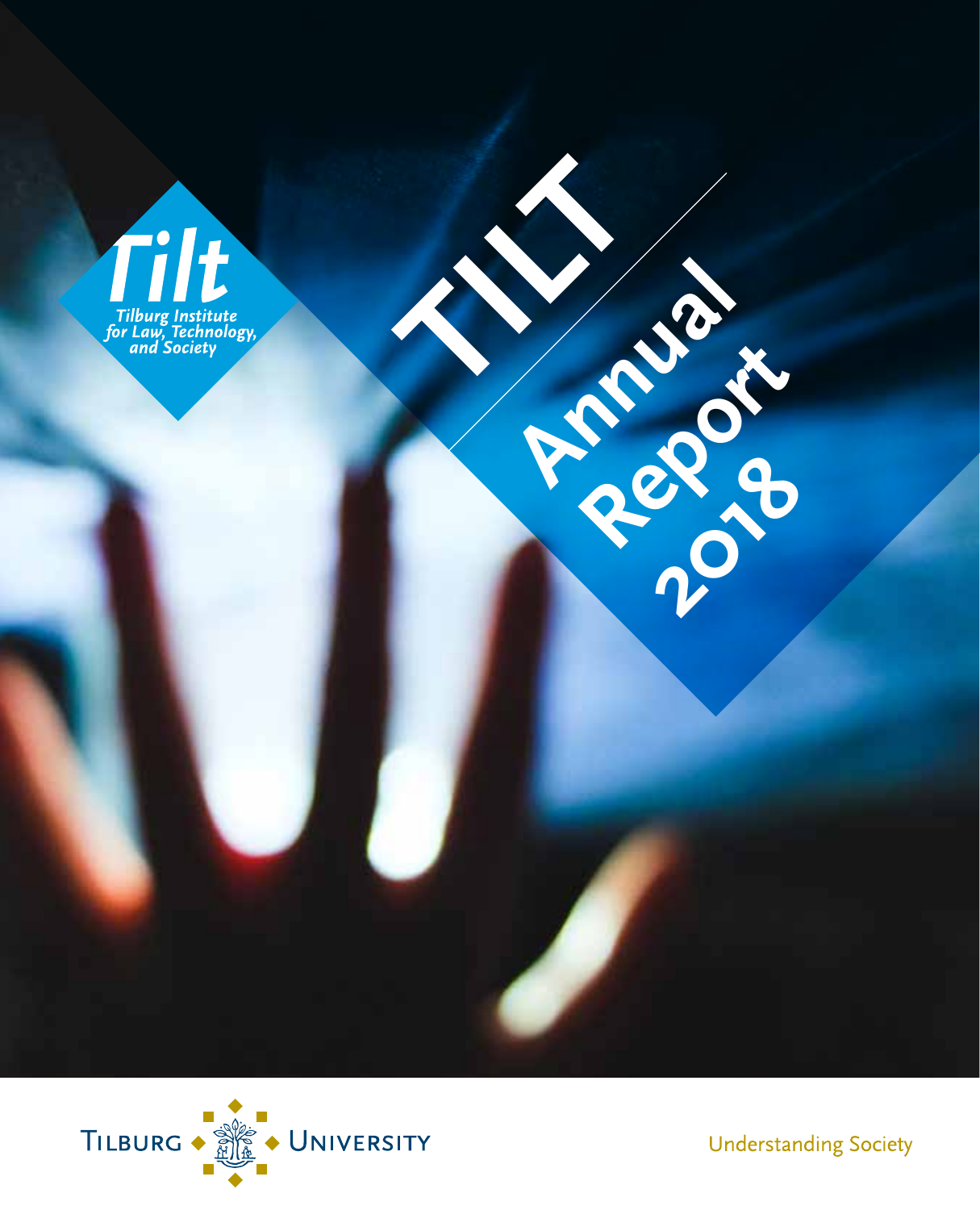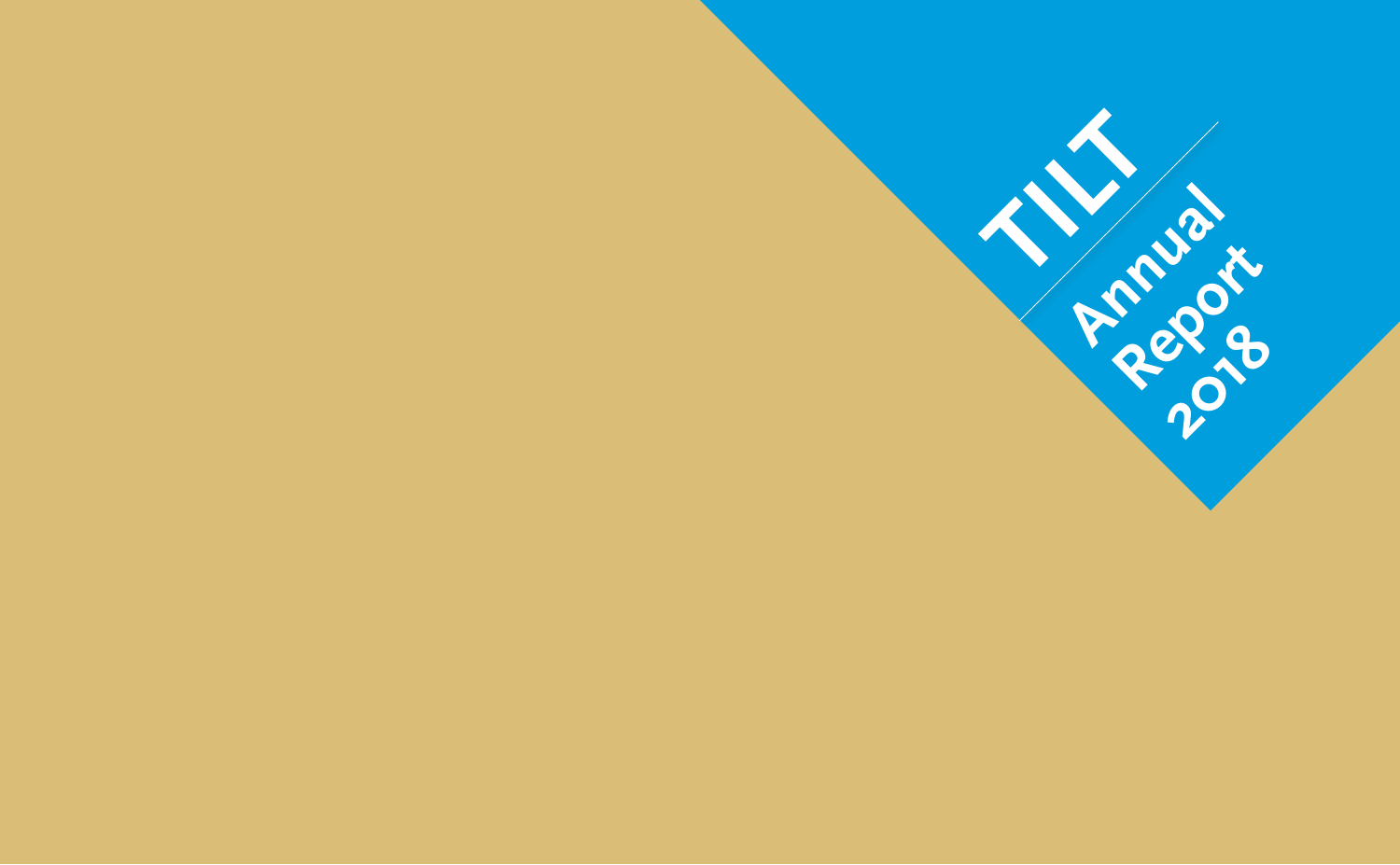### **MISSION, VISION**

The Tilburg Institute for Law, Technology, and Society (TILT) researches and teaches regulation of technologies and technology-related societal innovation.

#### **National and International**

Established in 1994, TILT has built a serious reputation in research, enabling the development of a leading LLM program in Law & Technology. TILT is a prominent player on the national as well as the international level when it comes to research and education in this particular area. TILT's expertise covers a wide range of topics related to law, regulation, technology and their normative implications.

#### **Multidisciplinarity**

TILT is a multidisciplinary research institute, combining law, philosophy, social sciences, public administration and management sciences. This enables us to look at research topics from multiple perspectives and deliver valuable contributions to the existing knowledge in the field of law, technology, and society. TILT's collaborative and open environment stimulates social and intellectual interchange. Feel free to become more familiar with our organization through our website, or look directly for possibilities to get involved!

#### **Mission**

TILT's mission is to explore and understand the interplay between technology, regulation and fundamental values/human rights; to study emerging technologies, their impact on the individual and society; and to assess the need for regulation of technologies.

#### **Academic climate**

TILT is located at the 7th floor of the Montesquieu Building at the Tilburg University Campus. We have a fairly unique composition in being large (around 50 researchers), truly interdisciplinary (combining disciplines such as law, STS, political science, sociology, and economics) and international (with researchers originating from more than 25 countries). The academic environment is very lively, with much interaction and collaboration between researchers, sharing of ideas and constructive commenting on each other's ideas and work. We take our open-door policy seriously, fostering collaboration and camaraderie. Tuesdays hold particular importance as this is the day when reading groups, work in progress discussions, seminars and other meetings are planned, but you will often run into spontaneous discussions and brainstorm-sessions at other times. This congenial atmosphere stimulates social and intellectual interchange.

#### **Topics**

TILT's expertise covers a wide range of fields related to developments in ICT, robotics, AI and related fields enabled by ICT, such as neuroscience, health, and energy. Topics include e-government, e-commerce, e-health, data science, AI, machine decision making, legal analytics, trust, technology adoption and legitimacy, privacy, identity management, liability, cybercrime, public security, intellectual property rights, networks and innovation, and governance.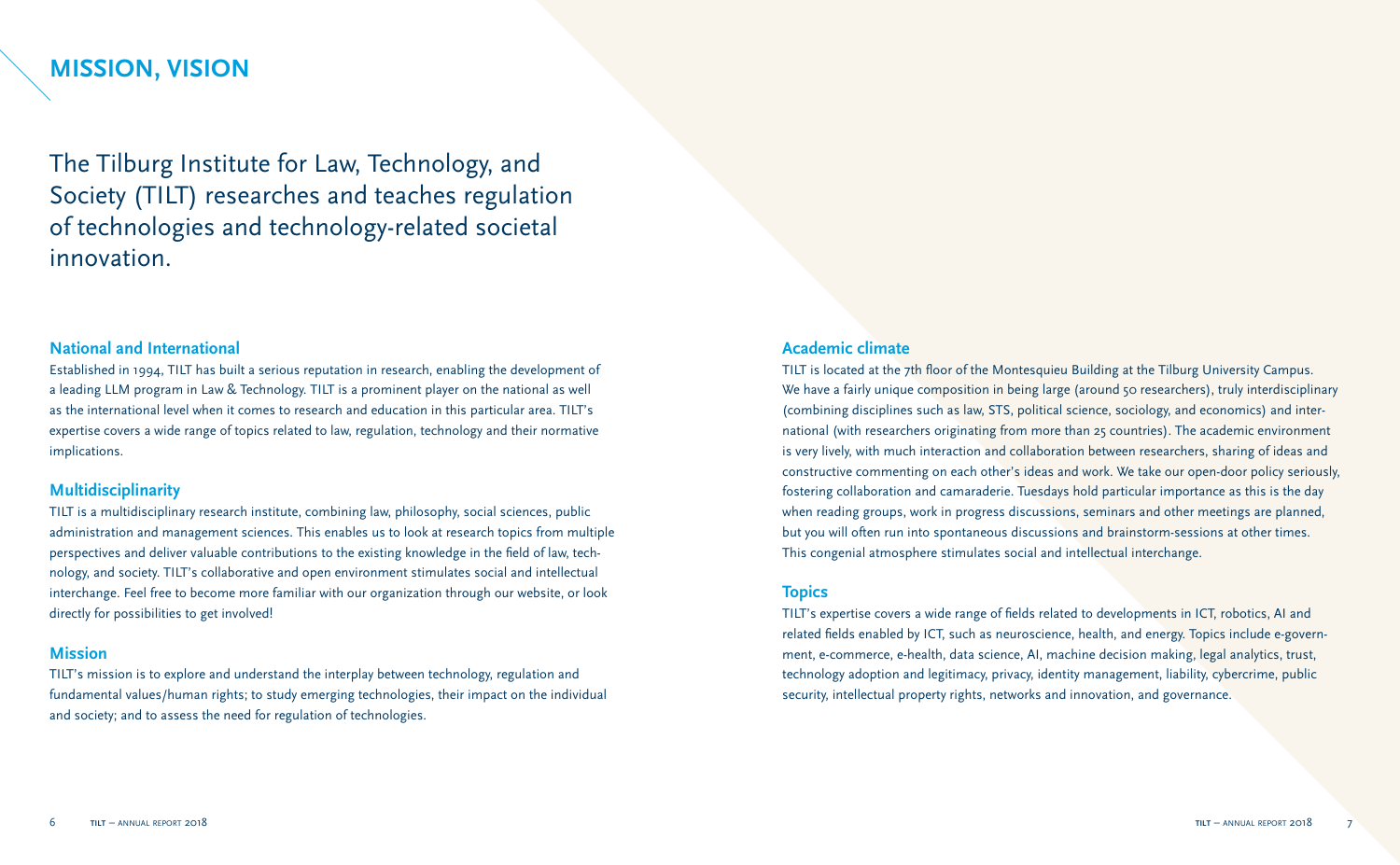## **CONTENTS**

|                                                                                                                                    | $\overline{\mathcal{A}}$ |
|------------------------------------------------------------------------------------------------------------------------------------|--------------------------|
|                                                                                                                                    |                          |
|                                                                                                                                    |                          |
|                                                                                                                                    |                          |
|                                                                                                                                    |                          |
| 18 million and Governance of Technologies [11.1.1] Regulation and Governance of Technologies                                       |                          |
|                                                                                                                                    |                          |
| 1.1.3 Artificial Intelligence and Robotics <b>Manual According to Artificial</b> 20                                                |                          |
|                                                                                                                                    |                          |
|                                                                                                                                    |                          |
| 1.1.6 Health 25                                                                                                                    |                          |
|                                                                                                                                    |                          |
| 1.2.1 The Global Data Justice project began (ERC Linnet Taylor) <b>Manual</b> 26                                                   |                          |
| Anna Berti Suman<br>27                                                                                                             |                          |
|                                                                                                                                    |                          |
| 1.2.3 Informational Self-determination and Mass Surveillance                                                                       |                          |
| (VENI Eleni Kosta) 29                                                                                                              |                          |
| 1.2.4 Privacy Protection in the 21st Century (VICI - Bert-Jaap Koops)  30                                                          |                          |
|                                                                                                                                    |                          |
| 1.3.1 Dmitrii Trubnikov, 29 January 2018, Tilburg University, TILT 30                                                              |                          |
|                                                                                                                                    |                          |
|                                                                                                                                    |                          |
| 1.3.4 Theo Hooghiemstra, 2 July 2018, Tilburg University, TILT [111] 13.4 Theo Hooghiemstra, 2 July 2018, Tilburg University, TILT |                          |
| 1.4 Events and dissemination of research <b>Commission Contract 23</b> 33                                                          |                          |
|                                                                                                                                    |                          |
|                                                                                                                                    |                          |
|                                                                                                                                    |                          |
|                                                                                                                                    | 38                       |

| 2.3 Involvement in other TLS programs: Master Rechtsgeleerdheid,                                                                                                                                                                     |    |
|--------------------------------------------------------------------------------------------------------------------------------------------------------------------------------------------------------------------------------------|----|
|                                                                                                                                                                                                                                      |    |
|                                                                                                                                                                                                                                      |    |
|                                                                                                                                                                                                                                      |    |
| 2.6 TILT clinics 2000 2.6 TILT clinics 21                                                                                                                                                                                            |    |
| 2.6.1 TILT Clinic: Intervention in Flavus case to support                                                                                                                                                                            |    |
|                                                                                                                                                                                                                                      |    |
| 2.6.2 TILT IP clinic with Crossyn Automotive <b>Manual Accord 42</b>                                                                                                                                                                 |    |
| 2.6.3 TILT participated in a Summer School with Ottawa                                                                                                                                                                               |    |
| University and Haifa University [11] University And Manuscription and Analytic Automaker And Analytic Australian                                                                                                                     |    |
|                                                                                                                                                                                                                                      |    |
|                                                                                                                                                                                                                                      |    |
|                                                                                                                                                                                                                                      |    |
| 4. Visitors and others 33                                                                                                                                                                                                            |    |
| Esther Keymolen                                                                                                                                                                                                                      |    |
|                                                                                                                                                                                                                                      |    |
|                                                                                                                                                                                                                                      |    |
| Academic publications - Journal articles <b>Communications</b> and the base of the base of the base of the base of the                                                                                                               |    |
|                                                                                                                                                                                                                                      |    |
| Academic publications - Book chapters, conference proceedings and                                                                                                                                                                    |    |
|                                                                                                                                                                                                                                      |    |
| Web Publications 24                                                                                                                                                                                                                  |    |
|                                                                                                                                                                                                                                      |    |
|                                                                                                                                                                                                                                      |    |
|                                                                                                                                                                                                                                      |    |
| TILT seminars 300 and 300 and 300 and 300 and 300 and 300 and 300 and 300 and 300 and 300 and 300 and 300 and 300 and 300 and 300 and 300 and 300 and 300 and 300 and 300 and 300 and 300 and 300 and 300 and 300 and 300 and        |    |
| Other events <b>contract to the contract of the contract of the contract of the contract of the contract of the contract of the contract of the contract of the contract of the contract of the contract of the contract of the </b> | 82 |
|                                                                                                                                                                                                                                      | 85 |
|                                                                                                                                                                                                                                      |    |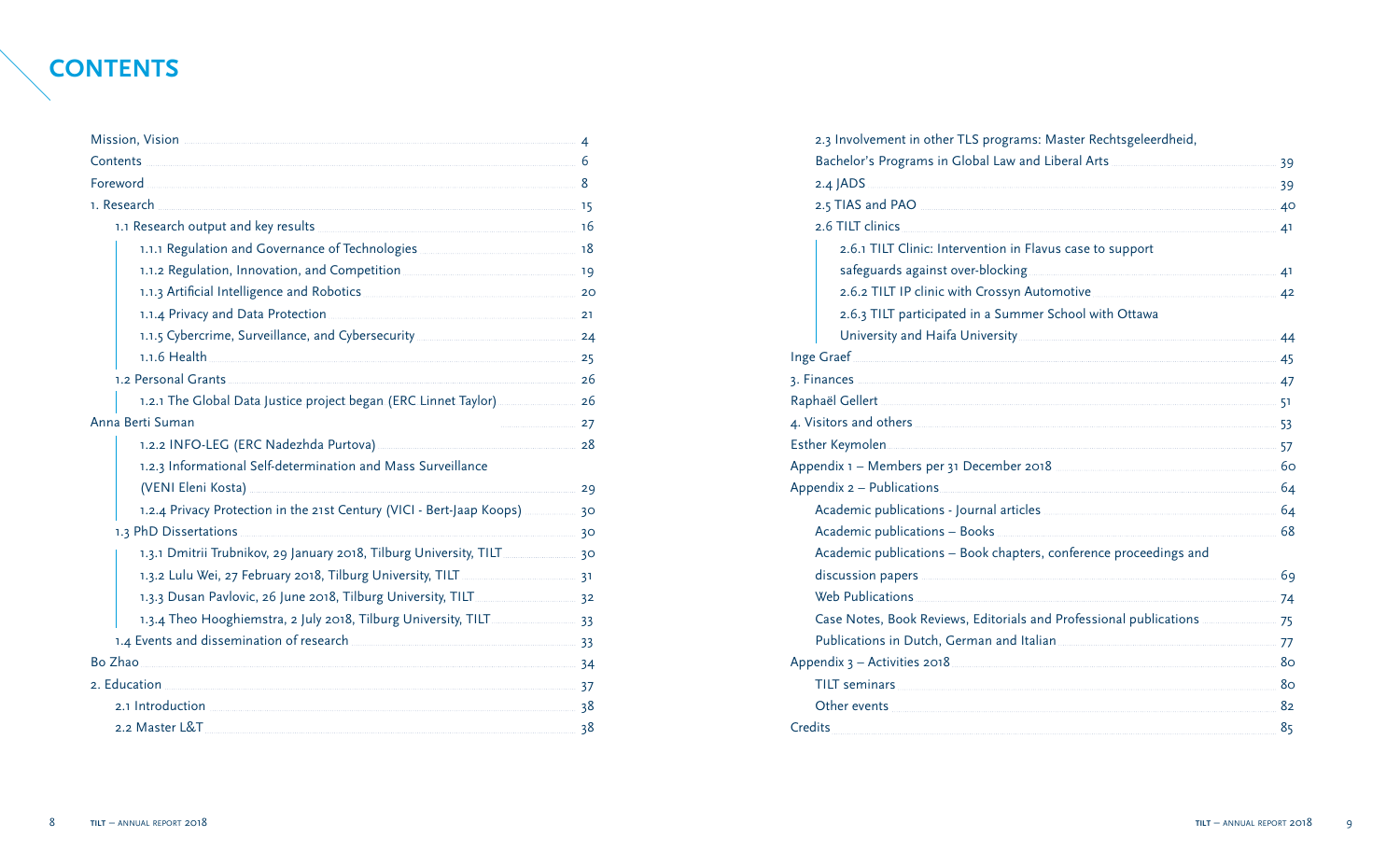**FOREWORD**

# **Transition** seems to be the theme for 2018 for TILT.

Transition came about as the theme for the TILTing 2019 conference to mark the fact that we are at the forefront (or in the middle, who knows?) of large scale societal transitions. It is, for instance, clear that climate change requires a rapid move from fossil fuels to sustainable energy sources. This will require significant changes in things we have long taken for granted, from the way we travel, heat our houses, to where and how we work and play. Technology will inevitably play a role in this transition and regulation in the broad sense will be an instrument to promote (the right) technologies, limit harmful effects and achieve the required behavioral change necessary to make the transition.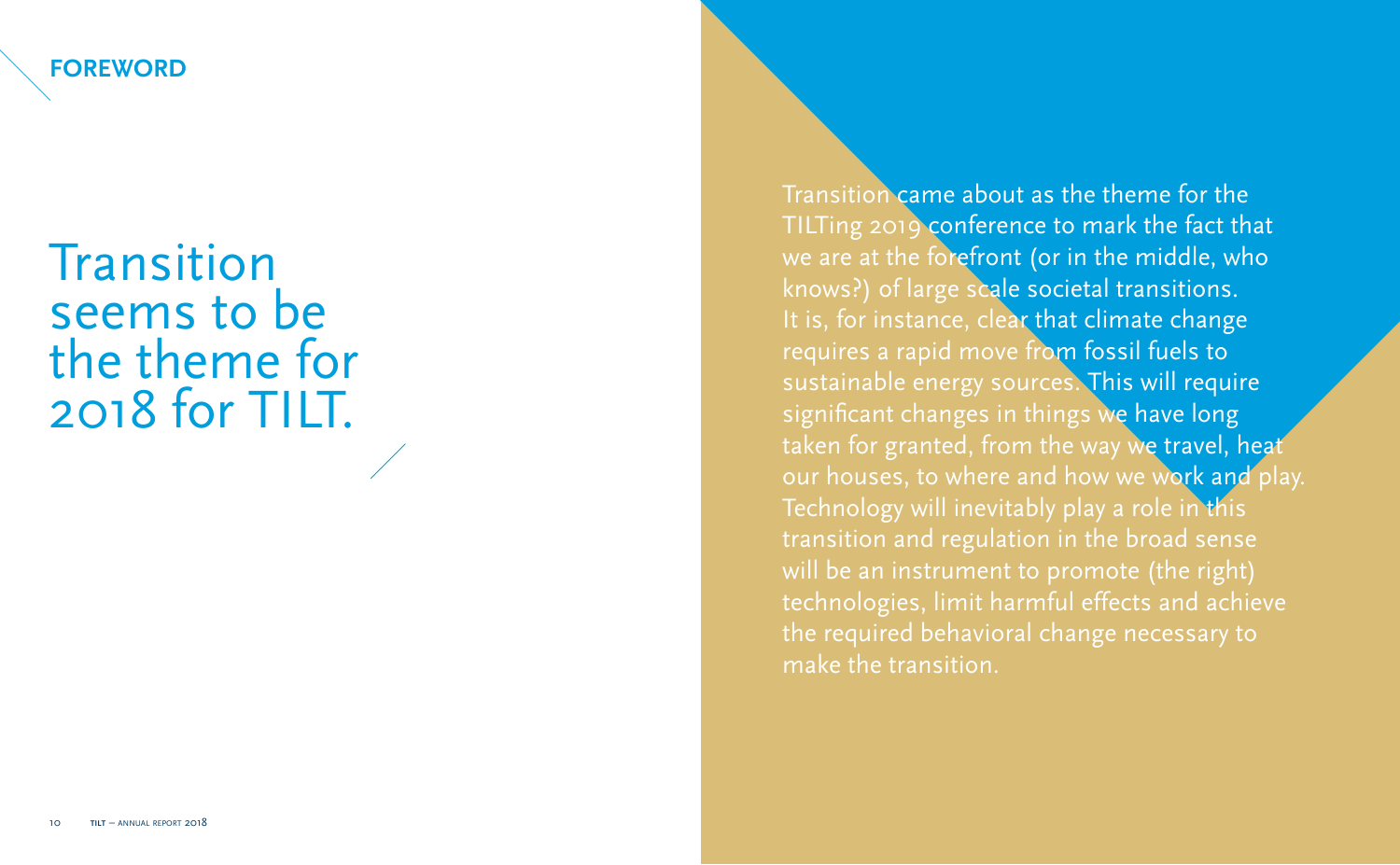Also in other domains we are at the verge of major transitions. Robots and AI develop at a tremendous pace. See YouTube for the current state of (semi-) humanoid robots developed by Boston Dynamics (Atlas, SpotMini) and Agility Robotics (Cassie) and you will realize that the issues around autonomous locomotion in robots have largely been tackled. Really practical applications may still be years away, bot robots carrying out real tasks in 'the wild' are certainly no longer the realm of science fiction. You may even already have spotted the first (semi-) autonomous vehicles on public roads. All car manufacturers, but also non-obvious developers (Google, now Waymo; Apple) race to change the way we travel public roads. These, again are fields where technology solves problems, introduces new challenges and requires regulation to help guide innovation and prevent or limit adverse effects.

And let us not forget that we're still in the middle of the large transitions induced by the Internet, where privacy, cyber security, intellectual property and other topics never seem to be addressed for good. Big Data and Data Science as relatively new kids on the block furthering ethical, legal and concerns that require the attention of regulatory and legal scholars, social scientists and ethicists. TILT closely follows these major developments and constantly adapts to new questions and challenges related to social-technical innovation.

2018 marks the first year of what may be a series of transitional years for TILT. First of all, the team has grown significantly, partially to be able to also address the grand challenges outlined above: energy and the environment, AI and robotics. Partially also because of extending the 'social' part of Law, Technology, and **Society**, which we primarily see as bringing in insights from Science and Technology Studies (STS). TILT after all belongs to the 'Law in Context' family within Tilburg Law School.

TILT also grew because of the start up of projects funded by the large Starting Grants provided by the European Research Council (ERC) to Linnet Taylor and Nadya Purtova.

We also have projects winding down. Eleni Kosta was wrapping up her Veni project, and the Horizon 2020 Micromole project and art 42/43 GDPR certification project commissioned by the European Commission were in their final stages, meaning that some people will move on to new projects and new roles.

Thirdly, we have been gearing up for our 25th anniversary (https://tilt25.com/), the celebration of which we have taken very seriously. We have built a program packed with events, ranging from academic reading groups, visiting scholars from all over the world, and keynote lectures, to movie screenings and public lectures. For the latter two we have teamed up respectively with PopUp Cinema and the Tilburg Public Library which hosts the lectures in the marvelously removed LocHal. The calendar contains ten themed months that group the activities around prominent TILT areas of research. On top of this busy schedule, we host our sixth international TILTing Perspectives conference in May 2019. We aim to top the highly successful 2017 edition with some 150 speakers and hopefully around 300 participants coming together for three days of presentations and social gathering.

Whereas TILT started as a very Dutch institute in the late 1990s, that has changed. We now have some 25 nationalities and have become a hub for visiting scholars from around a globe, and our members fly out over the world as well for shorter and longer research and teaching visits.

Also in terms of teaching we are still in a transformation. From an institute focused on research, we are becoming a more balanced department. Our Law & Technology Master's program is growing and now accommodates some 130 students a year. At the same time our stake in other programs, such as in the various Data Science curricula at TiU, TU/e and the Jheronimus Academy of Data Science (JADS) and the Global Law Bachelor grew, and so did the number of students.

Then, of course, the department itself has started a significant transition. On 1 December 2018, we formally merged with the Tilburg Law and Economics Center (TILEC) to form the new department of Law, Technology, Markets, and Society (LTMS). Although formally this merger was inspired by the significant redesign of the entire Tilburg Law School to a leaner design, TILT and TILEC had been in talks for quite some time about intensifying collaboration. We have had Martin Husovec and Inge Graef as successful linking pins between the two groups for a couple of years already and TILEC's focus on innovation and innovativeness and TILT's focus on law and technology are highly complementary making us wonder why we had not merged before. In any case, with full enthusiasm we move forward to craft a global player in research and education at the intersection of our domains: Law, Technology, Markets, and Society. LTMS not only covers our major themes, but also reflects our understanding of regulation (covering Lessig's four modalities of regulation).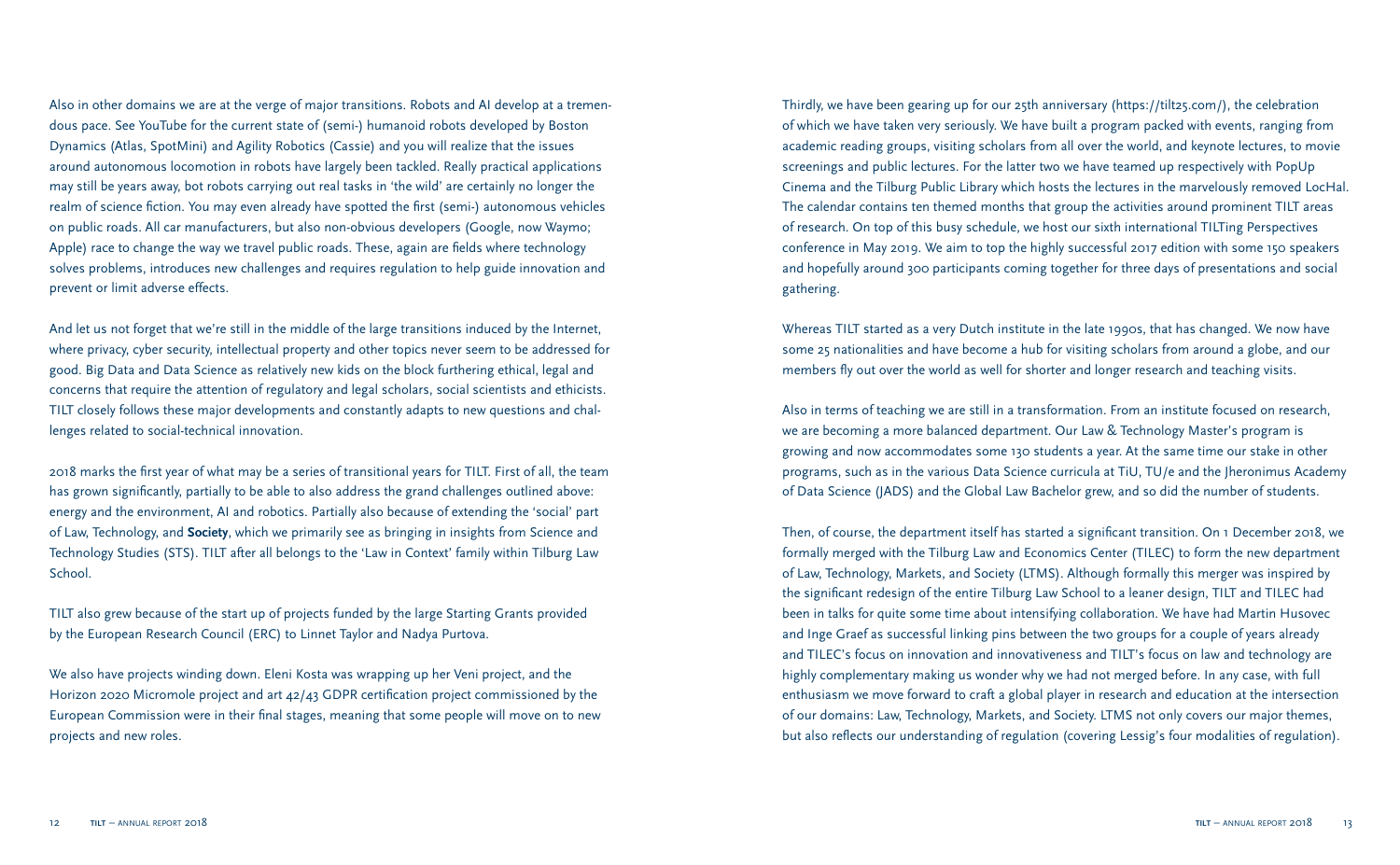All TILEC and TILT members will relocate to new offices on the seventh floor of the Montesquieu building in early 2019 which will facilitate collaboration and real integration of the new team. The new department hosts some 60 researchers, a VENI and a VICI grant (both funded by the Dutch Science Foundation, NWO), two ERC Starting Grants and an ERC Consolidator grant (funded by the European Research Council) and several new NWO and ERC applications are in the pipeline. That seems a promising starting point for achieving our new ambition.

This annual report bears witness to the integration between TILT and TILEC. It contains the annual reports of both groups. Likely next year's report will be more integrated as new research lines and projects emerge. In the following pages you will find a high level overview of TILT's research and educational activities as well as a more detailed overview of research output and metrics.

We extend an open invitation to you to engage with us on the exiting venture in understanding and guiding technology developments in view of the values we foster as society. This report should provide you with a good overview of what we stand for and what we do. Please feel free to contact us and get engaged with us.

Ronald Leenes TILT director

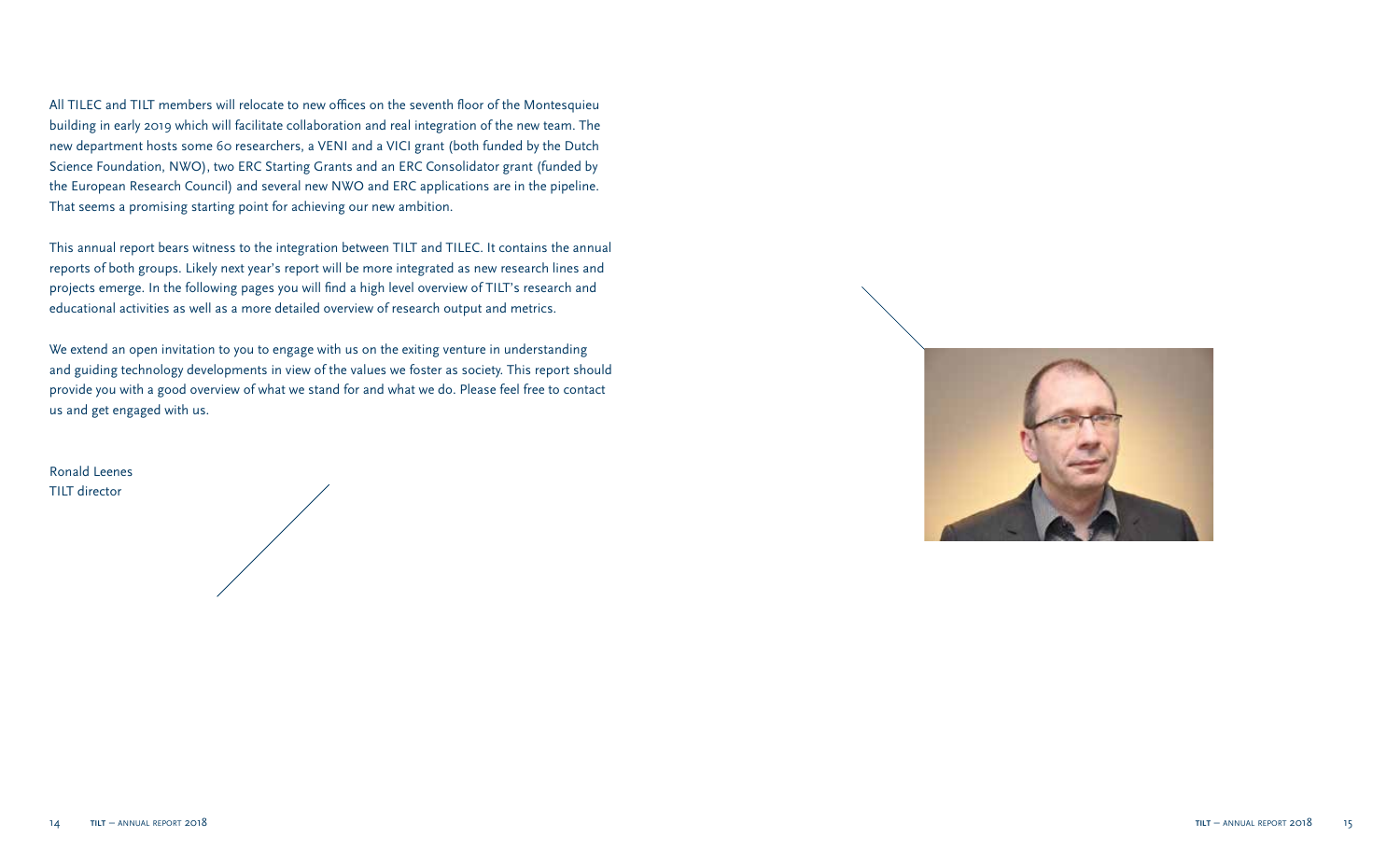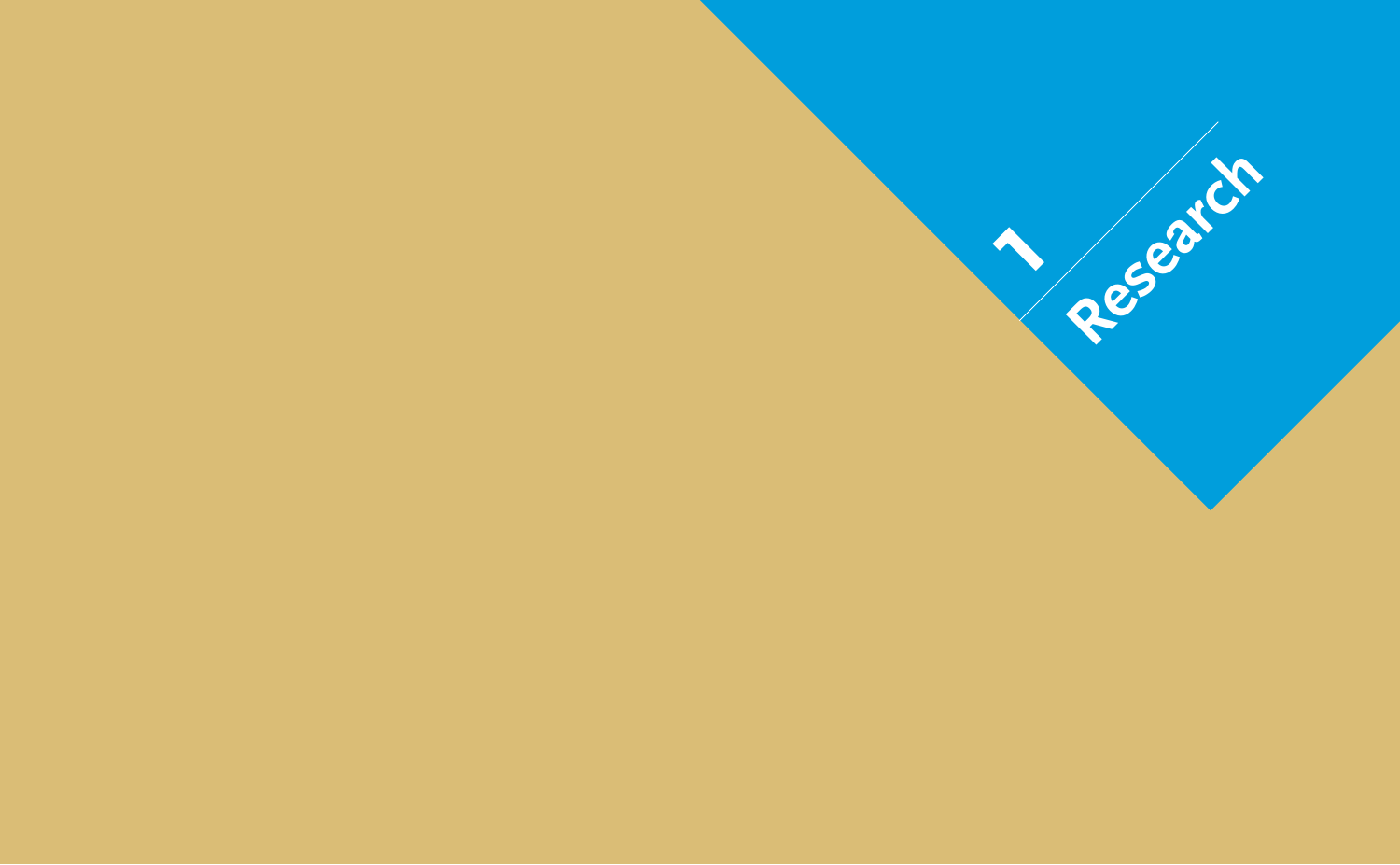

#### **1.1 Research output and key results**

TILT's research in 2018 took place in the context of its six-year research program, 'Understanding the Mutual Shaping of Regulation, Technology, and Normative Notions' (2014-2019). The basis of this program is the recognition that technology, regulation, and normative notions interact, i.e., they continuously adapt to new technological, regulatory, and/or normative environments, and in this process, they mutually shape one another. The 'TILT triangle' of technology, regulation, and normative notions is studied against the background of society, to incorporate insights into human and organizational behavior, social mechanisms and norms, and the context-specificity of certain sectors in society, such as health, commerce, public administration, or law enforcement. Through our research, we hope to better understand the mutual shaping —or co-construction— of technology, regulation, norms, and society.

It goes almost without saying that TILT's research is multidisciplinary. Regulation consists of different modalities – law, social norms, market, and architecture – which are grounded in different disciplines: law, social sciences, economics, and science & technology studies. TILT's researchers incorporate these disciplines and collaborate with scholars in other disciplines too, including the technical sciences.

#### **TILT projects**

Besides the VENI/VICI/ERC projects showcased in text-boxes below, TILT worked on the following projects in 2018:

- MicroMole: sewage monitoring for tracking synthetic drugs laboratories (EU/H2020)
- Study on certification ex art. 42/43 GDPR (DG Justice & Consumers)
- BotLeg: Public-private actions against botnets: establishing the legal boundaries (NWO/Cybersecurity)
- Judiciary oversight of Big Data decisions by government (WODC)
- Blockchain and the law (WODC)
- DomJur: domain name disputes website (SIDN)
- Data portability (TLS and Signify)

Table 1 offers a quantitative overview of TILT's research output in 2018. A full overview of TILT publications is provided in Appendix 2.

| <b>Academic publications</b>     | 95 |
|----------------------------------|----|
| Journal articles                 | 38 |
| <b>Book chapters</b>             | 33 |
| Monographs and edited books      | 8  |
| PhD dissertations                | 4  |
| Other academic publications      | 12 |
| <b>Professional publications</b> | 35 |

*Table 1: Overview of research output by TILT members*

To showcase the achievements of TILT research in 2018, we provide a qualitative overview of highlights of TILT research, grouped in six thematic clusters. For more details of the mentioned publications, see Appendix 2.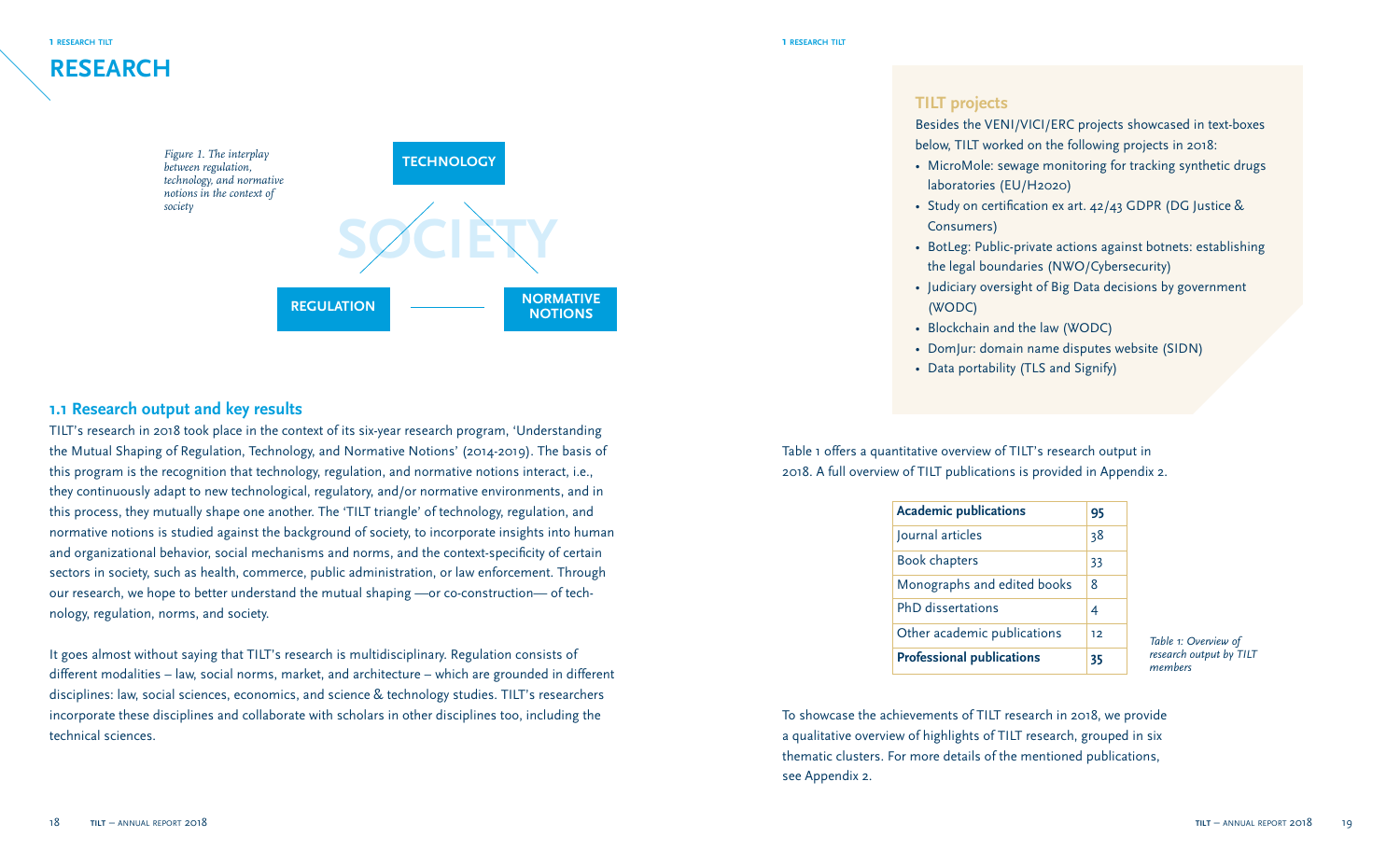#### **1.1.1 Regulation and Governance of Technologies**

The role of intermediaries continues to be one of the key challenges in internet regulation. This topic was studied by **Lulu Wei** in the context of Chinese internet regulation; she showed how the Chinese internet landscape involves complex practices of both state-mandated and intermediary-induced content regulation, offering a nuanced picture that refutes simplistic narratives of censorship. She defended her PhD thesis *Legitimacy challenges of intermediary gatekeeping in the Chinese internet regulatory system* on 26 February 2018. **Martin Husovec**'s 2017 book *Injunctions against Intermediaries in the European Union: Accountable But Not Liable?*, published with Cambridge UP, was enthusiastically reviewed by Justice Richard Arnold from the High Court of Justice of England and Wales, who called Martin's book '[e]ssential reading on intermediary accountability'. The topic was also addressed in a **TILT clinic**, involving three Tilburg students who, under auspices of TILT lecturers, prepared a third-party intervention before the European Court of Human Rights in OOO Flavus against Russia, a case that will define important limits for the safeguards against state over-blocking online.

> **Linnet Taylor** started her ERC-funded Data Justice project (2018-2023) by bringing together a multidisciplinary team of researchers, including Shazade Jameson, Aaron Martin, and Helen Mukiri-Smith. The project seeks to develop an inclusive framing of informational rights and freedoms in a global context in the era of big data. Besides preparing and executing the first fieldwork and conceptualizing data justice, first results included Linnet Taylor's 'On the presumption of innocence in data-driven government: Are we asking the right question?' and 'What can "disruptive urban technologies" tell us about power, visibility and the right to the city?'

Global perspectives on regulation and (so-called) smart technologies were central in the Data Justice project (see box) and in **Anna Berti Suman**'s research on Citizen Sensing for environmental and public-health risk governance, with analyses of the Schiphol Airport noise-monitoring case and the 'AnalyzeBasilicata' initiative, suggesting that 'the South' can occur in the Northern as much as in the Southern hemisphere. Anna's earlier Master Thesis on the human right to water in Latin America won the "Research Perspectives in International Water Law" Prize and was published by Brill.

The environment also featured in **Leonie Reins**'s work on energy regulation, discussing the changing role of energy consumers and its implications for the European legal framework. She combined academic and policy agenda-setting work with commentaries on four provisions in the German Renewable Energy Act. For Dutch policy-makers, professionals, and academics, **Corien Prins** continued her important agenda-setting work in her Editorials for the *Nederlands Juristenblad*, discussing the legal and policy implications e.g., *drones, digitization of administrative law, and sex robots*.

*TILT's broad understanding of regulation and governance was visible in Kees Stuurman's work on technical standards, analyzing* Directive 2015/1535/EU on information provision in the field of technical regulations. **Esther Keymolen** continued to study the role of 'Trust in the networked era', analyzing from a philosophy of technology perspective what happens 'when phones become hotel keys'. A similar emphasis on the importance of social norms in regulation featured in **Bert-Jaap Koops**'s analysis of 'Privacy Spaces', which showed that in many settings, privacy often is protected by other people's discretion at least as much as by law or self-determined access restriction. Meanwhile, **Merel Noorman** updated her lemma on 'Computing and moral responsibility' in the *Stanford Encyclopedia of Philosophy*.

#### **1.1.2 Regulation, Innovation, and Competition**

Technology regulation is also studied through the particular lenses of innovation and competition, in close cooperation with TILEC (the Tilburg Law and Economics Center). **Inge Graef** authored several publications on price discrimination, and on the need to combine competition law and consumer protection in a coherent framework to regulate market power in the data economy. Together with **Martin Husovec**, she also studied data portability, with an existing and a newly won grant from Tilburg Law School's Data Science fund.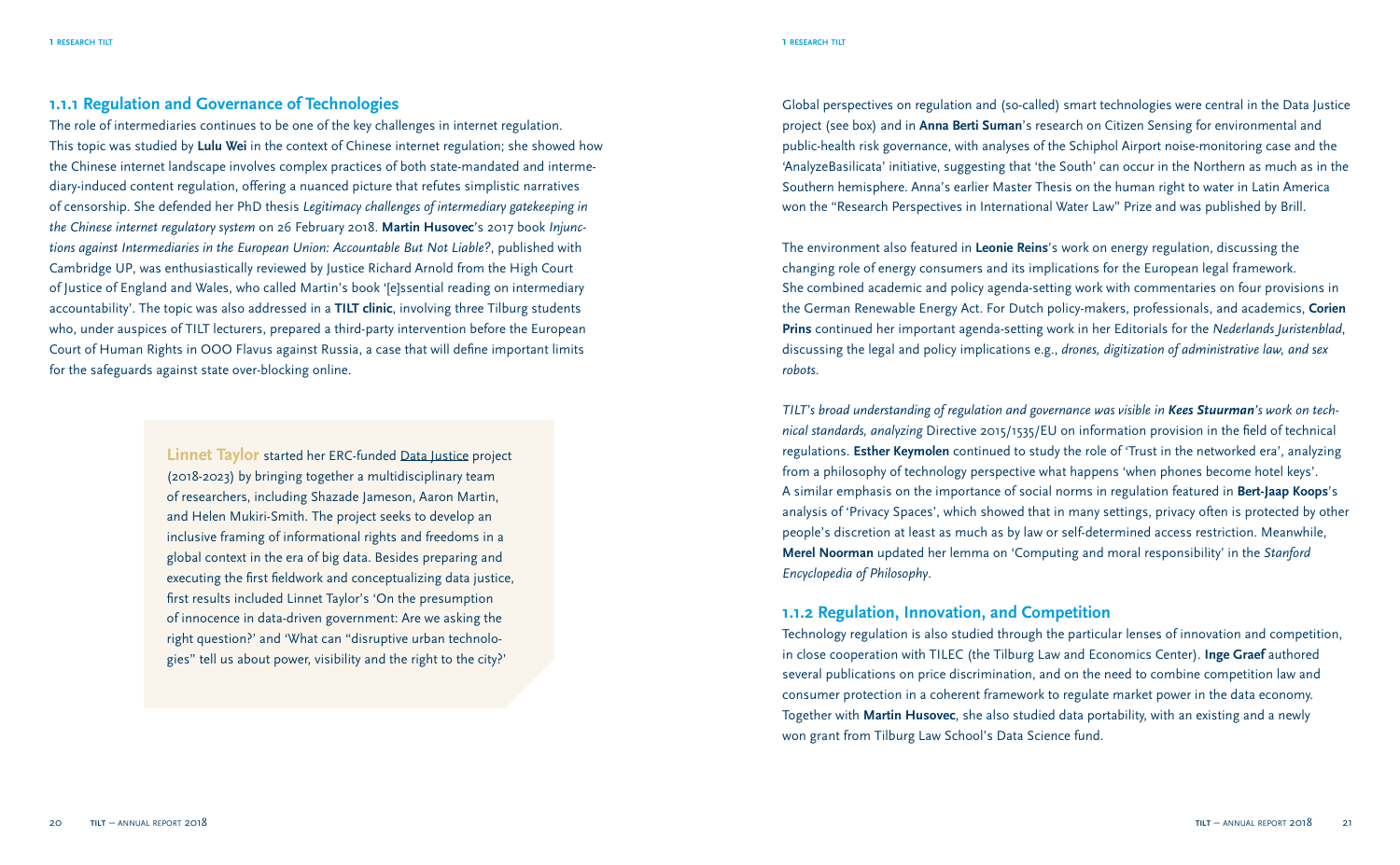Competition law is also a key element in telecommunications regulation. **Dmitriy Trubnikov** used Hayek's contrast between a competitive order (making competition work) and ordered competition (restricting competition's effectiveness) to question how and why the telecom market is regulated, taking into account the sector's inherent characteristics. He defended his PhD thesis *"The competitive order for the new economy: Lessons from the telecommunications experience"* on 29 January 2018.

TILTies made several contributions to the TILEC Discussion Paper Series, with **Sebastian Dengler** (with TILEC's Jens Prüfer) writing about 'Consumers' Privacy Choices in the Era of Big Data', and **Martin Husovec** (with TILEC's Lenka Fiala) using experiment-based evidence to propose a better system for Notice and Takedown Procedures, suggesting that an independent ADR mechanism significantly reduces unjustified takedowns. **Inge Graef**, **Raphaël Gellert** and **Martin Husovec** deconstructed the European proposal for a Regulation on Non-Personal Data, showing that the data economy is better served by a holistic regulatory approach of (all) data than by two frameworks revolving around an unmanageable distinction between non-personal and personal data.

#### **1.1.3 Artificial Intelligence and Robotics**

Perhaps the most prominent development in our field today is the continuously increasing importance of AI, robotics, and automated decision-making. TILT researched this development from many perspectives and in various application spaces. For instance, **Emre Bayamlioglu and Ronald Leenes** offered a techno-regulatory perspective on 'The rule of law implications of data-driven decision-making'. With Mireille Hildebrandt and colleagues, Emre also edited the book *Being profiled: Cogitas ergo sum—10 years of Profiling the European Citizen*. Two prize-winning papers analyzed the crucial role of transparency in automated decision-making: Emre Bayamlioglu's 'Contesting automated decisions: A view of transparency implications' (awarded the EDPL Young Scholar Award at CPDP 2019) and **Sascha van Schendel**'s 'Risk profiling by law enforcement agencies in the Big Data era: Is there a need for transparency and a right to explanation?' (was awarded the IFIP 2018 summer school best paper award). **Tetyana Krupiy** examined the social impact of the employment of AI decision-making systems. She focused on identifying under what circumstances and in what contexts the decision-making task should be reserved for human beings.

**Corien Prins** researched how AI influences the judiciary system, highlighting that this involves not only threats but also opportunities. **Maurice Schellekens** looked at the role of liability law in the

transport sector, showing that liability does not have to hamper the development of self-driving cars, because functions traditionally performed by liability schemes could be taken over by so-called no-fault-compensation schemes. Self-driving cars also featured in another TILT clinic, with Crossyn Automotive, in which students researched intellectual property law in the era of connected cars.

Robots enter not only our roads but also our homes. **Silvia de Conca** discussed the implications of intelligent home assistant robots for the private sphere and how the law can protect that sphere in a connected age. Similarly, the role of privacy in healthcare robots was analyzed by a collection of authors, including Silvia and TILT colleagues **Robin Pierce** and **Aviva de Groot**: 'Nothing comes between my robot and me'.

Meanwhile, the 2017 paper 'Regulatory challenges of robotics' by **Ronald Leenes** and colleagues from TILT and SSSA Pisa continued to be the most-read article in *Law, Innovation and Technology*, reaching the 10,000 download mark.

#### **1.1.4 Privacy and Data Protection**

Privacy and data protection have always been key pillars of TILT research and continue to be widely studied, including in VICI and ERC projects (see boxes). Landmarks included the publication with Amsterdam UP of *The handbook of privacy studies: An interdisciplinary introduction*, edited by **Aviva de Groot** and **Bart van der Sloot**, and *Data protection and privacy: The internet of bodies*, edited by **Ronald Leenes**, **Paul de Hert** and colleagues from VUB, already the 11th volume in the treasure-trove of the Computers, Privacy and Data Protection series.

Of course, much attention was paid to the General Data Protection Regulation (GDPR), which entered into force in May 2018. The GDPR's risk-based approach was studied by **Raphaël Gellert** ('Understanding the notion of risk in the GDPR') and **Claudia Quelle**, who together with 28 other Dutch PhD students formed the *Faces of Science* of the Royal Netherlands Academy of Arts and Sciences, disseminating her research among high school students and a wider audience. The GDPR's new requirement of data protection by design and by default was critically analyzed by **Irene Kamara** and colleagues, including Tilburg Law & Technology alumna Lina Jasmontaite and former TILT visiting fellow Gabrieala Zanfir Fortuna.

Their paper was the second most-read article of the European Data Protection Law Review in 2018.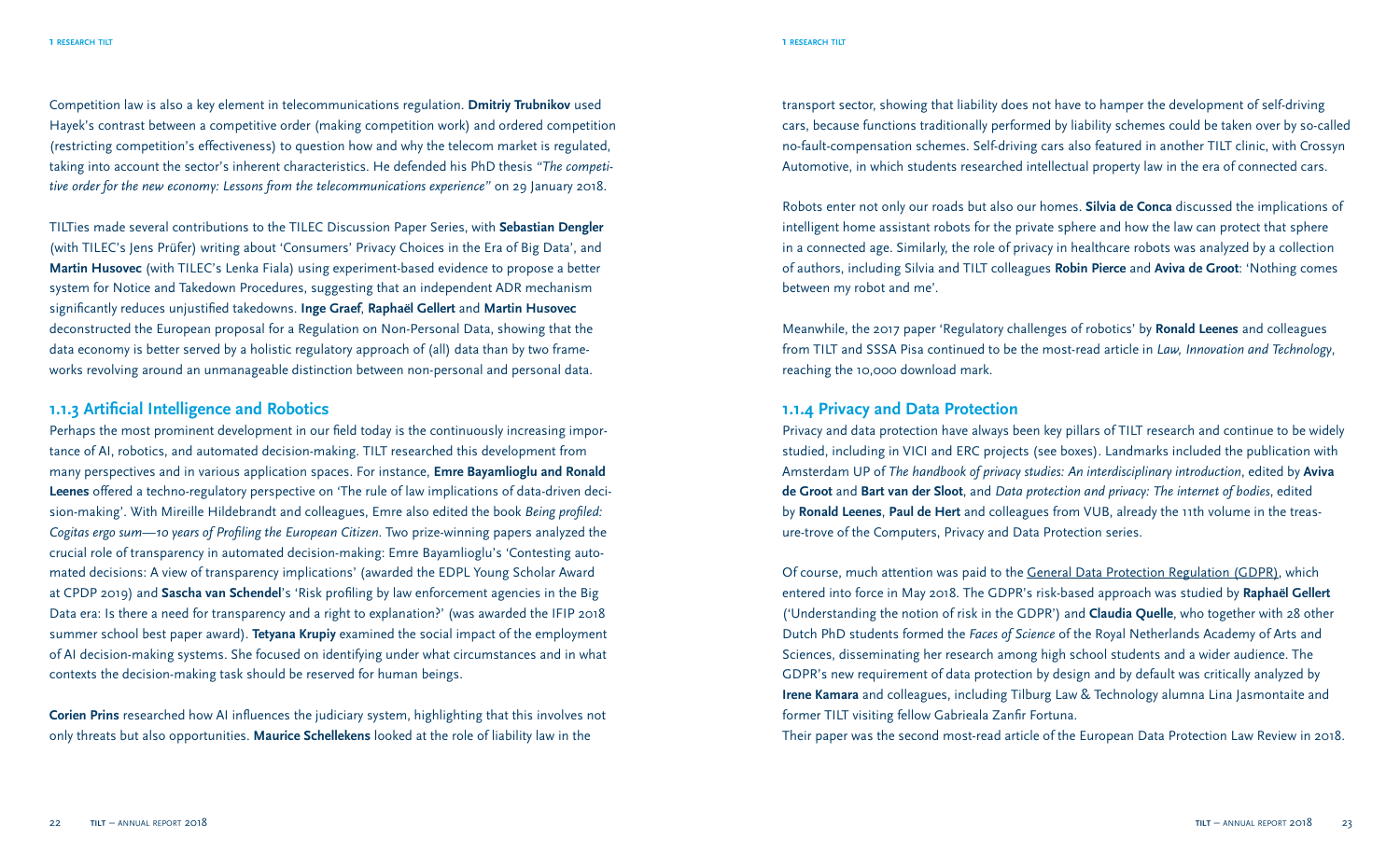The role of certification in data protection was also illuminated by **Irene Kamara** together with **Paul de Hert** ('Data protection certification in the EU'), as well as by **Eric Lachaud** ('The rise of certification as a regulatory instrument'). **Lorenzo Dalla Corte** analyzed data protection in relation to open data, while **Bo Zhao** discussed Chinese experiences with open government and privacy ('Sex, wealth and transparency in China'). **Robin Pierce** and **Anna Berti Suman** investigated conceivable challenges for Citizen Science and the EU Open Science agenda under the GDPR.

> **Nadya Purtova** and her team, including Sebastian Dengler, Raphaël Gellert, and Mara Păun, organized an expert workshop in November 2018 on the future of data protection law for her ERC-funded INFO-LEG project (2017- 2022), which seeks to improve legal protection of people against harms associated with automated processing of information. The workshop consolidated the findings of the project's first, conceptualizing stage. R**aphaël Gellert** analyzed the concepts of data and information in 'Comparing the definitions of data and information in data protection law and machine learning'. In 'The law of everything', Nadya Purtova expounded and elaborated the main thesis underlying her project, namely that data protection law is becoming over-comprehensive due to an extremely broad concept of personal data, so that new organizing notions are required to meaningfully structure data protection law. **Evelyn Wan** joined the Info-Leg team in late 2018.

While many TILT researchers were busy writing commentaries on provisions in the GDPR that will see publication in 2019, **Bart van der Sloot** usefully explained the GDPR in 'plain language' to the Dutch public, in *De Algemene Verordening Gegevensbescherming in gewonemensentaal*. Another major dissemination effort was made by **Bo Zhao**, **Magda Brewczy**ń**ska** and **Weiquan Chen** to present the GDPR to a Chinese audience in the brochure *GDPR and China: what do we need to know?* (《欧盟—般数据保护条例》与中国:我们应当了解什么?).

> **Bert-Jaap Koops** and his team, comprising Maša Galič, Jaap-Henk Hoepman, Bryce Newell, Robin Pierce, Ivan Škorvánek, and Bo Zhao, moved to the final stage of his NWO-funded VICI project (2014-2019) on privacy in the 21st century, which aims to finding new concepts ('boundary-marking notions') to protect privacy in the age of ubiquitous data. Besides launching a second edited volume on privacy in public, *Surveillance, Privacy, and Public Space* (Routledge), the team conducted comparative legal analyses of the protection in criminal law against being visually observed ('The reasonableness of remaining unobserved') and of location tracking by police. The latter showed that law-makers are starting to adopt new conceptual frameworks, such as the mosaic theory, to regulate privacy. In late 2018, Esther Keymolen joined the project to research information fiduciaries as a boundary-marking concept.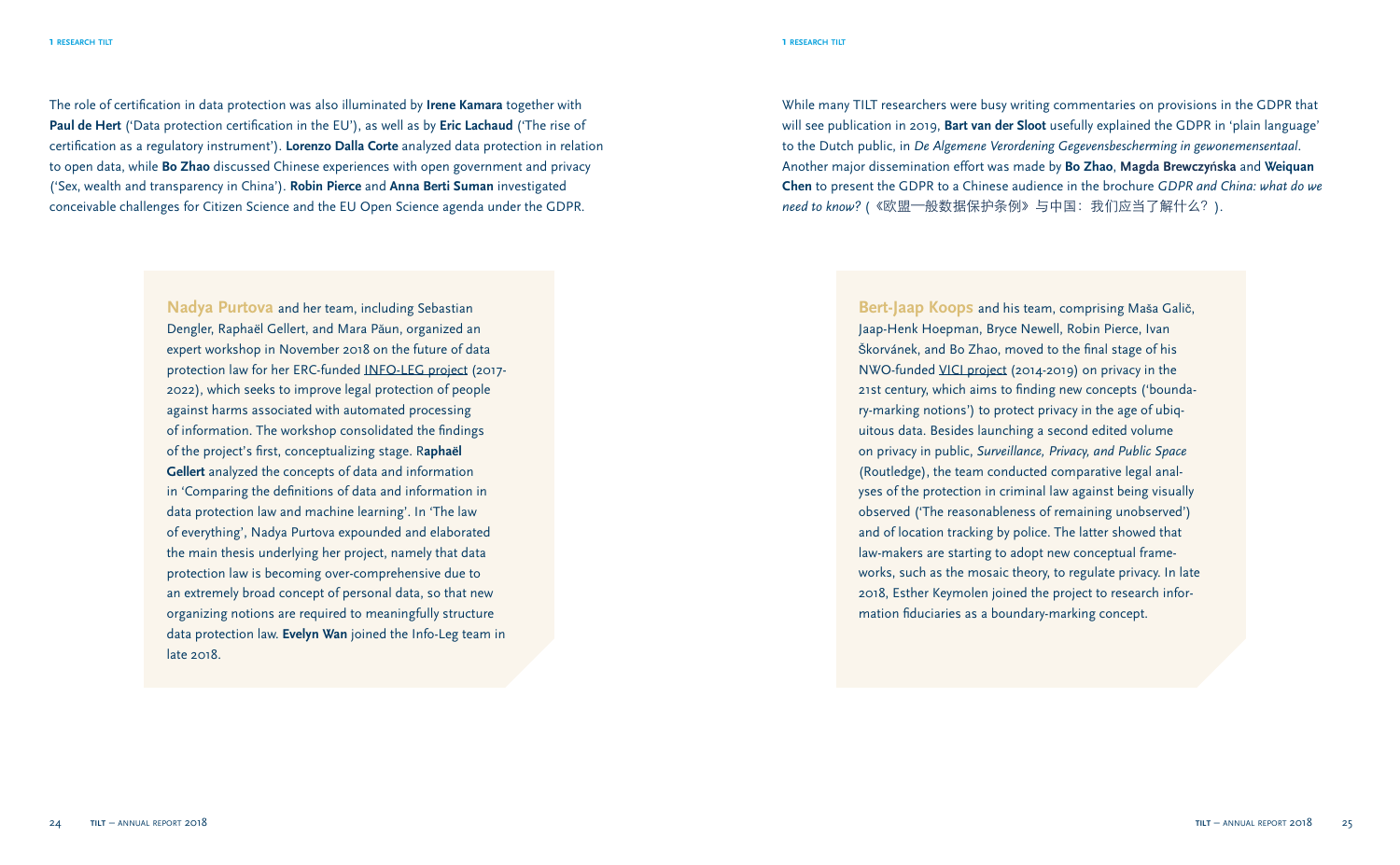Dusan Pavlovic presented a fresh perspective on data protection by arguing that in the context of gambling regulation, legal protection of gamblers is in some respects better fostered by data maximisation and data linkage than by data minimisation and data separation. He defended his PhD thesis *Online gambling in the EU: From data protection to gambler protection* on 26 June 2018. While TILT generally avoided the blockchain hype, **Lokke Moerel** helpfully explained to believers in blockchain applications that blockchain and data protection are not on a collision course.

Meanwhile, in parallel to all the data protection-related research, TILT also focused on new approaches to achieving privacy protection beyond informational privacy, in the VICI project (see box) and in a theoretical analysis by **Bart van der Sloot** how the European Court of Human Rights embraced the non-domination principle.

#### **1.1.5 Cybercrime, Surveillance, and Cybersecurity**

In June 2018, the Committee on modernising criminal investigation in the digital age chaired by **Bert-Jaap Koops** (hence also known as the Commissie-Koops) presented their report *Regulering van opsporingsbevoegdheden in een digitale omgeving* [Regulation of Investigation Powers in a Digital Environment] to the Dutch Minister of Justice & Security. The report's recommendations for improving the regulation of digital investigations are being used to adapt the draft law for the upcoming modernized Dutch Code of Criminal Procedure. **Sascha van Schendel** summarized the report's findings in EDPL: 'Challenges of new technologies for criminal investigations'. Together with Jan-Jaap Oerlemans (Leiden), **Bert-Jaap Koops** also updated his Dutch handbook on criminal law and ICT (*Strafrecht & ICT*) to its third edition, incorporating the new Computer Crime III Act.

Also in the law enforcement context, data protection is a prominent issue, with the new Directive that complements the GDPR for the police and justice sector. **Nadya Purtova** analyzed the complex interplay 'Between the GDPR and the police directive', particularly in the context of information sharing in public-private partnerships. **Paul de Hert** continued his collaboration with Vagelis Papakonstantinou in this area ('Data protection policies in EU Justice and home affairs: A multi-layered and yet unexplored territory for legal research') and discussed the role of the data protection authorities in supervising police and criminal justice authorities processing personal data. The opportunities of data processing and automation in policing were highlighted by **Floris Bex** in 'Argumentation-driven information extraction for online crime reports'.

**Eleni Kosta** finalized her NWO-funded VENI project (2014-2018) on privacy and surveillance in the context of national security and law enforcement ('Back to the Typewriters?'). She published a new analysis of data retention in Europe and the UK and, together with Bert-Jaap Koops, policy options for law enforcement against "going dark", based on an historical analysis of the first and second "Crypto Wars". At the closing expert workshop in November 2018, she took stock of the project's findings and looked ahead at the many remaining challenges in regulating mass surveillance.

#### **1.1.6 Health**

Besides healthcare robots (see above), also automated decision-making and artificial intelligence are affecting the health sector. **Robin Pierce** analysed machine learning for diagnosis and treatment and how this provides 'Gymnastics for the GDPR'. Taking up another technological development, that of personalized medicine and its implications for the common good, Robin Pierce also researched challenges for collective approaches to Alzheimer's Disease ('When there is no cure'). **Tineke Broer**, with Ross and colleagues, analyzed online sources to study how people experience being genetically "at risk" and which role the act of blogging plays in their experiences ('Identity, community and care in online accounts of hereditary colorectal cancer syndrome').

Although the notion of informational self-determination has a long tradition in data protection, also in the medical field, **Theo Hooghiemstra** showed how this notion and its practices are changing through new smartphone-based health apps, personal health records and 'personal health environments'. In his PhD thesis *Informationele zelfbeschikking in de zorg*, defended on 2 July 2018, he addressed the legal and policy implications of these new data management applications, for instance in relation to medical secrecy, security, and privacy by design.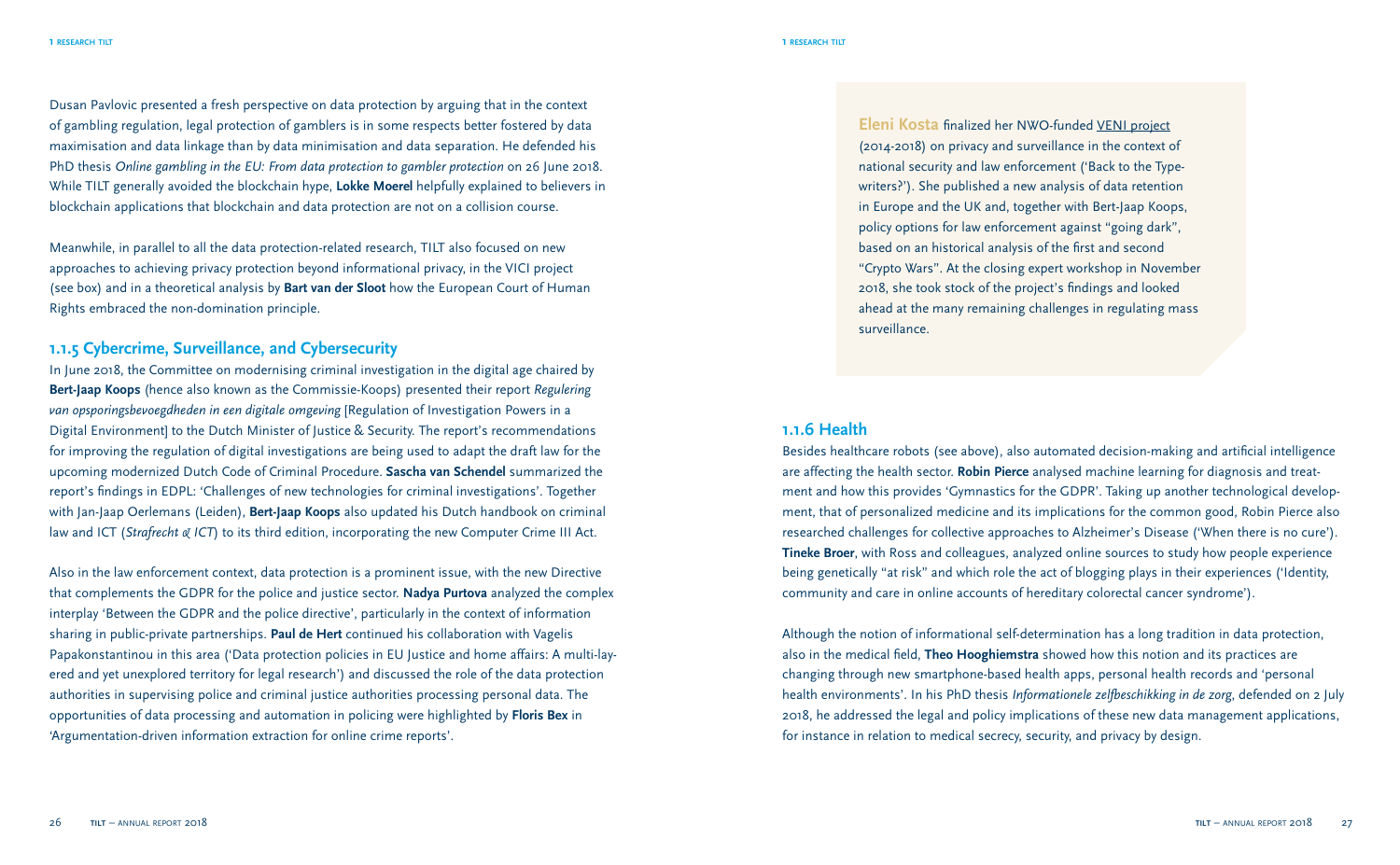**Samantha Adams**, who passed away in December 2017, was remembered in a Festschrift in *Applied Clinical Informatics*, one of her many fields of expertise. **Robin Pierce** and TILT colleagues contributed to this special issue with 'The dot at the end of the funnel–TILT remembers Samantha Adams'. Besides her work on health governance beyond the clinic, Samantha's wisdom still strongly resonates within TILT: nothing is as simple as it seems, but we can always arrive at a better understanding of anything if we simply start from the basics – solid concepts, explicit assumptions, theoretical grounding, and rigorous method.

#### **1.2 PERSONAL GRANTS**

#### **1.2.1 The Global Data Justice project began (ERC Linnet Taylor)**

The Global Data Justice project began in 2018 and will be active for the next five years. The project's aim is to understand the different perspectives worldwide on what constitutes just treatment through data technologies, and it will incorporate an ethnographic perspective on data governance, focusing on different fieldwork sites. Work has begun on the Singapore and Kenya case studies, focusing on issues that include fintech (financial technologies), biometrics and different models for data protection. A third subproject looks at how the humanitarian sector is developing governance practices and principles for its increasing use of big data and biometrics. One case we are following is the recent announcement that the World Food Program will contract with data analytics firm Palantir, which has been under fire recently for partnerships that raise human rights questions.

The project has also begun a subproject on global web tracking: building on work done in media studies and computer science, it will involve seeking collaborators in 197 countries worldwide to test how many trackers load on their country's domestic websites. It will then be possible to conduct the first global analysis of different ecosystems within the larger data market, and to draw the dimensions and describe that market more accurately than has been done before. The results of the study will be released as open data for the research community, and will offer new methodologies and ideas for how to study under-researched aspects of the data market.

## Anna Berti Suman

"Under environmental stressors or shocks, institutional risk governance may fail: by researching the policy impact of Citizen Sensing, I question how grassrootsdriven environmental monitoring practices can contribute to risk governance"



You only need to walk by the TILT Tables to grasp the lively, diverse and exciting workspace that TILT represents. In my work experience at TILT, I have learned that there is no meaningless encounter in the corridor because TILT is populated with extremely interesting and smart researchers, no boring outing as TILT always surprises us with unexpected activities and no TILT event that is not worth attending. I would describe my years at TILT in a word as 'eclectic': I am an environmental lawyer by training, with a drive towards political science and sociology, interested in understanding the contribution of grassroots-driven monitoring initiatives based on sensor technology on the governance of environmental health risk. With such a multifaceted profile, I found at TILT a great academic environment, where researchers from law, economics, social and political studies, STS and much more gather to debate together shared dilemmas. In addition, I could meet and exchange ideas with experts of social sciences' methods, thus learning how to strengthen my empirical research abilities. Beyond being a superb academic home, TILT is a 'warm' workplace, where you can always find somebody to have a chat with over a coffee, have a walk through the forest and give a hand whenever you need it.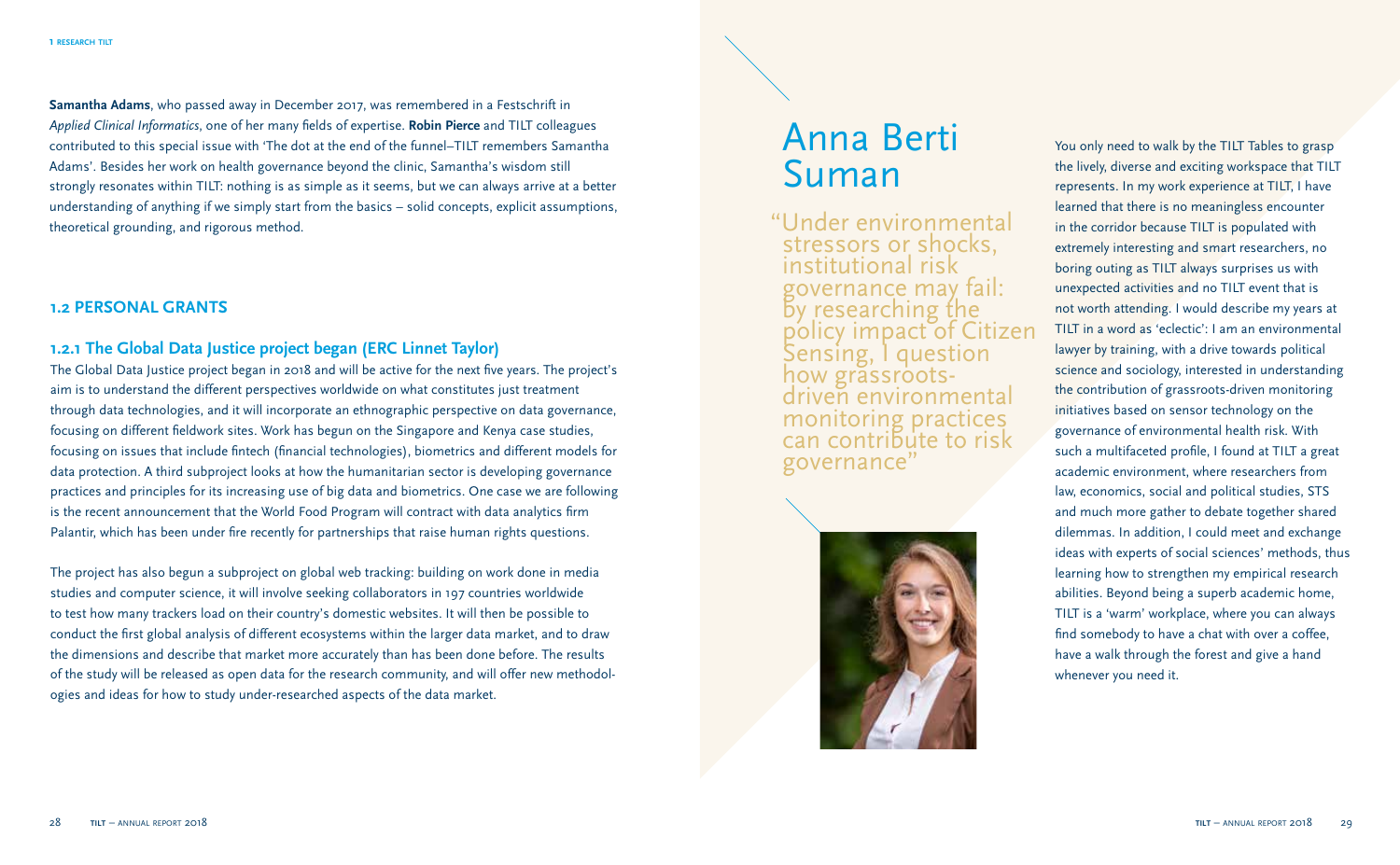#### **1.2.2 INFO-LEG (ERC Nadezhda Purtova)**

INFO-LEG is a research project looking to improve legal protection of people against harms associated with automated processing of information ('information-induced harms'). We aim to achieve this by studying information and how it relates to people from the perspectives of law, economics, and information studies.

In 2018, the team worked on the 1st phase of the project, which was about conceptualization of the problem that the project aims to solve, which has legal and societal aspects. The core of the legal aspect of the problem is an all-inclusive concept of personal data which is a key concept defining material scope of the data protection law in the EU, making it 'the law of everything.' The outcome of this line of research has been published in N Purtova 2018 'The law of everything. Broad concept of personal data and future of EU data protection law' Law, Innovation and Technology 10(1) [open access, published] https://doi.org/10.1080/17579961.2018.1452176 (2nd most read article of the journal). The societal aspect of the problem was studied from the perspectives of economics (internal project report confirming economic incentives driving towards all data becoming personal data) and information studies (internal report outlining the current and possible future capacities of machine learning that substantiate the legal aspect of the problem). The outcomes of this line of research have resulted in the following academic papers: R Gellert, "Data protection, algorithmic regulation, and notions of information: a conceptual exploration," under review with Regulation and Governance, and Inge Graef, Raphael Geller and Martin Husovec, Towards a Holistic Regulatory Approach for the European Data Economy: Why the Illusive Notion of Non-Personal Data is Counterproductive to Data Innovation (September 27, 2018). TILEC Discussion Paper No. 2018-029. Available at SSRN: https://ssrn.com/abstract=3256189 or http://dx.doi.org/10.2139/ ssrn.3256189 (also under review with an academic journal). Based on literature review, an internal project report inventorized and classified harms associated with automated data processing.

Selected findings of the 1st project phase have been included in the reaction to public consultations on the Commission's Proposal on a Framework for the Free Flow of Non-Personal Data (Inge Graef, Raphael Gellert, Nadezhda Purtova and Martin Husovec, Feedback to the Commission's Proposal on a Framework for the Free Flow of Non-Personal Data (January 22, 2018). Available at SSRN: https://ssrn.com/abstract=3106791 or http://dx.doi.org/10.2139/ssrn.3106791)

In 2018 the project team gave 6 conference and workshop presentations (including one at the "The future of the Data Economy in the EU" invitation-only expert workshop organized by the Commission, 22 October 2018, Brussels) and organized 2 academic meetings:

- 'Personal data: still relevant to trigger legal protection in a data-driven society?' a panel at CPDP2018 conference, 24 January 2018, Brussels;
- 2-day expert workshop which took place on 20-21 November 2018, in Tilburg where the problem statement of the project was validated by a group of experts from the fields of data protection law, economics and machine learning.

In 2018 the project website went live: www.infolegproject.net

#### **1.2.3 Informational Self-determination and Mass Surveillance (VENI Eleni Kosta)**

In November 2018, the VENI project of Eleni Kosta, "Back to the typewriters? – Rethinking informational self-determination in the era of mass state surveillance" came to an end. During the closing workshop, Eleni discussed the main findings of the project to a small group of experts, covering the main four areas of research carried out during the project: The regulatory choices to keep two data protection regimes in Europe: GDPR and the Police Directive, the use of transparency reports by companies as a tool for transparency, the developments in the checks and balances applied by the ECtHR and the CJEU in cases of mass surveillance and the legal developments in the United Kingdom on retention of data and surveillance via the adoption of the Investigatory Powers Act 2016. In particular as regards the existing checks and balances relating to mass state surveillance, the case law of the Luxembourg and the Strasbourg courts are developing in a way that wishes to cover the challenges raised by technology and its surveillance potential. However, crucial issues, such as the effective oversight especially when AI is employed for mass state surveillance or the respect of the (double) necessity test require a swift change in the way how we think of safeguards when regulating mass state surveillance.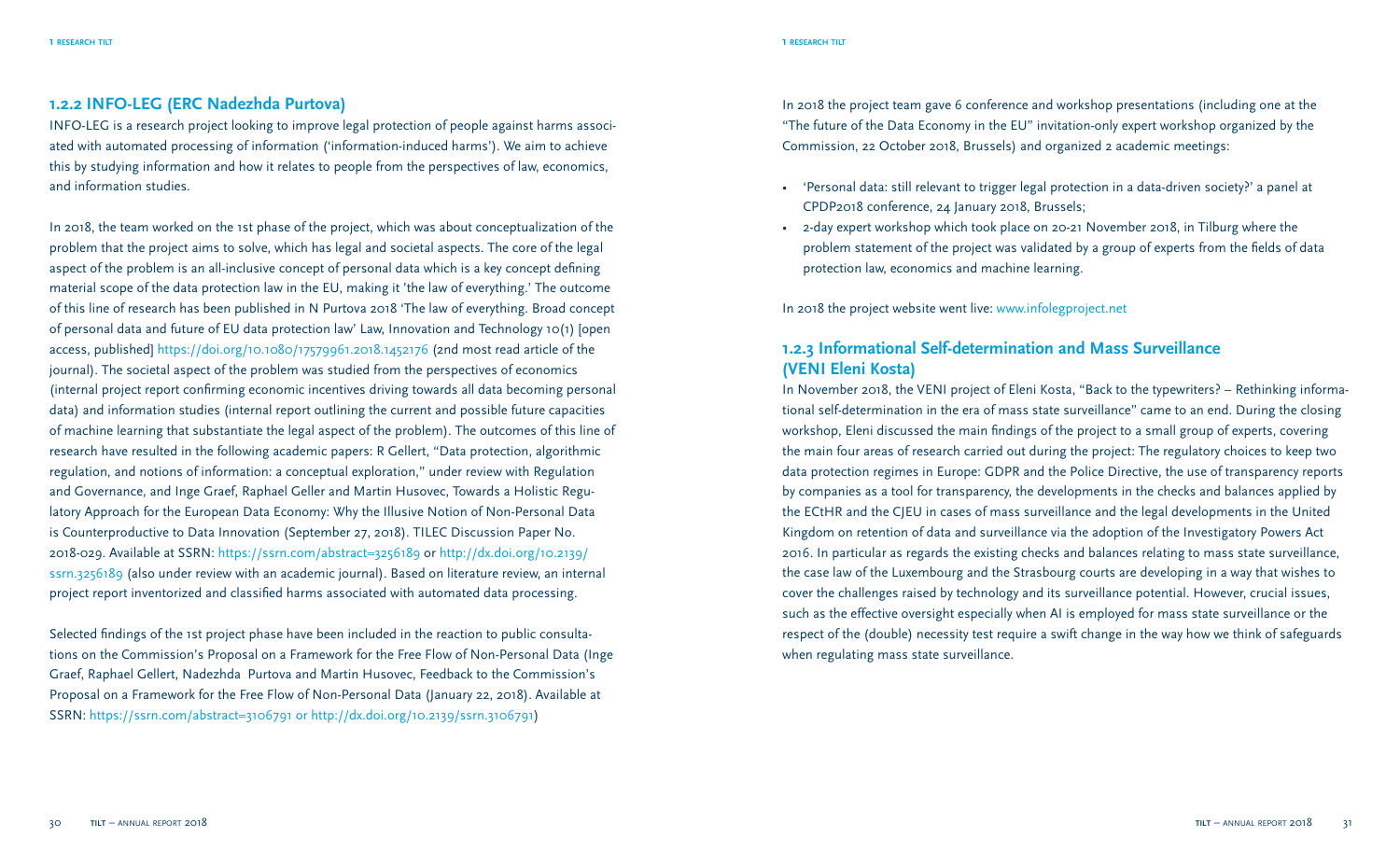#### **1.2.4 Privacy Protection in the 21st Century (VICI - Bert-Jaap Koops)**

The right to the inviolability of the home is the cornerstone of privacy protection. However, now that people are continuously carrying their private lives with them (in their smartphones or in the cloud) and can be followed everywhere in the public space (e.g., through cameras, drones, facial recognition, Google Glass), privacy must be reinvented. An NWO Vici grant has allowed Bert-Jaap Koops and his research team to do just that.

The research aims at finding new paradigms to legally protect citizens in the age of ubiquitous data, without linking the protection to a specific place. Ideas that are explored are a "Right to Inviolability of Home 2.0"; special protection for certain categories of ("core") personal data or of combinations ("mosaics") of data from various sources; or strict limitations on investigation services to only collect data relevant to the context of the specific investigation. The project is not merely aimed at protection through legal rules, but also at possibilities to enforce legal protection through technology itself.

#### **1.3 PHD DISSERTATIONS**

#### **1.3.1 Dmitrii Trubnikov, 29 January 2018, Tilburg University, TILT**



*Figure 2: PhD defense Dmitrii Trubnikov*

*Title: "The Competitive Order for the New Economy: Lessons from the Telecommunications Experience"*

*Supervisors: Prof. R.E. Leenes, Prof. P. Larouche, Prof. M. Kiškis.*

Dmitrii's thesis focuses on the development of the telecommunications market, comparing Russia with the EU. On the basis of the analysis, the thesis argues that the market economy can serve general social needs only if market mechanisms work for everyone, provide opportunities for entrepreneurial discovery for a great number of small and medium sized enterprises within institutional arrangements that do not create any privileges and mitigate government imperfections that lead to concentration of economic power. Such a system obviously represents an example of market economy, but it is also as far from the existing economic order where production is directed by the market and means of production are owned by private entities as from a state controlled economic system where means of production are owned by the state. The existing economy, despite its market nature, is based on regulation of economic activity, redistribution of incomes, expropriation of commons, complex mechanisms of privileges and state subsidization, and all this makes it totally different from the genuine competitive order where such measures simply have no sense.

#### **1.3.2 Lulu Wei, 27 February 2018, Tilburg University, TILT**



*Title: "Legitimacy challenges of online gatekeeping in the Chinese social media platform."*

*Supervisors: Prof. E.J. Koops, Prof. dr. M.E.A. Goodwin*

*Figure 3: PhD defense Lulu Wei*

The focus of the PhD project is the content regulation and discipline on the Chinese internet. As is well-known that China has very strict top-down content censorship in the Chinese online social media platform, but increasingly, the government relies on private actors to implement formal laws and regulations. Private gatekeepers, such as ICT companies who provide internet service, or voluntary end user groups, participate into the regulatory process, and gain regulatory or disciplinary power in different ways. For end users who are consumers as well as the regulated, the participation of the multiple-layered private actors actually renders the whole information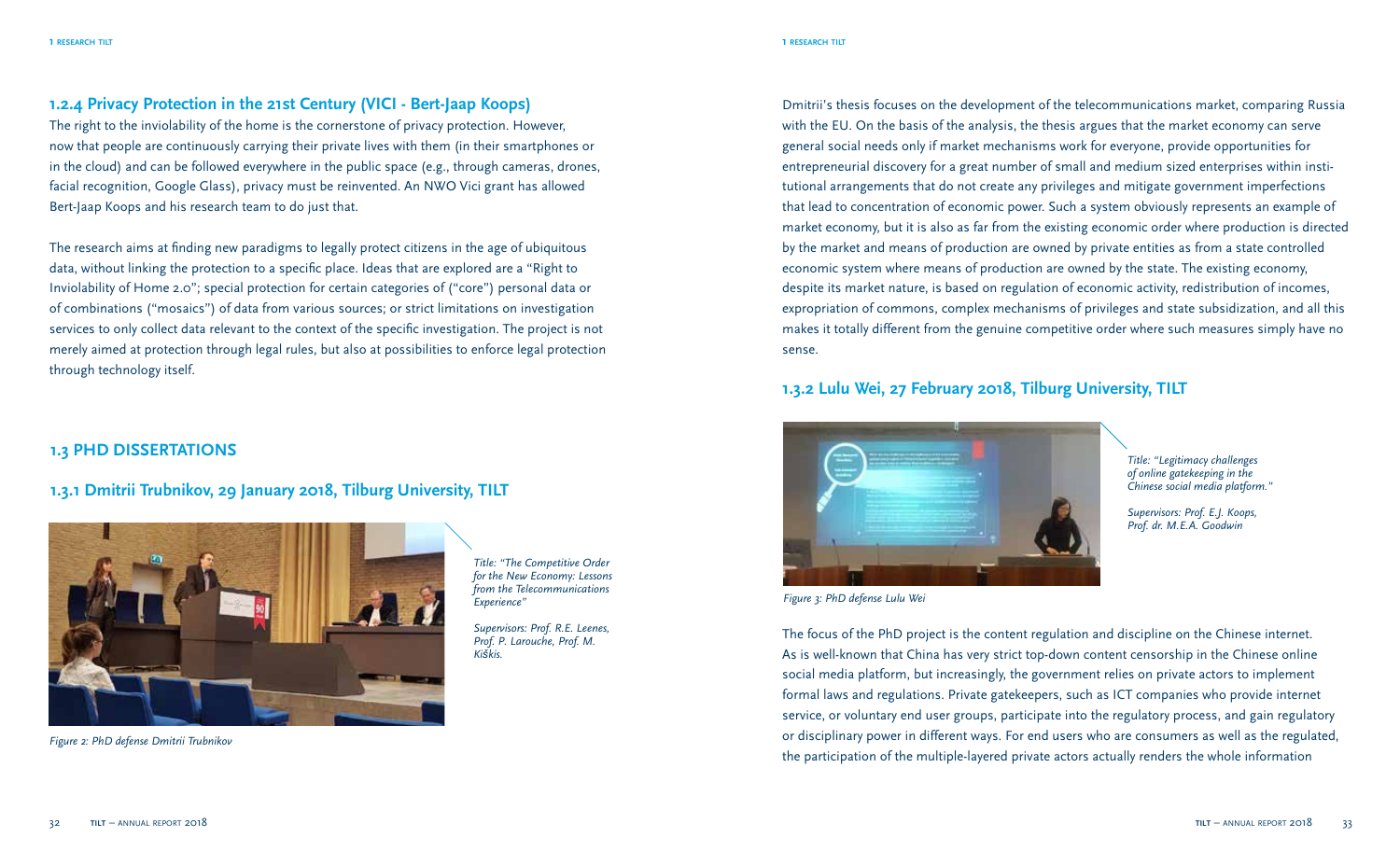regulatory process more contestable from the consideration of legitimacy and acceptance. This research answers the question "what are the legitimacy challenges of the online gatekeeping regime in the Chinese internet regulation system and what are the possible ways to address these challenges?" This thesis is about internet regulation and regulatory legitimacy, more specifically, about exploring the boundary markers for a legitimate internet regulation process in the Chinese context.

#### **1.3.3 Dusan Pavlovic, 26 June 2018, Tilburg University, TILT**



*Title: "Online gambling in the EU: From data protection to gambler protection"*

*Supervisors: Prof. E.J. Koops, Dr. C.M.K.C. Cuijpers*

*Figure 4: PhD defense Dusan Pavlovic*

Dusan's thesis explores the regulation of online gambling to protect gamblers from becoming addicts. The processing of online gamblers' personal data for identification and commercial communication purposes affects the data protection of online gamblers. The large-scale processing of online gamblers' data creates more room for an effective implementation of responsible gambling measures. However, processing more data may increase the adverse effects of gambling-related commercial communication. Processing less data reduces the risks related to the provocation of problem gambling, but also hampers recognizing gamblers at risk. In this respect privacy-preserving approaches do not contribute to responsible gambling. A way forward may be to design privacy protective structures that incorporate both the need to protect online gamblers and a responsible gambling approach.

#### **1.3.4 Theo Hooghiemstra, 2 July 2018, Tilburg University, TILT**



*Title: "Informationele zelfbeschikking in de zorg"*

*Supervisors: Prof. Mr. J.E.J. Prins and Prof. Mr. P. Ippel*

*Figure 5: PhD defense Theo Hooghiemstra*

Theo's thesis (in Dutch) addresses informational self-determination in health-care. It discusses the move from being a defensive concept to one empowering patients to really take control over their 'own data'. The analysis, based on the GDPR and relevant regulation in the healthcare domain, includes whether the duty of professional confidentiality can still play its protective role, whether differences in people's ability to take control should be taken into account in realizing patient control, what role supervisory authorities should play and what role Privacy by Design could play in this context.

#### **1.4 Events and dissemination of research**

TILT in 2018 has intensified its academic activities. Tuesdays are reserved for presentations and discussions. These include reading groups where the aim is to read and discuss books and or papers that lie slightly outside of ones core expertise to lower the barrier of picking up these works and learn from each other's perspectives. The work in progress meetings are set out to have ones work commented and discussed by other TILTies. These meetings help improve our scholarly work before submitting it to journals and publishers and helps keeping colleagues up to date with TILT's research. Visiting scholars and guests provide guest lectures and seminars which are open to students and others. In 2018 we have seen a growth in attendance by students and 'outsiders'. A full overview of the events organized by TILT in 2018 can be found in appendix 3.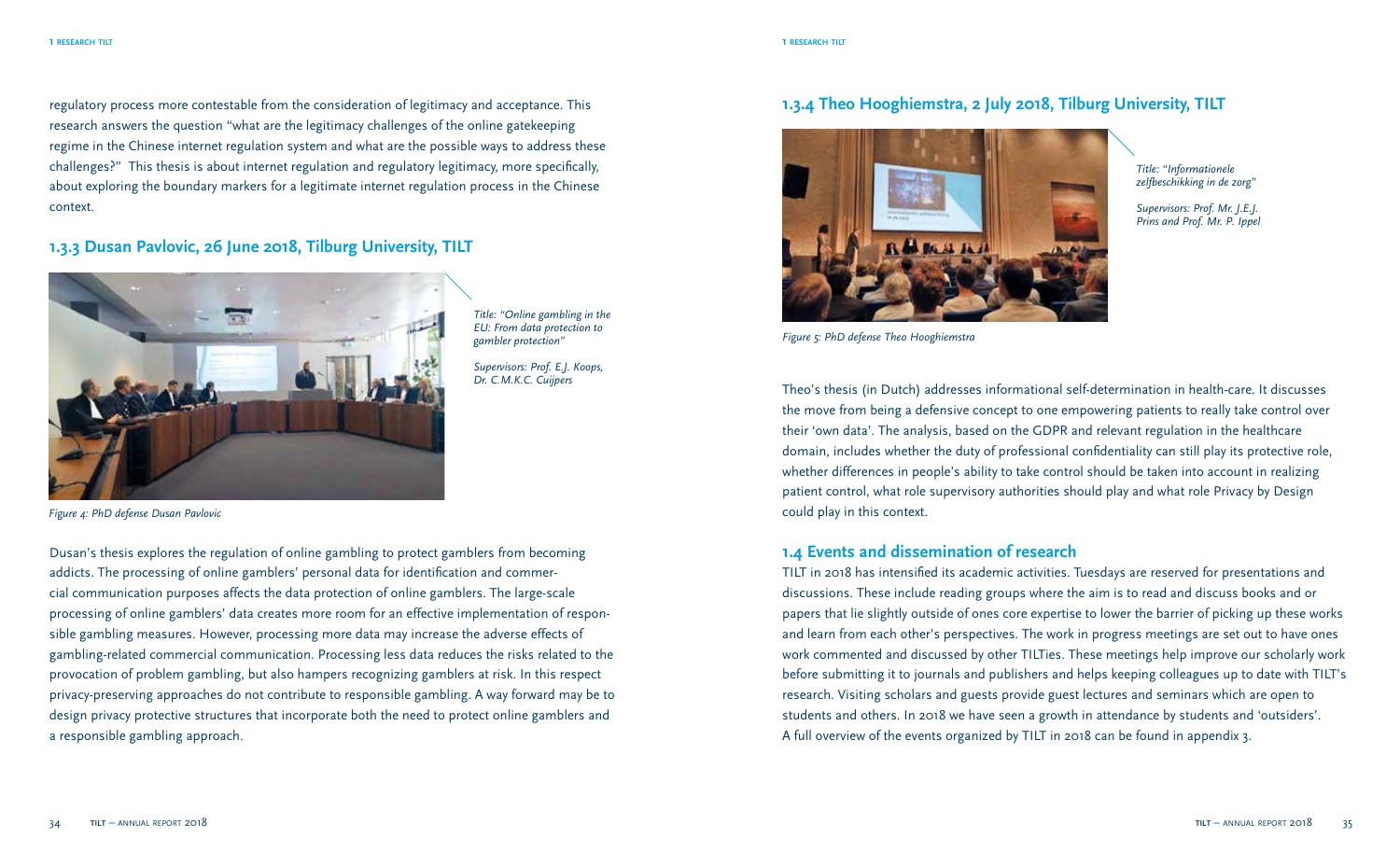Since my joining TILT in Oct. 2017, I have realized soon the many benefits of working at TILT. I very much appreciate the independence, equality, mutual cooperation, transparency and flexibility that TILT has created for all TILTies to develop and prosper. I in particular enjoy the constant and continuous dialogues and exchange of knowledge with many colleagues and friends at TILT on various academic issues, and beyond. TILT is not only a unique place stimulating new thoughts for good research, but also a place challenging yourself to achieve more.



# Bo Zhao

"TILT, a unique place facilitating independence, hatching profound thoughts and promoting cooperation"

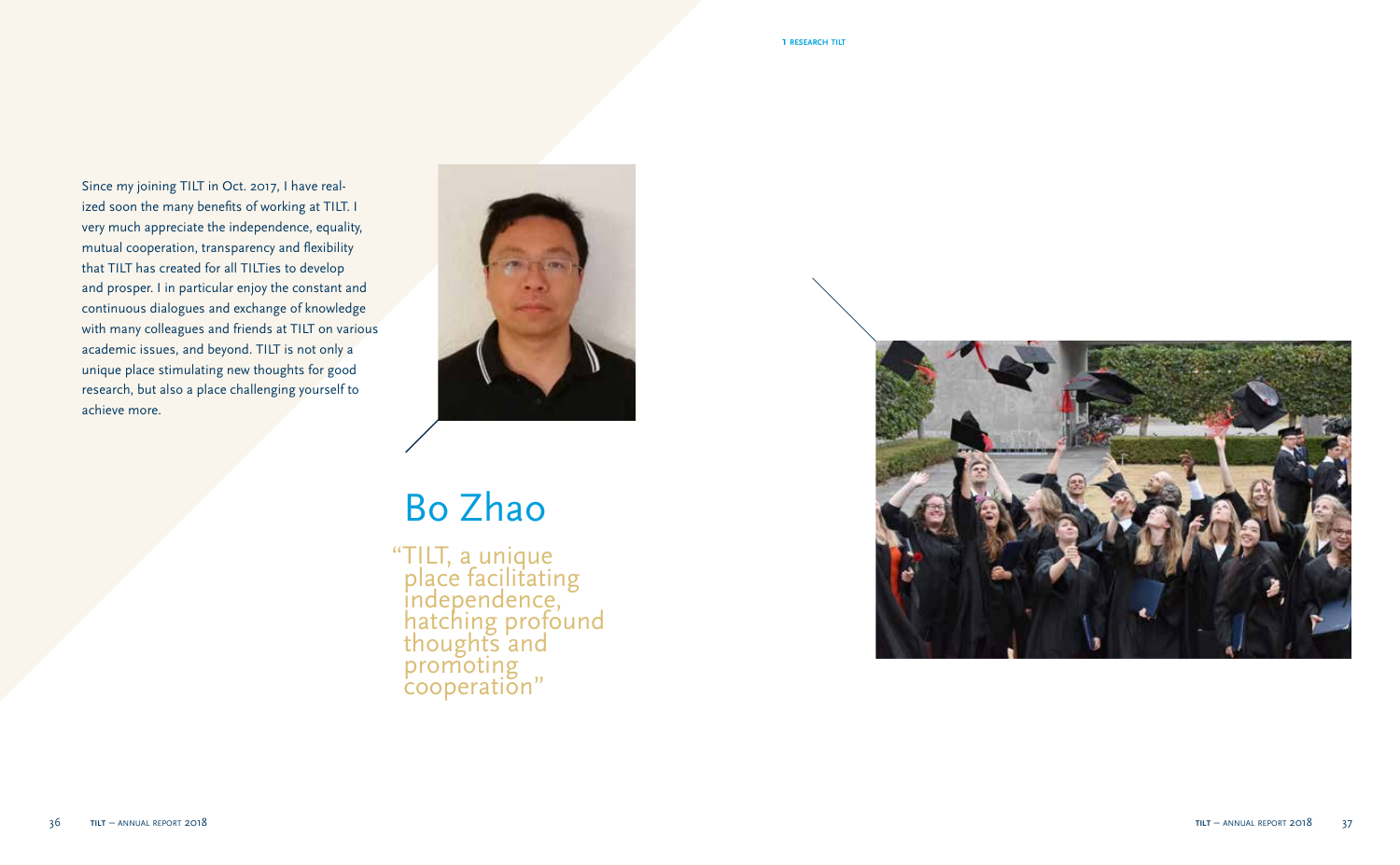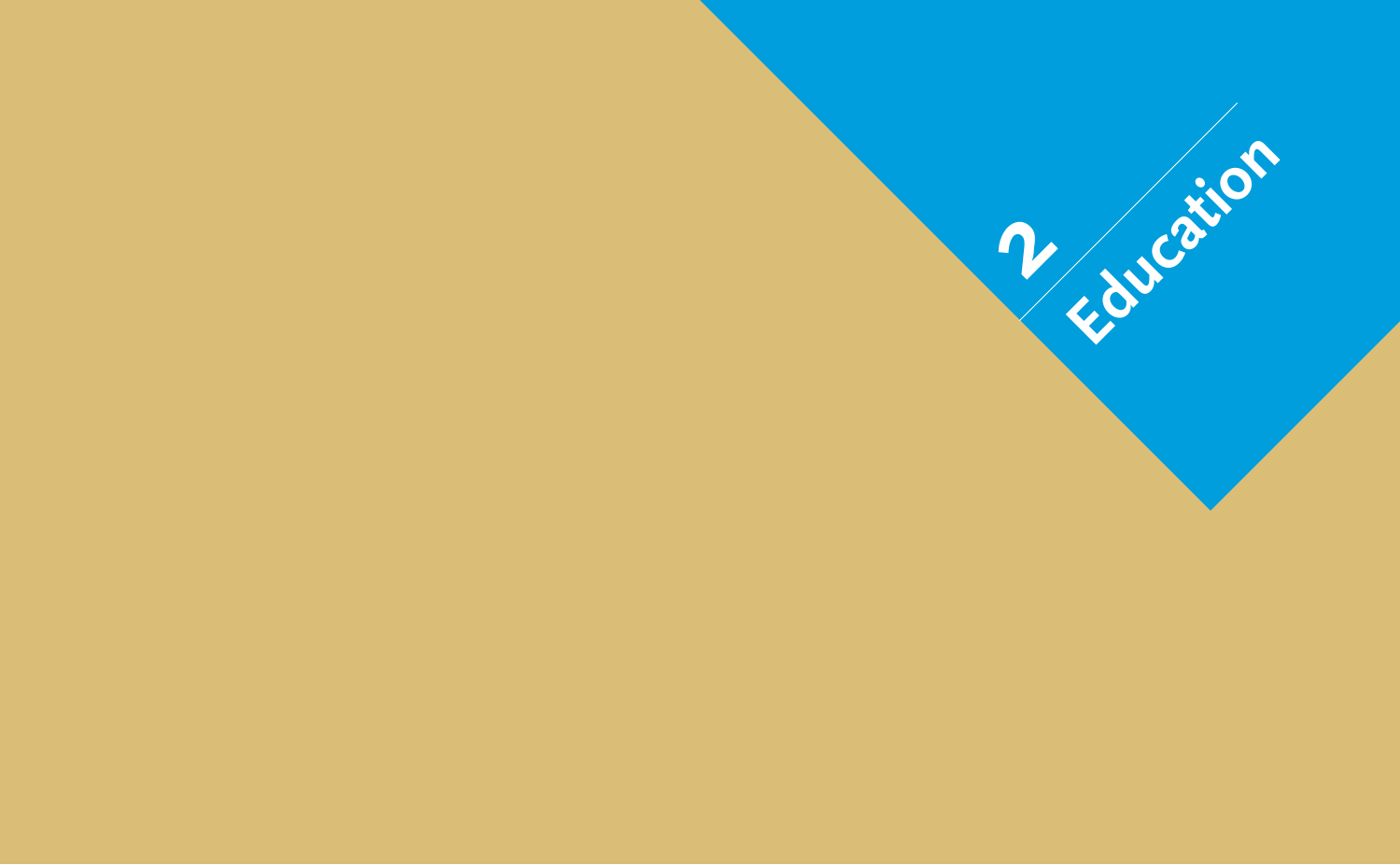#### **2 education tilt 2 education tilt**

#### **2.1 Introduction**

Even though TILT is historically a research institute, education is a very important pillar of TILT. The cornerstone of TILT's education program is its Master's program in Law and Technology. This LL.M. program started in September 2005. Since 2015 TILT is also extensively engaged with education in the new Data Science programs of JADS. Alongside these major involvements, many TILT staff members are active in one or more other programs, including the TLS Global Law Bachelor program, the bachelor Liberal Arts, the TLS master Rechtsgeleerdheid, TIAS and other Post Academic Programs.

#### **2.2 Master L&T**

While the master program started out as a small-scale niche program with only few students a year, the trend is now that the program is attracting over 100 students per year from all over the world. The intake is spread over two periods: September (ca 80 students) and January (ca 35 students). The program takes regulation of and by technology as a starting point and includes explorations into legal domains such as privacy and data protection, intellectual property and IT-law, next to more society-oriented topics from the perspective of technological change such as climate law, environmental law and health law.

Students are trained in assessing the mutual shaping between regulation, technologies and society, through developing a profound interdisciplinary understanding of technology, law, and society. In individual courses extra attention is paid to typical requirements of legal practice. Even though internships are not a mandatory component of the Law & Technology Program, students are encouraged to engage in internships and other extracurricular activities. Practice is involved in the Law & Technology Program by way of guest lectures and extracurricular activities such as seminars and so-called TILT Clinics - assignments commissioned by practice executed by small groups of students – which are highly valued by both students and practice.

#### **2.3 Involvement in other TLS programs: Master Rechtsgeleerdheid, Bachelor's Programs in Global Law and Liberal Arts**

TILT offers various courses in other TLS programs. In the Master Program Rechtsgeleerdheid an elective course on privacy and data protection is offered. Students learn about the differences and similarities in privacy and data protection, they get acquainted with the notions of a harm-based and risk-based approach and explore the GDPR in theory and in practice, on the basis of real-life cases. In the Global Law Bachelor, TILT staff teaches a course on Law, Technology, and Society. The aim of this course is to develop students' knowledge of important trends in technological developments to the degree that these developments are relevant for regulation, legislation, and enforcement. In the Liberal Arts program, TILT hosts a distance course on Liability and the Internet, focusing on the implications of online environments for the applicability and enforceability of traditional legal frameworks. Liability in relation to Internet Service Providers and jurisdictional issues regarding online defamation are used as illustrations of how dematerialization and internationalization pose regulatory challenges.

#### **2.4 JADS**

Tilburg University is one of the founding partners of the Jheronimus Academy of Data Science (JADS), located in former convent Mariënburg in Den Bosch. TILT lecturers are involved in both the Joint Bachelor's degree Program in Data Science and the Master's degree programs that fall under JADS. The courses taught by TILT staff aim to provide data science students with a strong legal and ethical foundation that will stay with them throughout the rest of their careers.

The majority of JADS students do not have a legal background. However, over the course of their careers, they will inevitably face circumstances in which they will benefit from an understanding of the legal and ethical frameworks that come into play when one deals with (big) data.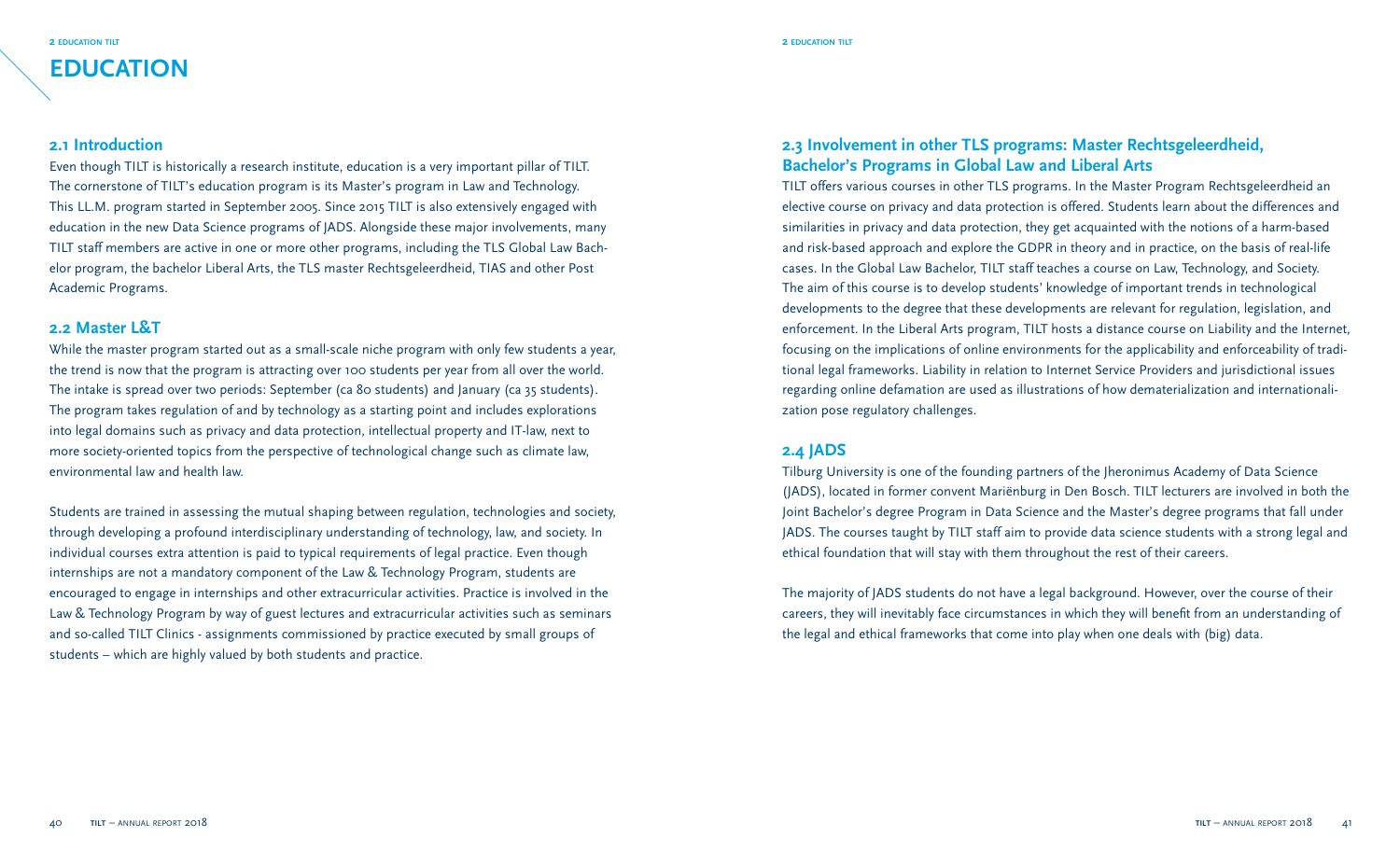The following courses were taught by TILT lecturers as part of JADS:

- **Joint Bachelor's in Data Science:** (Tilburg + Eindhoven)
	- Law and Data Science
	- Perspectives on Data Science
	- Data Science Ethics
	- Data challenge
- **Joint Master's: Data Science and Entrepreneurship** (Den Bosch)
	- IP and Privacy
	- Law, Ethics and Entrepreneurship
- **Master's in Data Science: Business and Governance** (Tilburg)
	- Mandatory: Data Science Regulation and Law
	- Elective: Data Science: Sustainability, Privacy and Security

The primary aim of the courses TILT provides is to ensure that data scientists of the future are aware of the legal and ethical duties that come with the great potential of (big) data. The legal courses provide insight into both legal and ethical considerations and frameworks relevant to data science. Besides a general introduction into law and ethics, students get basic knowledge of relevant legal domains for data science, such as privacy and data protection and intellectual property law, aiming to make students aware of challenges, risks and opportunities that may derive from these legal frameworks. Students are challenged to reflect upon moral and ethical factors which may influence a decision not to analyze or publish certain information, even in cases where the (personal) data are already publicly available.

JADS also offers some Professional Education Programs in which TILT has a role. In the Data expert program and the KPMG program legal and ethical courses are taught by TILT staff.

#### **2.5 TIAS and PAO**

One of TILT's successful programs is an Executive Specialization Course in the field of Privacy and Data Protection. During 4 days (all Fridays), the participants gain a foundational understanding of the General Data Protection Regulation (GDPR) and learn how to work with this complex legal framework in practice by handling data protection issues via case studies. Special attention is given to issues prominent in an international setting of data use, including the scope of application of

the Regulation and compliance with the EU data transfer rules. Another PAO program in which TILT participates concerns Big Data. In this program, a full spectrum on the emerging field of both the law on big data as well as the use of big data in the law is offered. The participants get a comprehensive view on the latest developments in Big Data and Artificial Intelligence (AI) related to the law and legal practice. A wide range of topics is covered, including the GDPR, ethical issues of big data and AI, contractual protection of data and IP-rights.

Besides these stand-alone PAO courses, TILT is also active in Post Academic Programs offered by TIAS School for Business and Society. TILT is involved in courses on Privacy and Data Protection, Ethics, ICT-contracts and Intellectual Property in a variety of programs such as the Executive Master of IT-Auditing and the short programs 'Waardecreatie met Big Data Analytics' and 'Transformeer naar een data gedreven organisatie'. For the Executive Master of IT-auditing TILT on occasion is involved in graduation trajectories providing supervision to small groups of students.

#### **2.6 TILT clinics**

TILT Clinics are short term projects (5 days typically) in which a few (3-6) Law and Technology students work on a commissioned study under supervision of TILT senior staff and the project commissioner.

#### **2.6.1 TILT Clinic: Intervention in Flavus case to support safeguards against over-blocking** *(November 2017 – January 2018)*

Three students of Tilburg University (Law and Technology students Bojana Kosti, Martin Borgioli and Human Rights student Monika Hanych), under auspices of TILT senior staff (assist. prof. Martin Husovec and lecturer John Waterson), prepared a third-party intervention before the European Court of Human Rights in the OOO Flavus against Russia and 4 other applications. The decision of the Court will set important limits for the safeguards against state over-blocking online. Therefore, the intervention concerns mostly due process requirements, and the availability of effective safeguards against collateral over-blocking.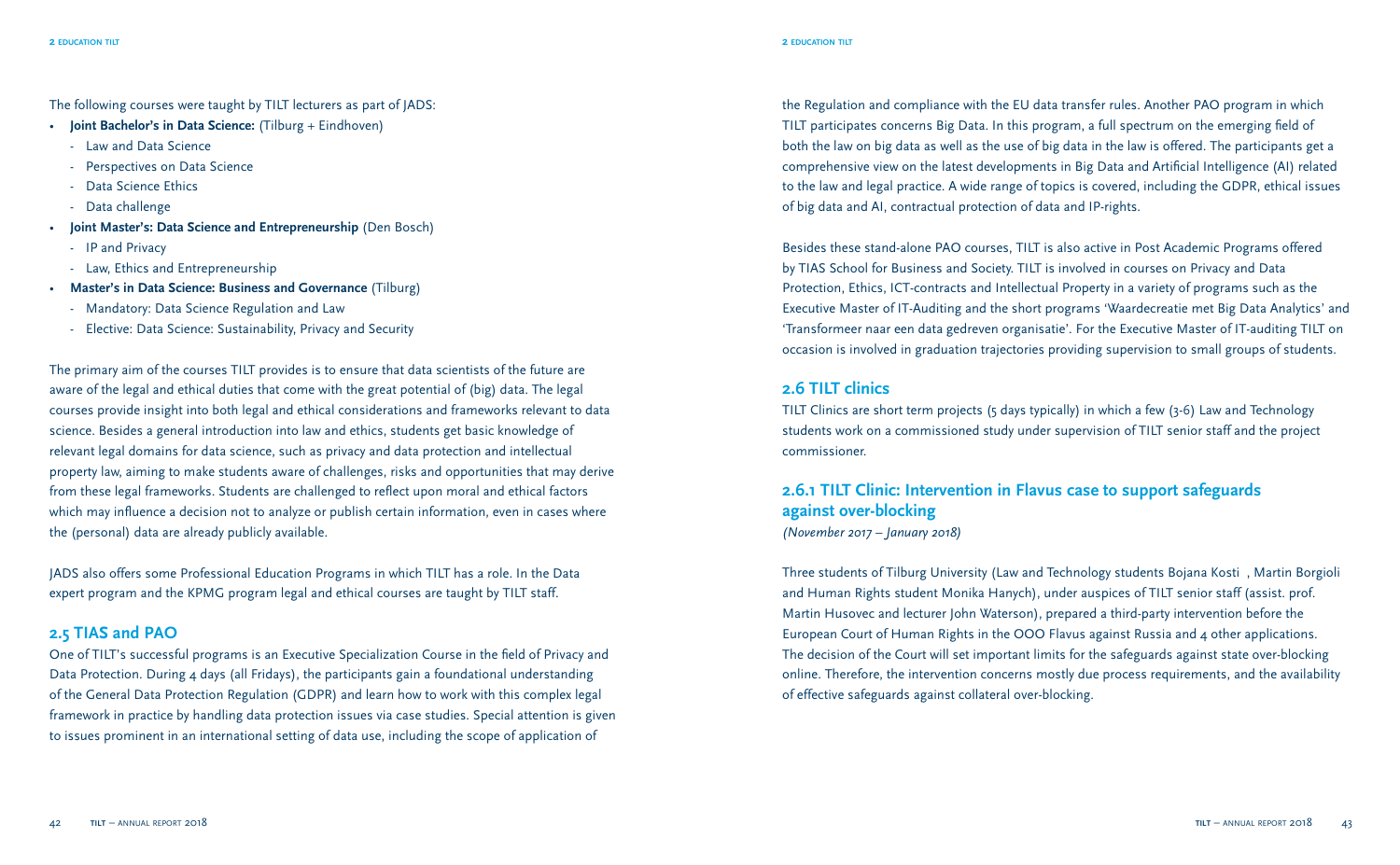The brief suggests that the Court recognizes that states are not completely at liberty to design blocking schemes and that each delegation of enforcement has to be accompanied by a number of due process and remedial safeguards. Also, the legal framework shall respect the quality of law when a blocking order is issued and emphasizes that any blocking provision should be clearly prescribed by law.

Moreover, the intervention reiterate that states should not absolve themselves of an obligation to provide for an effective remedy against over-blocking by simply delegating the implementation of its measures to private parties. Finally, the owner of the blocked content should have right to have access to the court, procedural equality of arms and efficient legal remedies available.



*TILT clinic: Intervention in Flavus case to support safeguards against over-blocking*

**2.6.2 TILT IP clinic with Crossyn Automotive**  *(March – May 2018)*

On 4 May 2018, the students participating in the TILT IP clinic with Crossyn Automotive presented the results of their 2-months long research on intellectual property law in the era of connected cars. Crossyn is a Tilburg-based startup that developed an advanced analytics platform that collects, analyses, and enriches vehicle sensor data. The insights from these data can be used to create personalised data driven mobility services, while making sure the driver remains in control of their data.

The automotive industry is currently facing disruptive changes posed by big data and connectivity, summed up as smart mobility, which is at the core of Crossyn's business. In such competitive and innovative environment having a comprehensive intellectual property (IP) portfolio is paramount, especially for a startup. To help Crossyn cope with these challenges, the students of the TILT clinic were tasked with advising Crossyn on an appropriate IP framework that could be applied to their products and services.

To do this the students, under supervision of their mentors from Tilburg University and Crossyn, conducted a fact-finding exercise and several interviews with Crossyn staff, in order to understand Crossyn's business objectives and potential IP assets, and performed normative research on applicable legislation and relevant case-law.

Based on that they first identified Crossyn's products and services that could benefit from IP protection and then proposed to Crossyn the areas of IP law that are pertinent to their IP assets, including database rights, patents, copyright, trademarks, trade secrets, and license agreements, and addressed possible courses Crossyn could follow with their IP strategy.



*TILT IP clinic with Crossyn Automative*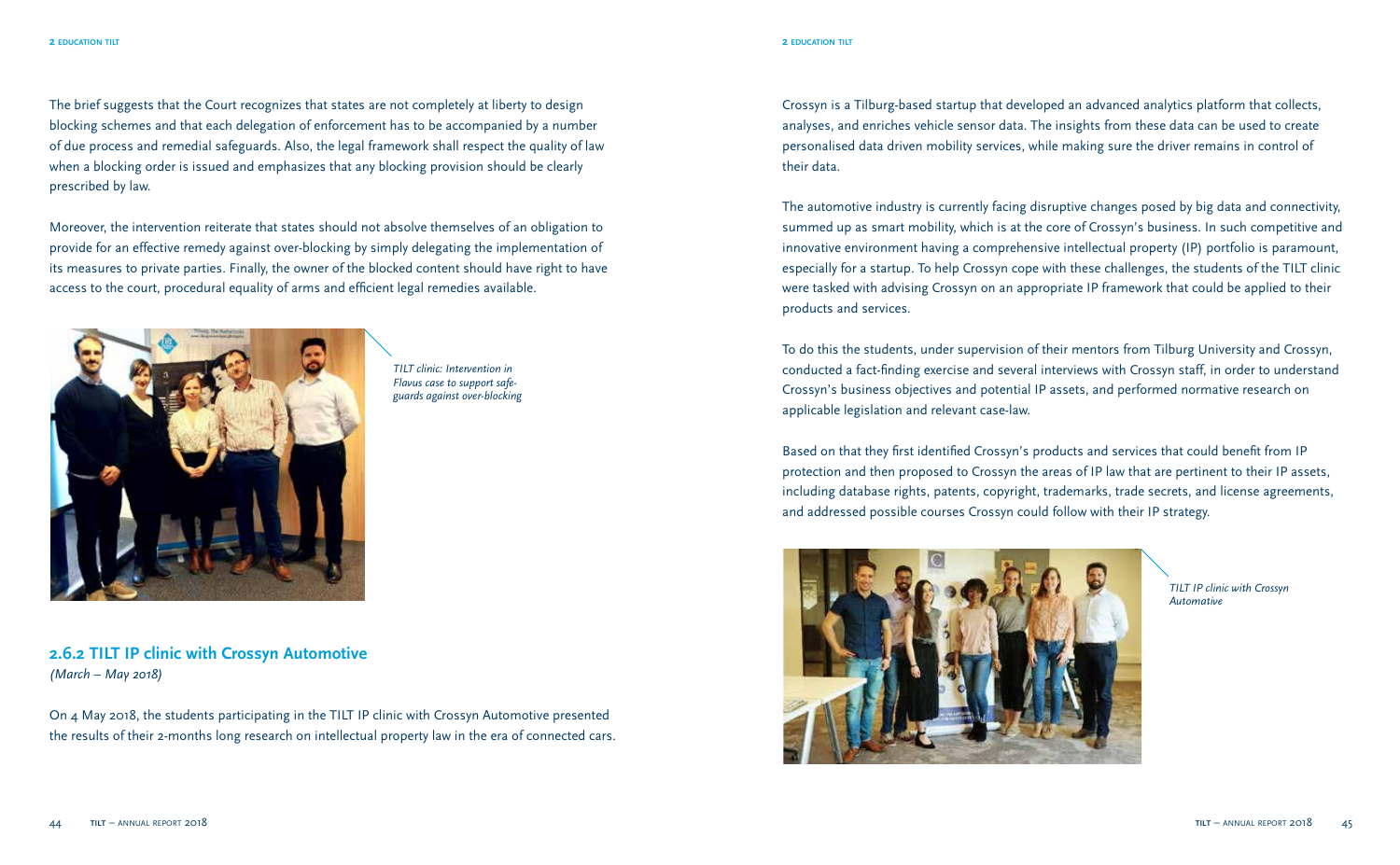#### **2.6.3 TILT participated in a Summer School with Ottawa University and Haifa University** *(May 2018)*

In the beginning of May 2018 TILT participated in a Summer School initiative together with University of Haifa (prof. Tal Zarsky) and the University of Ottawa (prof. Michael Geist). From TILT, Colette Cuijpers joined three students from the Law and Technology program to participate in a very interesting and diverse program, covering themes like the GDPR, Geoblocking and IP. Besides lectures at The Center for Cyber Law and Policy at University of Haifa, TILT was engaged in several very interesting events, such as a visit to Maitar law firm, attending a Conference on Internet Law in Herziliya and visiting the city of Jeruzalem. Besides the scientific contents of the program, the trip was especially rewarding in view of exploring intercultural relations and experiencing beautiful Israel and in particular Israeli hospitality.



*Summer School with Ottawa University and Haifa University*

# Inge Graef

"Competition law's key challenge will be to find its proper role in a society impacted by tech giants"



Its breadth of research topics and diversity of disciplines make TILT a most inspiring academic environment where the development of novel ideas and out-of-the-box thinking is encouraged. In my own work, I combine insights from law and technology with law and economics to explore the application of competition law to digital markets. Technological developments give rise to novel commercial practices that increasingly raise issues at the intersection of competition law with human

rights and other fundamental values like autonomy and democracy. TILT provides me with ample opportunity to look at my research from different angles and continuously challenges me to adjust the lens through which I view key societal issues beyond my own field. Cross-fertilisation between the various research areas is stimulated through regular seminars and work-in-progress meetings, creating an open and collaborative atmosphere in which innovative research can thrive.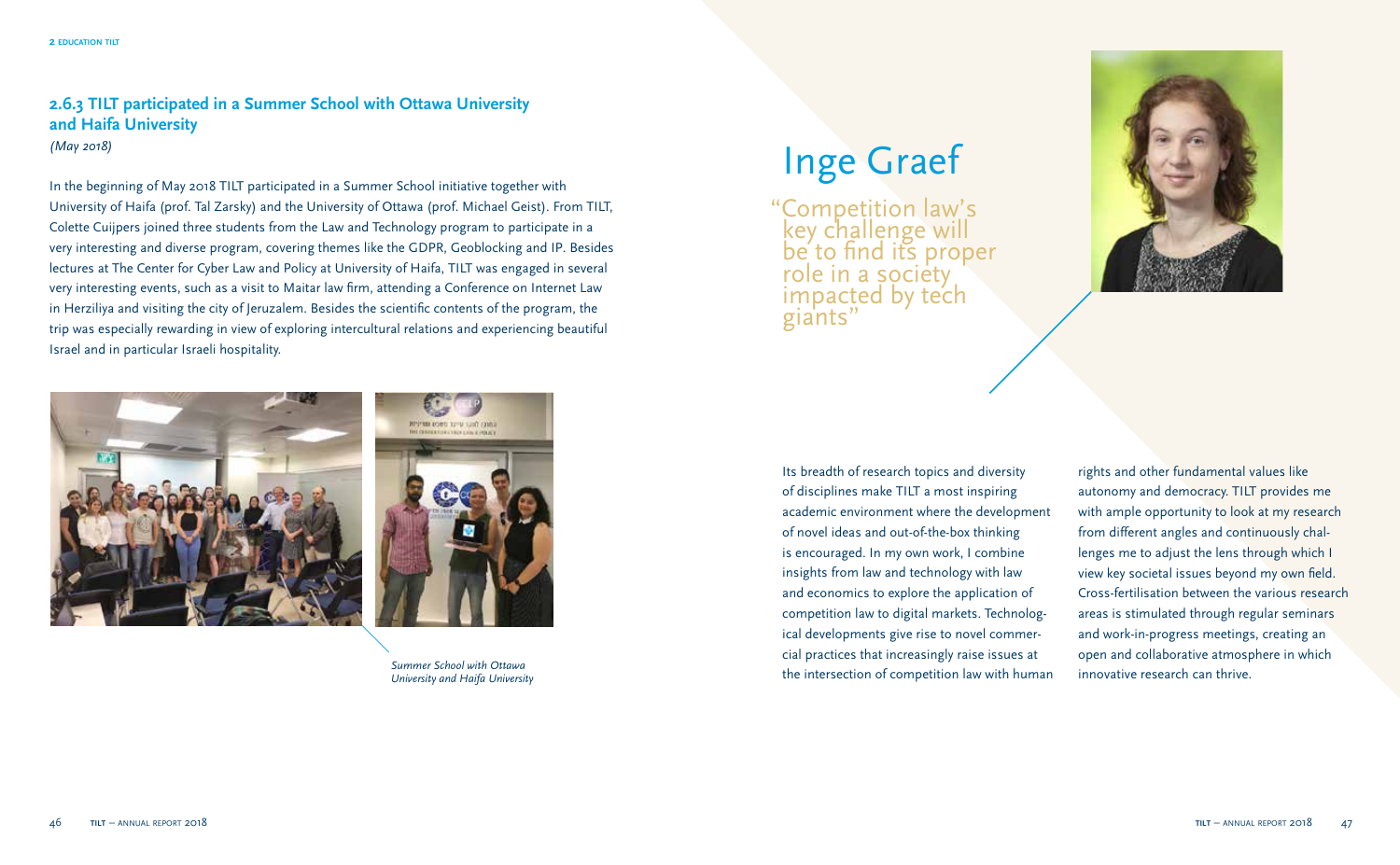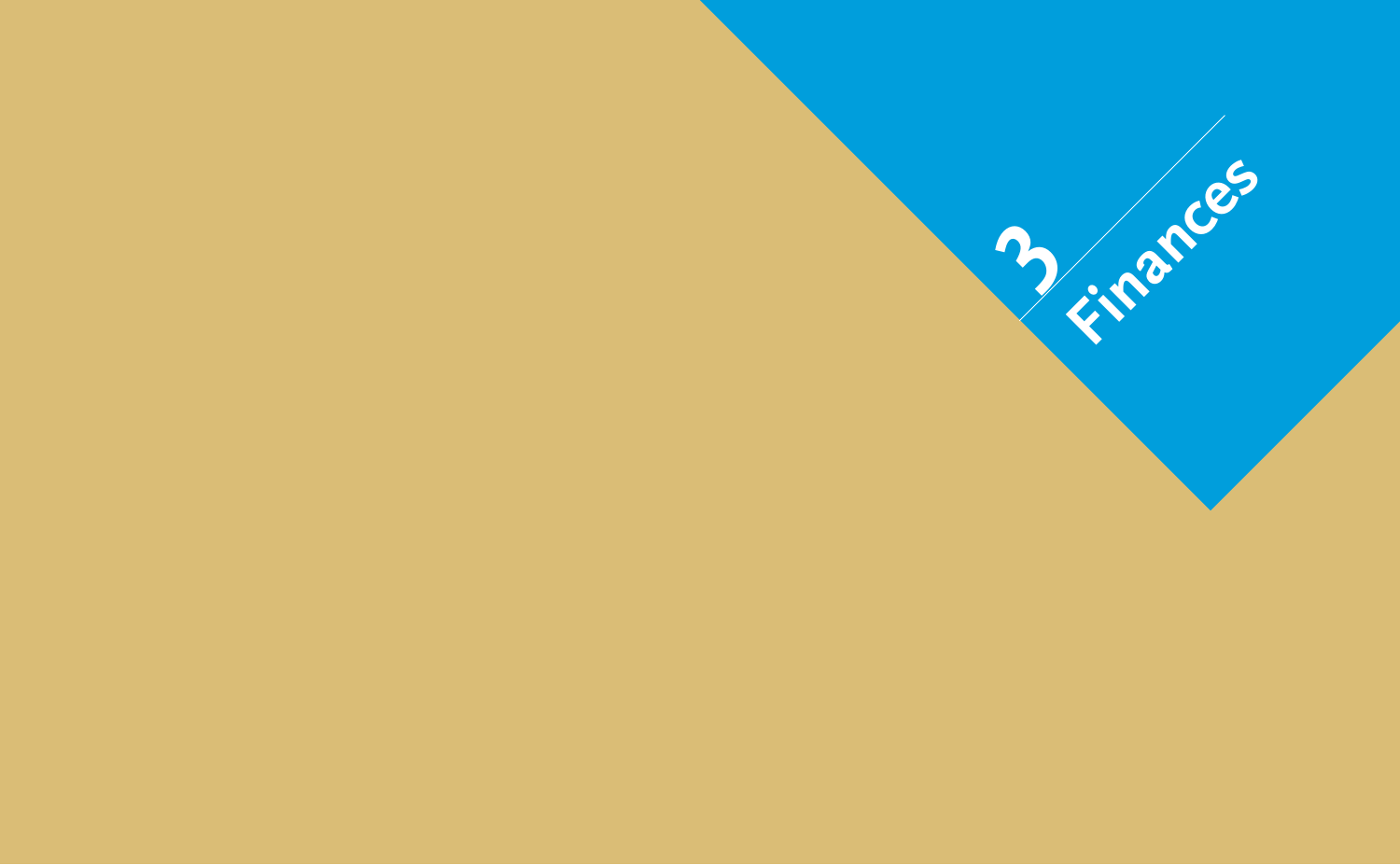**3 finances tilt 3 finances tilt FINANCES**

TILT is funded through a mix of internal funds provided by the Tilburg Law School (30%), as well as external funds (70%). Large international projects are funded by the European Commission (EU) and by the Netherlands Organization for Scientific Research (NWO), public authorities and private firms.

#### **Tilburg Law School:**

For research into how data portability in big data affects individuals, innovation and competition

### **European Commission (EU):**

European Research Council, for the project *Understanding information for legal protection of people against information-induced harms (INFO-LEG)*

European Research Council, for the project *A framework for Data Justice on the global level.*

Directorate-General for Justice and Consumer, for a study on *certification ex art. 42/43 GDPR*, under the frame-work contract N° JUST/2014/DATA/FW/0038.

Directorate-General Migration and Home affairs for the project *Public-Private Partnerships on Terrorism Financing* (ParTFin)

European Horizon 2020 scheme, for the project *MicroMole: Sewage monitoring system for tracking synthetic drug laboratories.*

#### **Netherlands Organization for Scientific Research (NWO):**

VENI grant – **Eleni Kosta** *Back to the typewriters? - Rethinking informational self-determination in the era of mass state surveillance*

VICI grant – **Bert Jaap Koops** *Privacy Protection in the 21st Century*

BotLeg project for research on the legal boundaries of public-private actions against botnets

**Public authorities and Private firms:** Ministry of Justice and Security, the Netherlands – *Rechterlijke toetsing van Big Data-toepassingen*

Ministry of Justice and Security, the Netherlands – *Blockchain en de wet*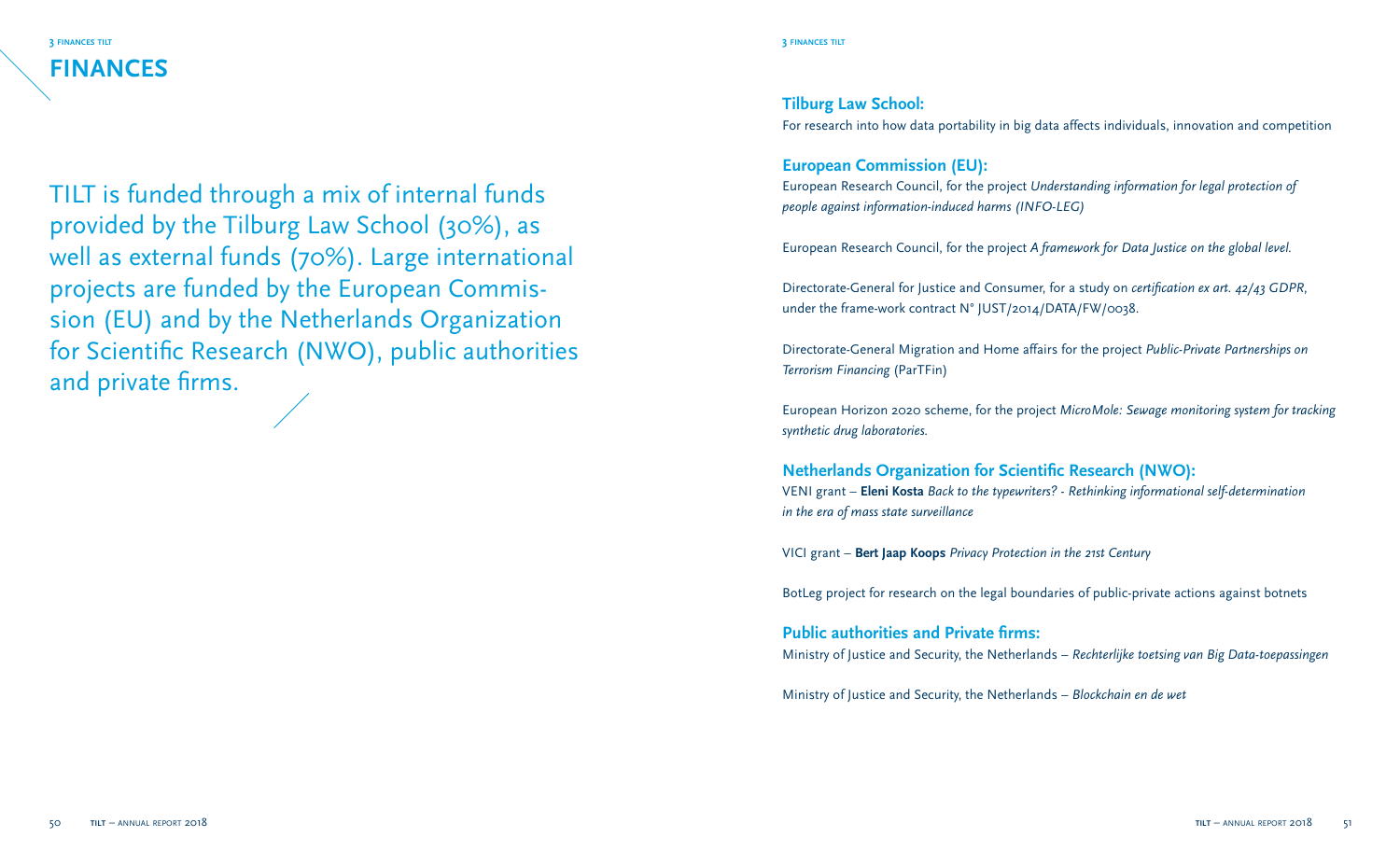SIDN - *DomJur* project – builds and maintains the largest online database of case law about domain name disputes concerning .nl domain names and about responsibility of internet intermediaries.

Rechtbank Oost-Brabant, chair of Data Science in the Judiciary

VNSU program 'Digitale Samenleving', *DiSa Responsible Data Science at Tilburg University*



TILT is an excellent work environment that takes it commitment to studying law, technology, and society very seriously. I particularly enjoy the high and varied expertise of my colleagues as well as their collegiality. This creates a highly stimulating academic work environment that nurtures meaningful and ongoing discussions and reflections. This is also possible thanks to the numerous events organised (regular seminars, bi-annual conference, frequent guest-scholars et cetera). In sum, TILT is an excellent place for the better understanding of technology –and society.

# Raphaël **Gellert**

"As a post-doc working on a cutting-edge project on the regulation of artificial intelligence, being part of  $\Pi$ L enables me to carry out genuine interdisciplinary research"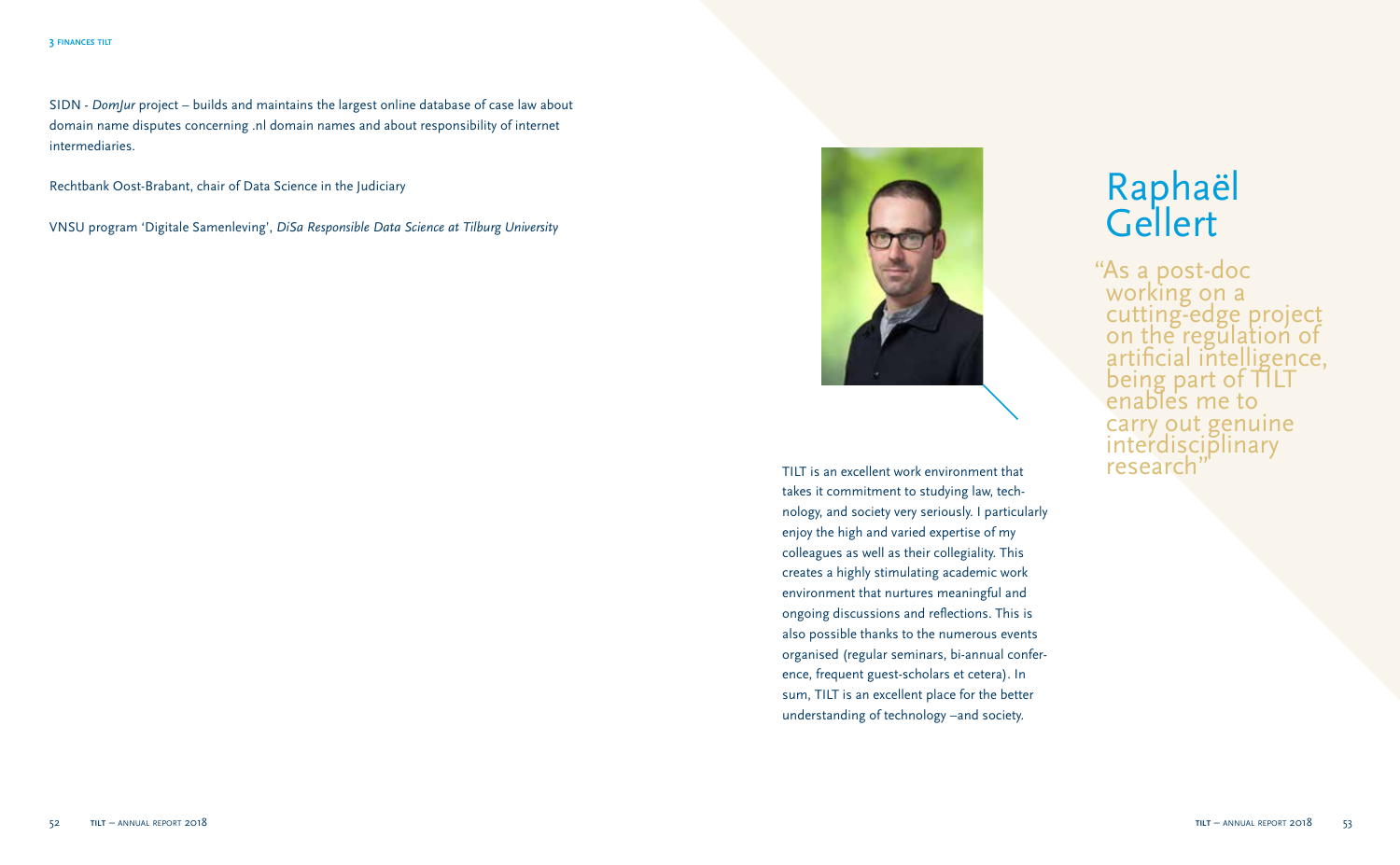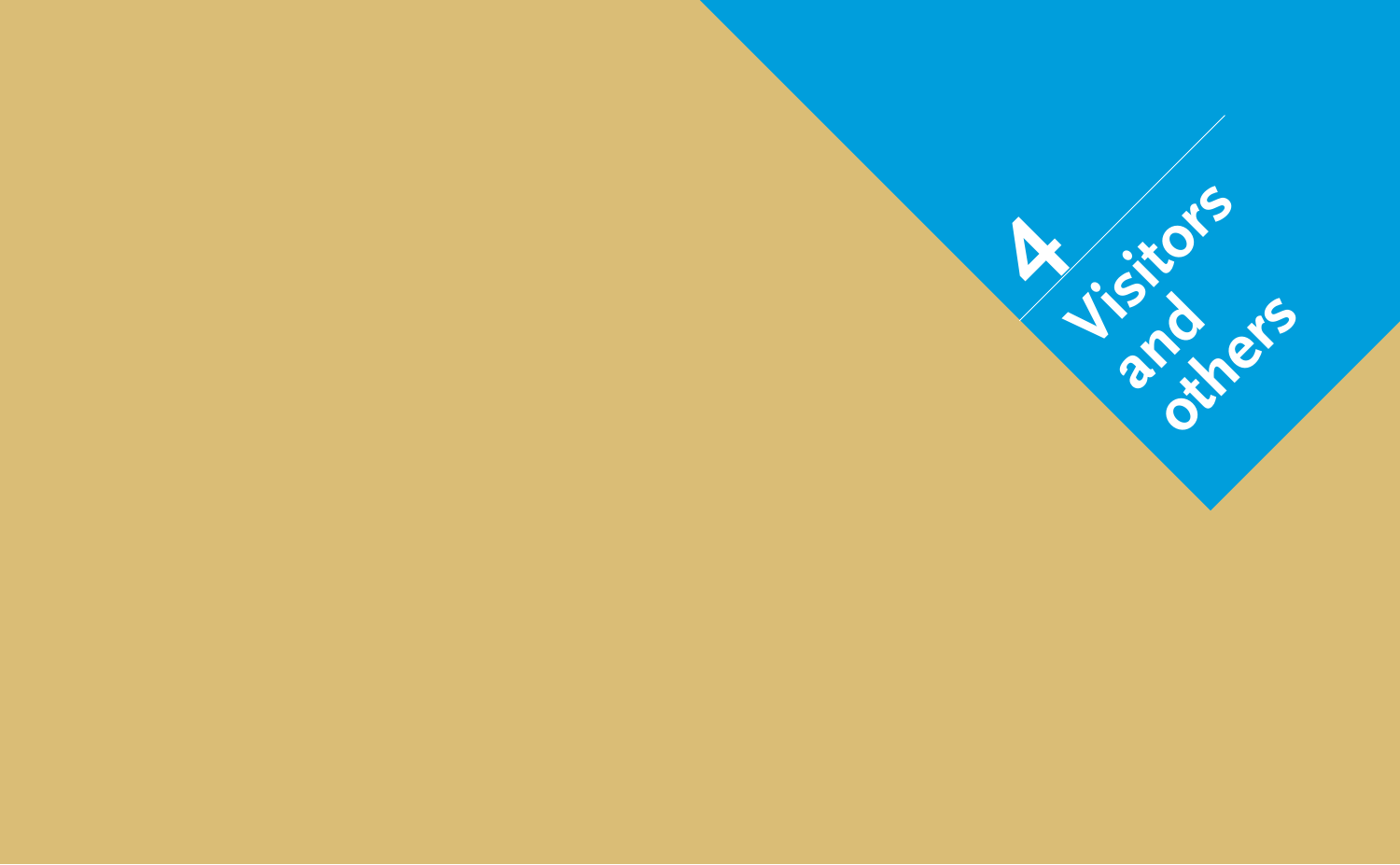## **VISITORS AND OTHERS** *(fully or partially staying at TILT in 2018)*

### **TILT Fellowships**

- Janet Chan (University of New South Wales, Sydney, Australia)
- Jorge Contreras (University of Utah, U.S.) in cooperation with the Tilburg Law and Economics Center (TILEC)
- Sharon Haleva-Amir (Bar Ilan University, Ramat Gan, Israel)

#### **Witteveen Memorial Fellow**

• Vicky Breemen (Institute for Information Law, University of Amsterdam)

#### **Research visitors**

- G.H. Baek (Republic of Korea)
- Oscar Borgogno (University of Turin, Turin, Italy)
- Helen Eenmaa-Dimitrieva (University of Tartu, Tartu, Estonia)
- Miho Kamitsukue (Sapporo University, Sapporo, Japan)
- Maria Macocinschi (University of Turku, Turku, Finland)

### **Visiting Scolar**

• Monika Hanych (Faculty of Law, Masaryk University, Brno, Czech Republic)

### **EMJD Students**

- Oleksii Konashevych
- Urbano Reviglio della Venaria
- Roger Alunge Nnangsope
- Daniel Zavaleta Salinas

### **Guest Lectures**

- Tineke Egyedi (Delft Institute for Research on Standardization, Delft)
- Hans Graux (Timelex, Law Offices, Brussels, Belgium)
- Walter van Holst (PBQL, The Hague)
- Louis Jonker (Van Doorne, Amsterdam)
- Peter van Schelven (BIJ PETER Wet & Recht, Oudewater)
- Frank Vogt (Koninklijke Wegener, Apeldoorn)
- Marjolein Viersma (Dutch Police)
- Reinoud Westerdijk (Kennedy Van der Laan, Amsterdam)
- Mark Wijnhoven (Philips, Eindhoven)
- Alex van der Wolk (Morrison and Foerster, Brussels, Belgium)
- Alja Poler De Zwart (Morrison and Foerster, Brussels, Belgium)

### **Research associates**

- Angela Daly (Queensland University of Technology, Queensland, Australia)
- Heleen Janssen (Ministry of the Interior and Kingdom Relations, The Hague / Cambridge University, Cambridge, UK)
- Eric Lachaud (Tilburg Institute for Law, Technology, and Society, Tilburg)
- Federica Lucivero (King's College London, UK)
- E. (Eliza) Mik (Singapore Management University, Singapore)
- Stefania Milan (University of Amsterdam, Amsterdam)
- B.C. (Bryce) Newell (University of Kentucky, Lexington, US)
- Dmitrii Trubnikov (Russia)
- Eric Verhelst (Advocatenkantoor Verhelst, Markelo)
- Nicolo Zingales (Sussex Law School, University of Sussex, UK)

### **External PhD candidate**s

- K. (Katia) Bodard
- C. (Claudia) Boekestein
- H. (Hans) Buitelaar
- P. (Paulan) Korenhof
- E. (Eric) Lachaud
- M. (Manuella) van der Put
- A. (Arnout) Terpstra
- C. (Clemens) Willemsen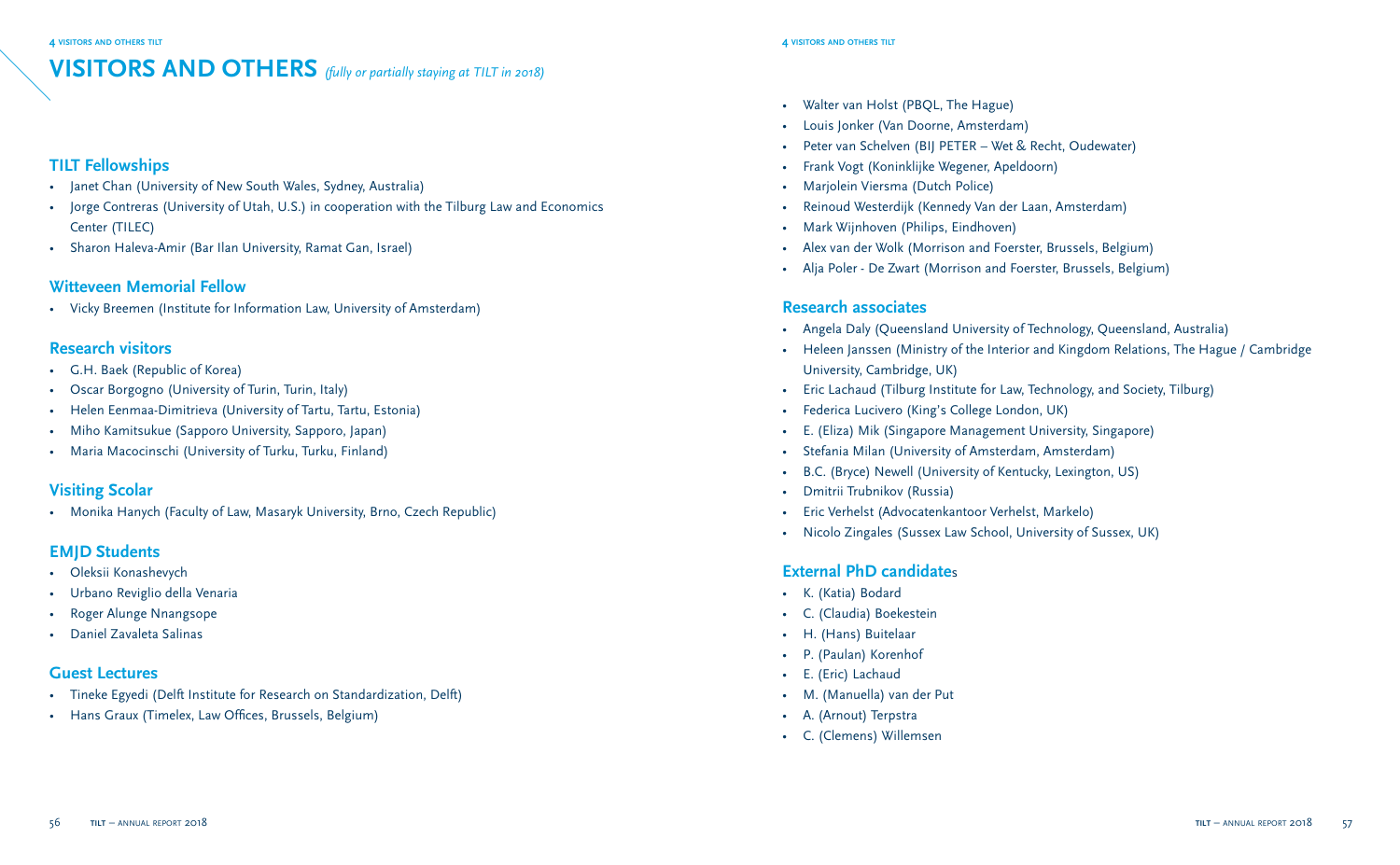#### **Interns**

- Julia Misztal
- Leo Nobile
- Sarah de Heer

#### **Student assistants**

- Deveny Blom
- Magda Brewczynska
- Dane Carlson
- Weiquan Chen
- Lisette Gotink
- Anne de Laat
- Eva Neggers
- Tjasa Petrochik
- Mirell Piir
- Femmie Schets
- Taisei Tatsumi

## Esther Keymolen

"People do not interact with companies or with intangible data, they interact with data-driven devices. These devices are increasingly designed to invoke trust, regardless of whether that trust is justified or not."



My research focuses on trust and privacy in the networked and data-driven era. With a back ground in philosophy of technology and data ethics, I analyze the way in which technologies mediate our interactions with ourselves, other people, and the world around us.

My research greatly benefits from the thriving academic atmosphere at TILT, with its strong focus on cutting-edge research. On a week ly-basis, there are meetings and presentations organized to discuss work in progress, host international speakers, and brainstorm on new projects. It is an inspiring and inclusive environment with a lot of support to reach academic goals.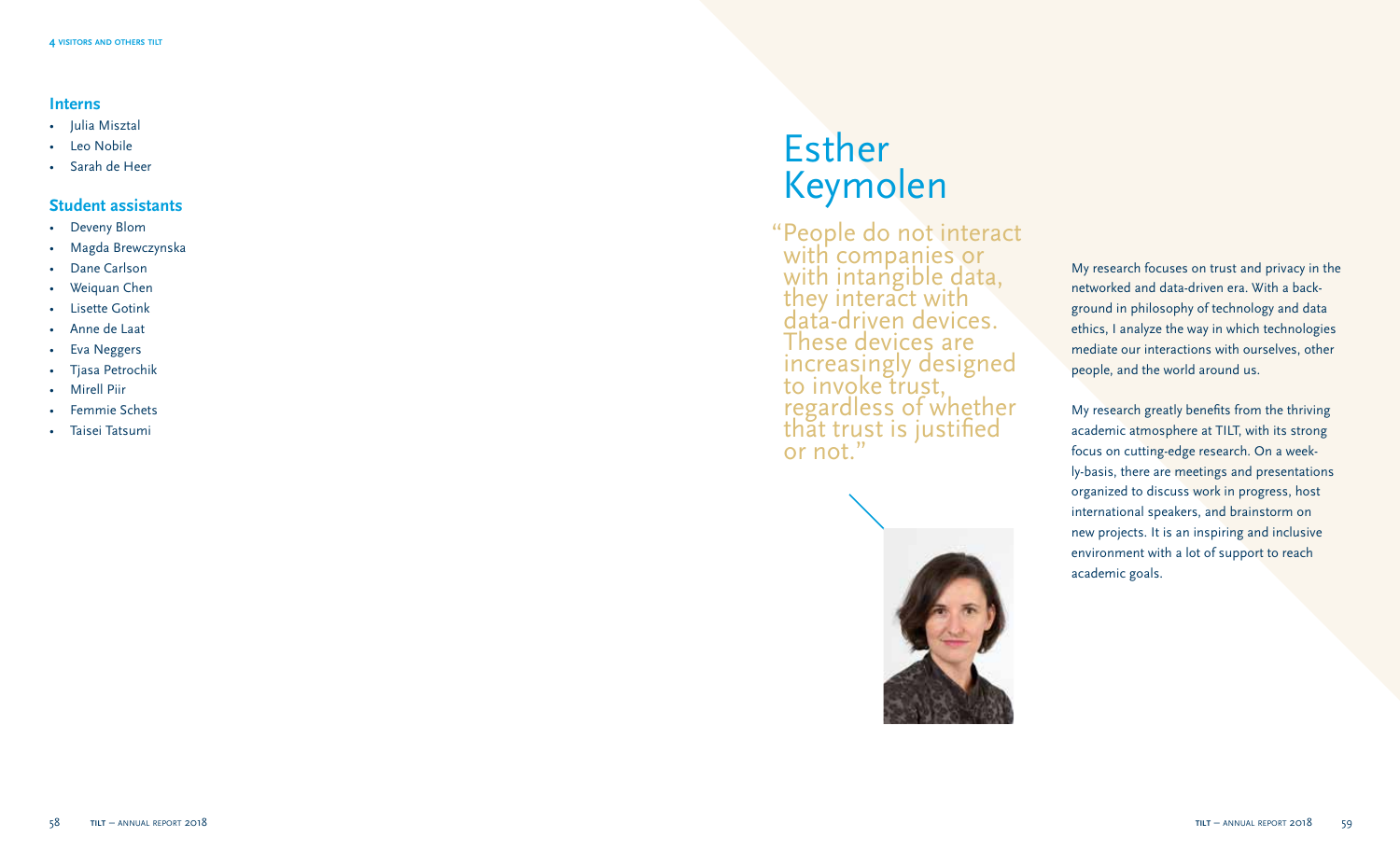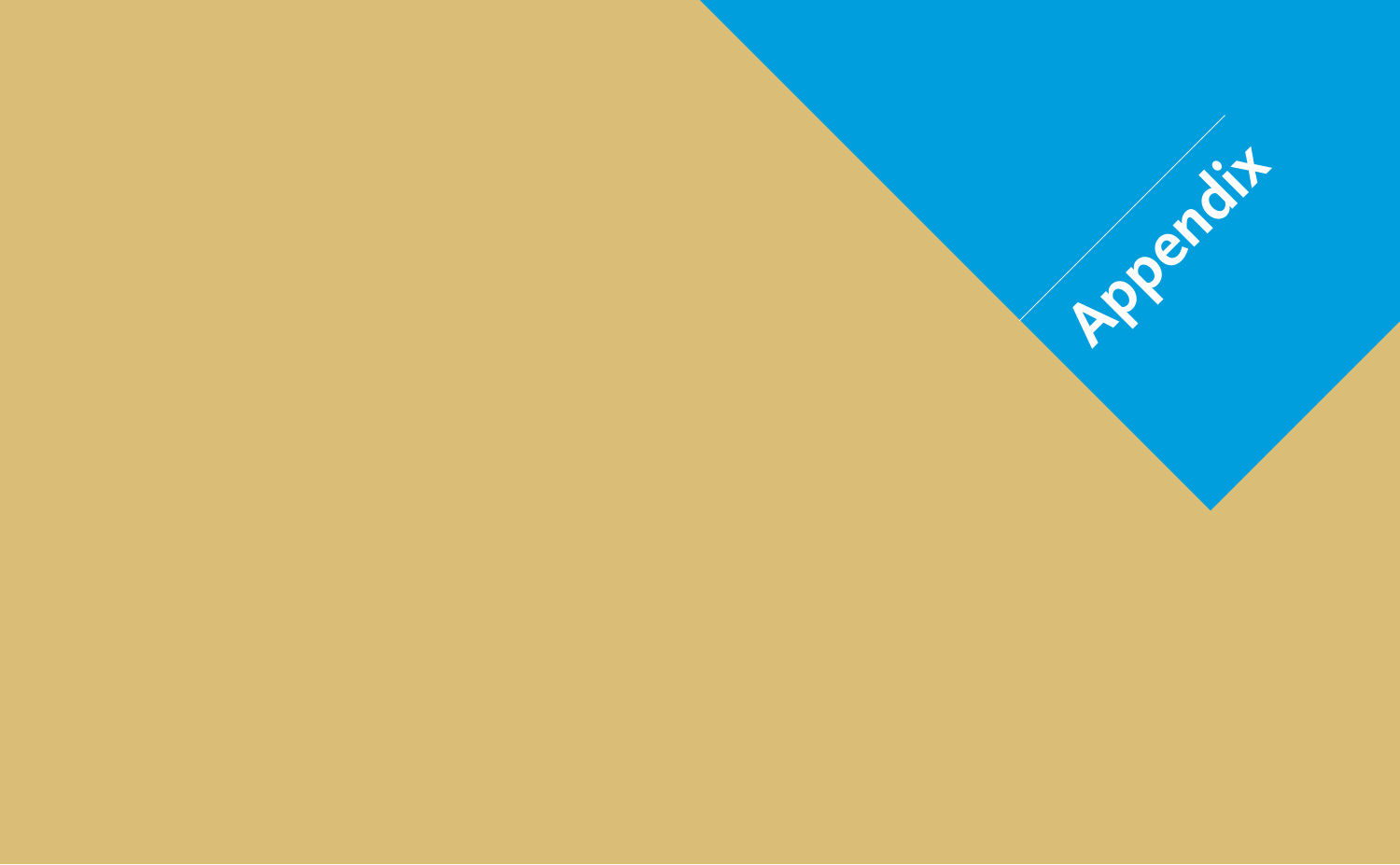#### **appendix appendix**

## **APPENDIX 1 – MEMBERS PER 31 DECEMBER 2018**

#### **Senior**

| <b>Senior members</b>   |                        | P & DP                            | <b>DS</b>                         | H  | CS            | R & A | IP                                | <b>FTE</b> |
|-------------------------|------------------------|-----------------------------------|-----------------------------------|----|---------------|-------|-----------------------------------|------------|
| <b>Floris Bex</b>       | <b>Full Professor</b>  |                                   | $\star$                           |    |               |       |                                   | O.2        |
| <b>Tineke Broer</b>     | Assistant<br>Professor |                                   |                                   | ÷, |               |       |                                   | 1.0        |
| <b>Colette Cuijpers</b> | Associate<br>Professor | $\frac{d\mathbf{y}}{d\mathbf{x}}$ | $\frac{d\mathbf{x}}{d\mathbf{x}}$ |    |               |       |                                   | O, 4       |
| Sebastian Dengler       | Researcher             | $\frac{d\mathbf{x}}{d\mathbf{x}}$ |                                   |    |               |       |                                   | 1.0        |
| Raphael Gellert         | Researcher             | $\frac{d\mathbf{x}}{d\mathbf{x}}$ |                                   |    |               |       |                                   | 1,0        |
| Inge Graef              | Assistant<br>Professor | $\frac{d\mathbf{x}}{d\mathbf{x}}$ | $\frac{1}{N}$                     |    |               |       |                                   | 1.0        |
| Paul de Hert            | Associate<br>Professor | $\frac{d\mathbf{x}}{d\mathbf{x}}$ |                                   |    |               |       |                                   | O,2        |
| Jaap-Henk<br>Hoepman    | Researcher             | $\frac{d\mathbf{y}}{d\mathbf{x}}$ |                                   |    |               |       |                                   | 1.0        |
| <b>Martin Husovec</b>   | Assistant<br>Professor | $\frac{d\mathbf{x}}{d\mathbf{x}}$ | $\frac{1}{N}$                     |    |               |       | $\frac{d\mathbf{y}}{d\mathbf{x}}$ | 1.0        |
| Esther Keymolen         | Assistant<br>Professor |                                   | $\frac{1}{N}$                     |    |               |       |                                   | 1,0        |
| Bert-Jaap Koops         | <b>Full Professor</b>  | $\frac{d\mathbf{y}}{d\mathbf{x}}$ |                                   |    | $\frac{1}{N}$ |       |                                   | 1.0        |
| Eleni Kosta             | <b>Full Professor</b>  | $\frac{d\mathbf{x}}{d\mathbf{x}}$ |                                   |    |               |       |                                   | 1,0        |
| Tetyana Krupiy          | Researcher             |                                   | $\frac{d\mathbf{x}}{d\mathbf{x}}$ |    |               |       |                                   | 1.0        |

| <b>Senior members</b>         |                                         | P & DP                            | <b>DS</b>                         | н                                 | <b>CS</b>                         | R & AI                            | IP                                | <b>FTE</b> |
|-------------------------------|-----------------------------------------|-----------------------------------|-----------------------------------|-----------------------------------|-----------------------------------|-----------------------------------|-----------------------------------|------------|
| <b>Ronald Leenes</b>          | Full Professor,<br><b>Director TILT</b> | $\frac{d\mathbf{y}}{d\mathbf{x}}$ | $\frac{d\mathbf{y}}{d\mathbf{x}}$ |                                   |                                   | $\frac{d\mathbf{y}}{d\mathbf{x}}$ |                                   | 1,0        |
| <b>Aaron Martin</b>           | Researcher                              |                                   |                                   |                                   | $\frac{1}{N}$                     |                                   |                                   | 1.0        |
| Lokke Moerel                  | <b>Full Professor</b>                   | $\frac{d\mathbf{x}}{d\mathbf{x}}$ | $\frac{d\mathbf{y}}{d\mathbf{x}}$ |                                   |                                   | $\frac{d\mathbf{y}}{d\mathbf{x}}$ |                                   | O,2        |
| Merel Noorman                 | Assistant<br>Professor                  |                                   |                                   |                                   |                                   | $\frac{d\mathbf{x}}{d\mathbf{x}}$ |                                   | O, 8       |
| <b>Robin Pierce</b>           | Associate<br>Professor                  |                                   |                                   | $\frac{d\mathbf{y}}{d\mathbf{x}}$ |                                   |                                   |                                   | 1,0        |
| <b>Corien Prins</b>           | <b>Full Professor</b>                   | $\star$                           | $\frac{d\mathbf{y}}{d\mathbf{x}}$ |                                   |                                   |                                   |                                   | O,2        |
| Nadezhda<br>Purtova           | Associate<br>Professor                  | $\frac{d\mathbf{y}}{d\mathbf{x}}$ | sk.                               |                                   |                                   |                                   |                                   | 1.0        |
| Leonie Reins                  | Associate<br>Professor                  | $\frac{d\mathbf{y}}{d\mathbf{x}}$ |                                   |                                   |                                   |                                   |                                   | 1.0        |
| <b>Maurice</b><br>Schellekens | Assistant<br>Professor                  |                                   | $\frac{d\mathbf{y}}{d\mathbf{x}}$ |                                   |                                   | $\frac{d\mathbf{y}}{d\mathbf{x}}$ | $\frac{d\mathbf{y}}{d\mathbf{x}}$ | 1.0        |
| Bart van der Sloot            | Assistant<br>Professor                  | $\star$                           | $\frac{1}{N}$                     |                                   |                                   |                                   |                                   | 1.0        |
| <b>Kees Stuurman</b>          | <b>Full Professor</b>                   | $\star$                           |                                   |                                   |                                   |                                   | $\frac{1}{N}$                     | O, 4       |
| Linnet Taylor                 | Assistant<br>Professor                  |                                   | $\frac{d\mathbf{y}}{d\mathbf{x}}$ |                                   |                                   |                                   |                                   | O,8        |
| Bo Zhao                       | Senior Research<br>Fellow               |                                   |                                   |                                   | $\frac{d\mathbf{r}}{d\mathbf{x}}$ |                                   |                                   | 1,0        |

P & DP: Privacy and Data Protection<br>DS: Data Science

Data Science

- H: Health
- CS: Cybercrime and Cybersecurity
- R & AI: Robotics and Artificial Intelligence<br>IP: litellectual Property

Intellectual Property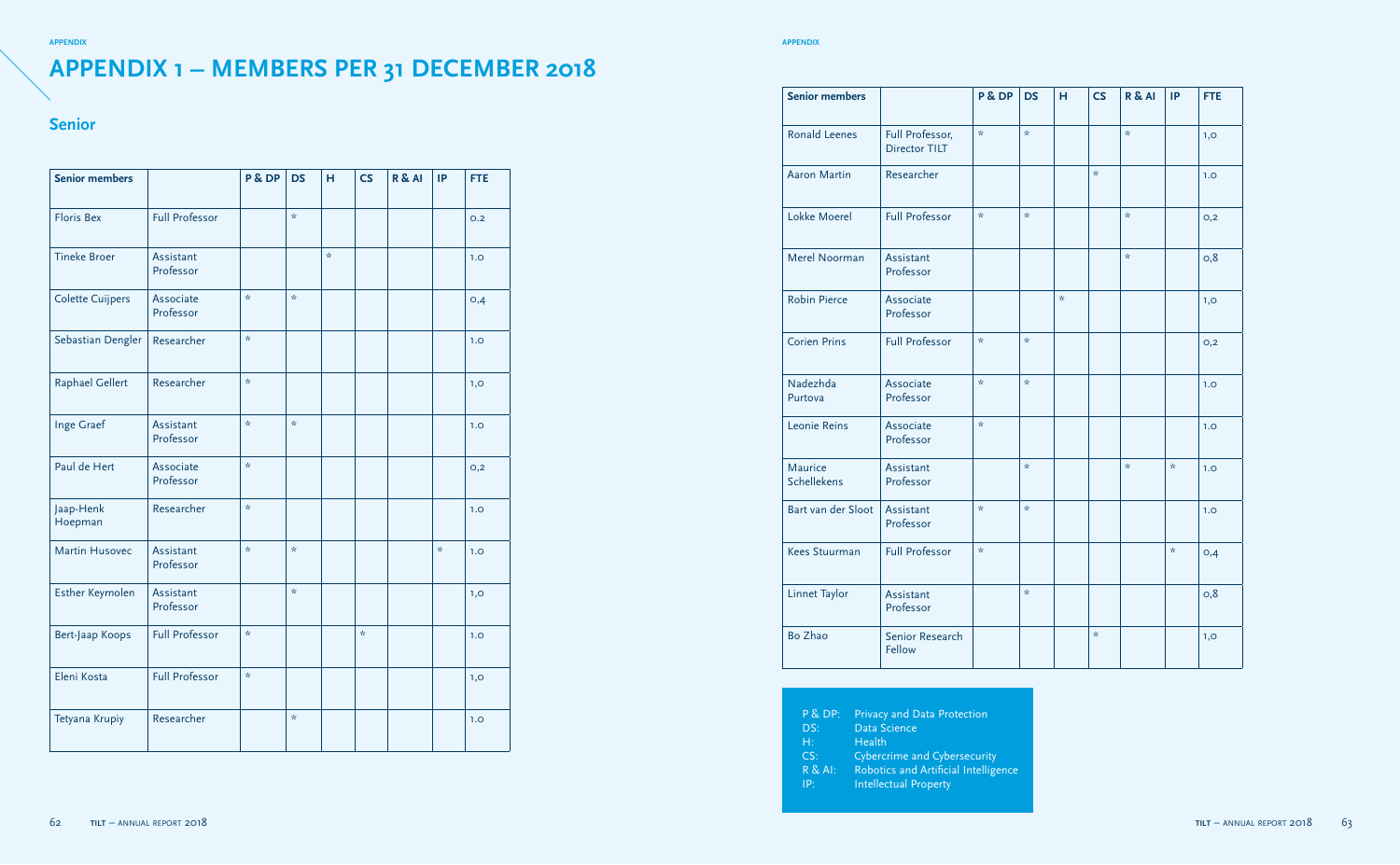#### **Junior**

| Junior members         |                       | P & DP                            | <b>DS</b>                         | н                                 | CS                                | R & A                             | IP                                | <b>FTE</b> |
|------------------------|-----------------------|-----------------------------------|-----------------------------------|-----------------------------------|-----------------------------------|-----------------------------------|-----------------------------------|------------|
| Emre Bayamlioglu       | <b>PhD Researcher</b> | $\frac{d\mathbf{y}}{d\mathbf{x}}$ |                                   |                                   |                                   | $\frac{d\mathbf{y}}{d\mathbf{x}}$ | $\frac{1}{N}$                     | 1,0        |
| Anna Berti Suman       | <b>PhD</b> Researcher | $\frac{d\mathbf{y}}{d\mathbf{x}}$ |                                   | $\frac{d\mathbf{y}}{d\mathbf{x}}$ |                                   |                                   |                                   | 1.0        |
| Magda<br>Brewczynska   | Junior<br>Researcher  | A.                                |                                   |                                   |                                   |                                   |                                   | 1,0        |
| Tom Chokrevski         | <b>PhD Researcher</b> | $\frac{d\mathbf{x}}{d\mathbf{x}}$ |                                   | $\frac{d\mathbf{y}}{d\mathbf{x}}$ |                                   | $\frac{d\mathbf{y}}{d\mathbf{x}}$ |                                   | 1.0        |
| Silvia De Conca        | PhD Researcher        | $\frac{d\mathbf{y}}{d\mathbf{x}}$ |                                   |                                   |                                   | $\frac{d\mathbf{y}}{d\mathbf{x}}$ |                                   | 1,0        |
| Lorenzo Dalla<br>Corte | PhD Researcher        | $\frac{d\mathbf{y}}{d\mathbf{x}}$ |                                   |                                   |                                   |                                   |                                   | O, 5       |
| Lisa van Dongen        | Lecturer              |                                   |                                   |                                   |                                   |                                   | $\frac{d\mathbf{x}}{d\mathbf{x}}$ | 1,0        |
| Maša Galič             | <b>PhD Researcher</b> | $\frac{d\mathbf{r}}{d\mathbf{x}}$ |                                   |                                   | $\frac{d\mathbf{r}}{d\mathbf{x}}$ |                                   |                                   | 1.0        |
| Aviva de Groot         | PhD Researcher        | $\frac{d\mathbf{x}}{d\mathbf{x}}$ | $\frac{d\mathbf{x}}{d\mathbf{x}}$ |                                   |                                   | $\frac{d\mathbf{y}}{d\mathbf{x}}$ |                                   | 1.0        |
| Shazade Jameson        | Junior<br>Researcher  |                                   | $\frac{d\mathbf{y}}{d\mathbf{x}}$ |                                   |                                   |                                   |                                   | 1,0        |
| Irene Kamara           | <b>PhD Researcher</b> | $\frac{d\mathbf{x}}{d\mathbf{x}}$ |                                   |                                   |                                   |                                   |                                   | 1.0        |
| Jingze Li              | PhD Researcher        |                                   |                                   |                                   |                                   |                                   | $\frac{d\mathbf{r}}{d\mathbf{x}}$ | 1,0        |
| Hellen<br>Mukiri-Smith | PhD Researcher        | $\frac{d\mathbf{x}}{d\mathbf{x}}$ | $\star$                           |                                   |                                   |                                   |                                   | 1.0        |

| Junior members         |                       | P & DP  | <b>DS</b>                         | н | <b>CS</b> | R & AI | IP                                | <b>FTE</b> |
|------------------------|-----------------------|---------|-----------------------------------|---|-----------|--------|-----------------------------------|------------|
| Mara Paun              | <b>PhD Researcher</b> | $\star$ |                                   |   |           |        |                                   | 1,0        |
| Claudia Quelle         | <b>PhD</b> Researcher | $\star$ |                                   |   |           |        |                                   | 1.0        |
| Sascha van<br>Schendel | <b>PhD Researcher</b> |         | $\frac{d\mathbf{r}}{d\mathbf{x}}$ |   | $\star$   |        |                                   | 1,0        |
| Ivan Škorvánek         | <b>PhD Researcher</b> | $\star$ |                                   |   | $\star$   |        |                                   | 1,0        |
| John Waterson          | Lecturer              |         | $\frac{d\mathbf{r}}{d\mathbf{x}}$ |   |           |        | $\frac{d\mathbf{r}}{d\mathbf{x}}$ | 1,0        |

- P & DP: Privacy and Data Protection<br>DS: Data Science
- DS: Data Science<br>H: Health
- Health
- CS: Cybercrime and Cybersecurity
- R & AI: Robotics and Artificial Intelligence
- IP: Intellectual Property

#### **Support staff**

- Leonie de Jong, Managing Director
- Femke Abousalama, PA to Ronald Leenes, Secretary
- Ghislaine van den Maagdenberg, Secretary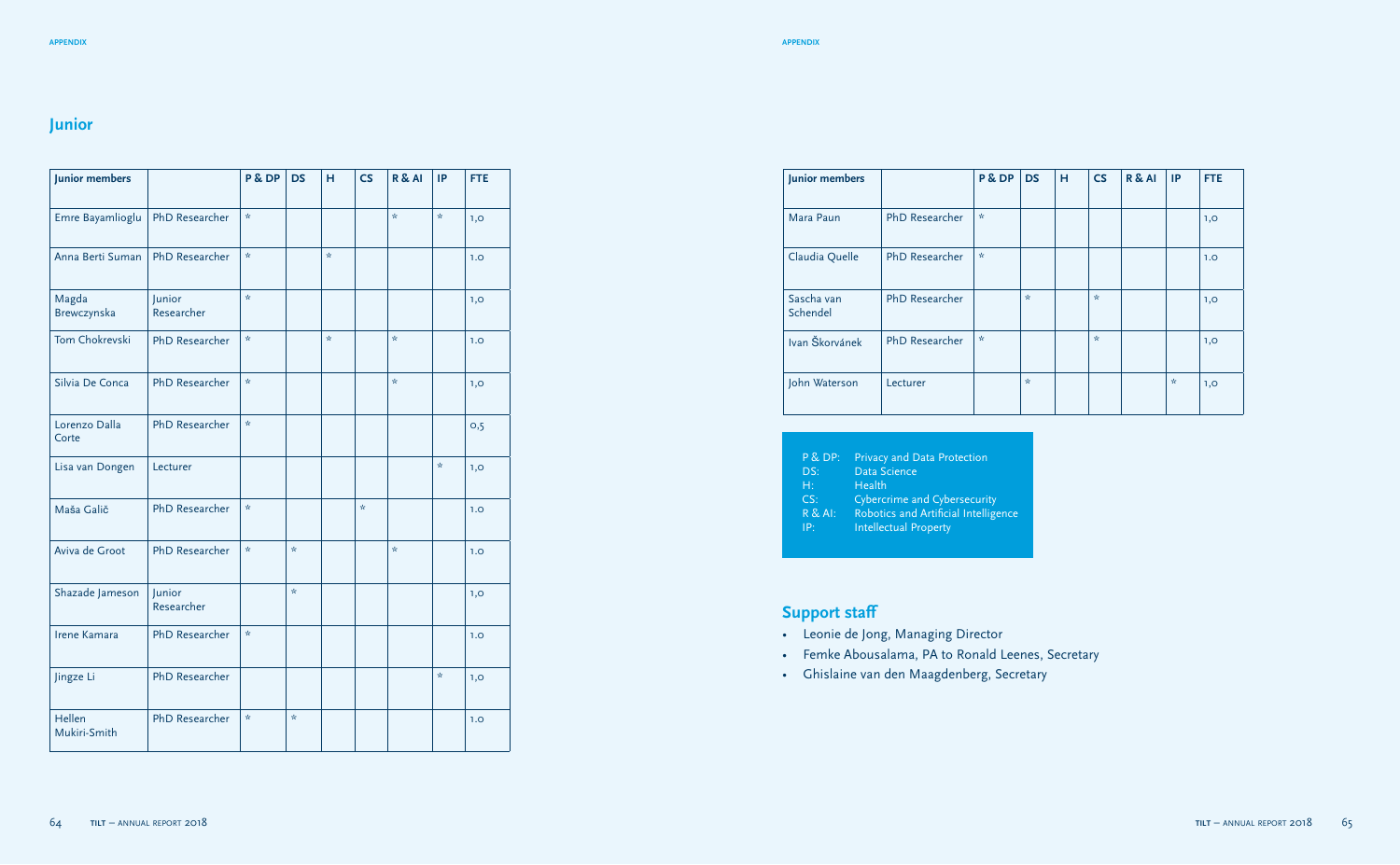### **APPENDIX 2 – PUBLICATIONS**

#### **Academic publications - Journal articles**

#### **Bayamlioglu, E.**

Bayamlioglu, E., (2018) Contesting automated decisions: A view of transparency implications, *EDPL*, 4, 4, 433-446, (14 p.)

#### **Bayamlioglu, E. & Leenes, R.**

Bayamlioglu, E. & Leenes, R. (2018), The 'rule of law' implications of data-driven decision-making: A techno-regulatory perspective, *Law, Innovation and Technology*, 10, 2, 295-313, (19 p.)

#### **Berti Suman, A. & Pierce, R.**

Berti Suman, A. & Pierce, R., (2018), Challenges for citizen science and the EU open science agenda under the GDPR, *European Data Protection Law Review*, 4, 3, 284-295, (12 p.)

#### **Berti Suman, A.**

Berti Suman, A., (2018), Challenging risk governance patterns through citizen sensing: The Schiphol airport case, *International Review of Law, Computers & Technology*, 32, (1)

Berti Suman, A., (2018), The smart transition: An opportunity for a sensor-based public-health risk governance, *International Review of Law, Computers & Technology*, 2018, 1-18 (18 p.)

#### **Bex, F.**

Bex, F. & Walton, D. N., (2018), Taking the dialectical stance in reasoning with evidence and proof: A comment on R.J. Allen & M.S. Pardo, relative plausibility and its critics, *International Journal of Evidence and Proof*

#### **Dengler, S.**

Dengler, S., Gerlagh, R., Trautmann, S. T. & Van De Kuilen, G., (2018), Climate policy commitment devices, *Journal of Environmental Economics and Management*, 92, 331-343

#### **appendix appendix**

#### **Gellert, R.**

Gellert, R., (2018), Door-to-door preaching by Jehovah's Witnesses community falls under data protection law, *European Data Protection Law Review,* 4, 3, 391-395, (5 p.)

Gellert, R., (2018), European Union: EDPB opinion on the draft lists of competent supervisory authorities regarding the processing operations subject to DPIAs, *European Data Protection Law Review*, 4, 4, 500-504 (5 p.)

Gellert, R., (2018), Understanding the notion of risk in the General Data Protection Regulation, *Computer Law and Security Review*, 34, 2, 279-288, (10 p.)

#### **Graef, I.**

Graef, I. (2018), Algorithms and fairness: What role for competition law in targeting price discrimination towards end consumers, *Columbia Journal of European Law*, 24, 3, 541-559, (19 p.)

Graef, I., (2018), Aptoide versus Google and the boundaries of competition law, *Wirtschaft und Wettbewerb*. 68, 9, p. 437 (1 p.)

Graef, I., Clifford, D. & Valcke, P., (2018), Fairness and enforcement: Bridging competition, data protection, and consumer law, *International Data Privacy Law*, 8, 3, 200-223 (24 p.)

Valcke, P., Graef, I. & Clifford, D., (2018), iFairness: Constructing fairness in IT (and other areas of) law through intra- and interdisciplinarity, *Computer Law and Security Review*, 34, 4, 707-714, (8 p.)

#### **Graef, I., Husovec, M. & Purtova, N.**

Graef, I., Husovec, M. & Purtova, N, (2018), Data portability and data control: Lessons for an emerging concept in EU law, *German Law Journal*, 19, 6, 1359-1398 (40 p.)

#### **Kamara, I.**

Jasmontaite, L., Kamara, I., Zanfir Fortuna, G. & Leucci, S., (2018), Data protection by design and by default: Framing guiding principles into legal obligations in the GDPR, *European Data Protection Law Review* 4, 2, 168-189 (22 p.)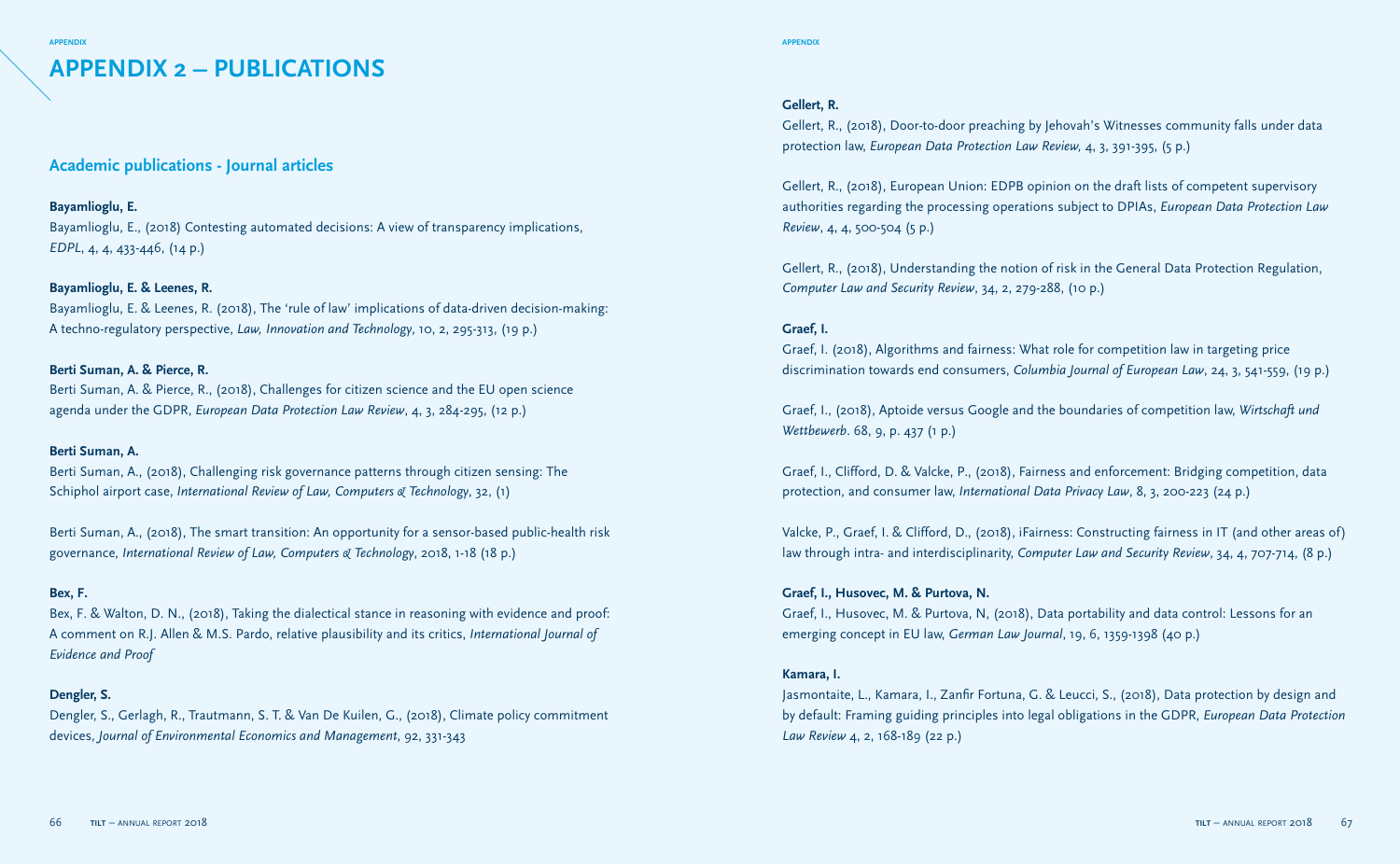#### **Keymolen, E.**

Keymolen, E., Trust in the networked era: When phones become hotel keys, *Techné: Research in Philosophy and Technology*, 22, 1, 51-75, (25 p.)

#### **Koops, B-J. & Kosta, E.**

Koops, B-J. & Kosta, E., (2018), Looking for some light through the lens of "cryptowar" history: Policy options for law enforcement authorities against "going dark", *Computer Law and Security Review*, 34, 4, 890-900 (11 p.)

#### **Koops, B-J.**

Koops, B-J., Privacy spaces, *West Virginia Law Review*, 121, 2, 611-665 (55 p.)

#### **Koops, B-J., Skorvánek & Galic, M.**

Koops, B-J., Newell, B., Roberts, A., Skorvánek, I. & Galic, M., 2018, The reasonableness of remaining unobserved: A comparative analysis of visual surveillance and voyeurism in criminal law, *Law & Social Inquiry*, 43, 4, 1210-1235, (26 p.)

#### **Moerel, L.**

Moerel, L., (2018), Blockchain & data protection…and why they are not on a collision course, *European Review of Private Law*. 26, 6, 825-851 (28 p), 6

#### **Pierce, R.**

Pierce, R., (2018), Machine learning for diagnosis and treatment: Gymnastics for the GDPR, *European Data Protection Law Review*, 4, 3, 333-343, (11 p.)

#### **Pierce, R. , Berti Suman, A., Koops, B-J. & Leenes, R.**

Pierce, R., Berti Suman, A., Koops, B-J. & Leenes, R., ( 2018), Samantha Adams festschrift: The dot at the end of the funnel-TILT remembers Samantha Adams, *Applied Clinical Informatics*, 9, 3, 490-492 (3 p.)

#### **Purtova, N.**

Purtova, N., The law of everything. Broad concept of personal data and future of EU data protection law, *Law, Innovation and Technology*, 10, 1, 40-81, (41)

#### **Quelle, C.**

Quelle, C., (2018), Enhancing compliance under the general data protection regulation: The risky upshot of the accountability- and risk-based approach, *European Journal of Risk Regulation*, 9, 3, 502-526, (25 p.)

#### **Reins, L.**

Reins, L., (2018), Developments in downstream energy regulation in the EU: Accommodating the changing role of energy consumers, *Oil Gas and Energy Law Intelligence*, 16, 3, 6

Van Calster, G., Garnett, K. & Reins, L., On a need to have basis - The innovation principle, the rule of law, and EU regulation of new technologies: A research agenda, *Journal of Environmental Management*, 30, 1, 10-13 (4 p.)

Garnett, K., Van Calster, G. & Reins, L., (2018), Towards an innovation principle: An industry trump or shortening the odds on environmental protection, *Law, Innovation and Technology*, 10, 1, 1-14, (14 p.)

#### **Schellekens, M.**

Schellekens, M., (2018), No-fault compensation schemes for self-driving vehicles, *Law, Innovation and Technology*, 10, 2, 314-333 (20 p.)

#### **Sloot, B. van der**

van der Sloot, B., (2018), A new approach to the right to privacy or how the European Court of Human Rights embraced the non-domination principle , *Computer Law and Security Review*, 34, 3, 539-549 (11 p.)

#### **Taylor, L.**

Taylor, L., (2018), What can 'disruptive urban technologies' tell us about power, visibility and the right to the city?, *International Journal of Urban and Regional Research*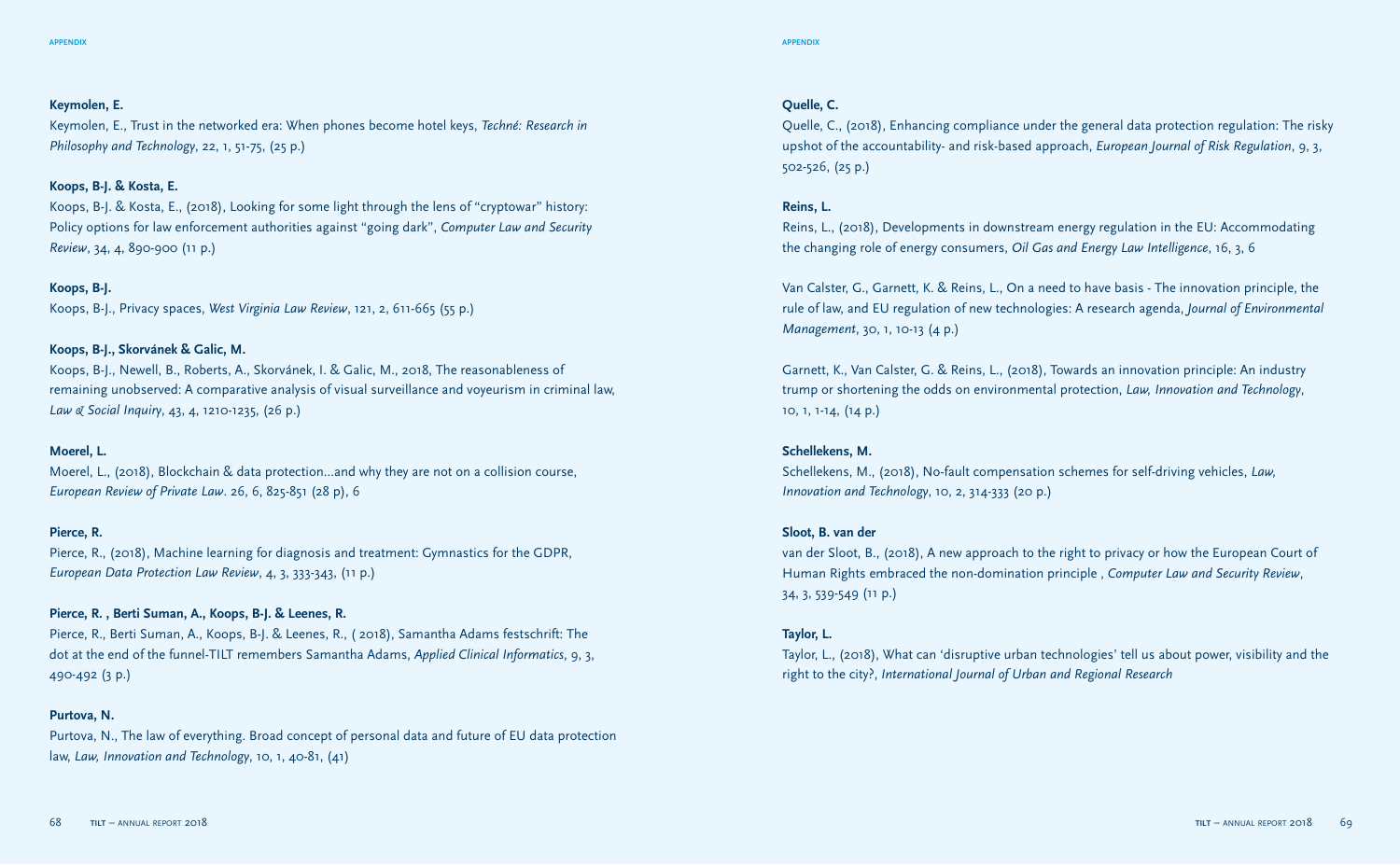#### **Academic publications – Books**

#### **Bayamlioglu, E.**

Bayamlioglu, E., Hildebrandt, M., Baraluic, I. & Janssens, L. (eds), (2018), *Being profiled: Cogitas ergo sum: 10 years of profiling the European citizen*, Amsterdam: AUP. (144 p.)

#### **Berti Suman, A.**

Berti Suman, A., (2018), The human right to water in Latin America: Challenges to implementation and contribution to the concept, *Brill Research Perspectives in International Water Law*, 3, 2, 1-94, (94 p.)

#### **de Groot, A. & van der Sloot, B**

de Groot, A. & van der Sloot, B. (eds), (2018), *The handbook of privacy studies: An interdisciplinary introduction*, Amsterdam University Press, 456 p.

#### **Koops, B-J.**

Newell, B., Timan, T. & Koops, B-J. (eds), (2018), *Surveillance, privacy, and public space*, Abingdon / New York, NY: Routledge, 250 p

#### **Kosta, E.**

Hansen, M., Kosta, E., Nai-Fovino, I. & Fischer-Hübner, S., (eds) (2018), *Privacy and Identity Management. The Smart Revolution: 12th IFIP WG 9.2, 9.5, 9.6/11.7, 11.6/SIG 9.2.2 International Summer School, Ispra, Italy, September 4-8, 2017, Revised Selected Papers*, Springer International, 371 p. (*IFIP AICT Tutorials*; vol. 526)

#### **Leenes, R. & De Hert, P**

Leenes, R., van Brakel, R., Gutwirth, S. & De Hert, P. (eds), (2018), *Data protection and privacy: The internet of bodies*, 1 ed. Oxford: Hart Publishing, 344 p. (Computers, Privacy and Data Protection)

#### **Bayamlioglu, E.**

Bayamlioglu, E., (2018), On the possibility of normative contestation of automated data-driven decisions, Bayamlıoğlu, E., Baraluic, I., Janssens, L. & Hildebrandt, M. (eds.). *Being profiled: Cogitas ergo sum: 10 years of profiling the European citizen*. Amsterdam: AUP, 30-33 (4 p.)

#### **Berti-Suman, A.**

Berti-Suman, A., (2018), Multilateral perspectives concerning the rights to water and corporate social responsibility, *Advances in environmental research*. Nova Science Publishers Inc, 62, 255-266, (12 p.) (Advances in Environmental Research; vol. 62).

Berti Suman, A., 2018, The SuizAgua project: An innovative strategy to overcome conflicts on water governance, Daniels, J. A. (ed.). *Advances in environmental research*. Nova Science Publishers Inc, 62, 1-40, (40 p.)

Berti Suman, A. & Sani Usaman, H. (2018), The value of a human rights-based approach to the climate change mitigation policy, *Advances in Environmental Research*. New York: Nova Science Publishers Inc, vol. 63

#### **Bex, F.J.**

Schraagen, M. P., Bex, F. J., Odekerken, D. & Testerink, B. J. G., ( 2018), Argumentation-driven information extraction for online crime reports, *International Workshop on Legal Data Analysis and Mining (LeDAM 2018): CEUR workshop proceedings*. (5 p.) (CEUR workshop proceedings).

Wieten, G. M., Bex, F. J., Prakken, H. & Renooij, S., (2018), Exploiting causality in constructing Bayesian network graphs from legal arguments, *Proceedings of Jurix 2018*, IOS Press, 151-160 (10 p.) (Frontiers in Artificial Intelligence and Applications).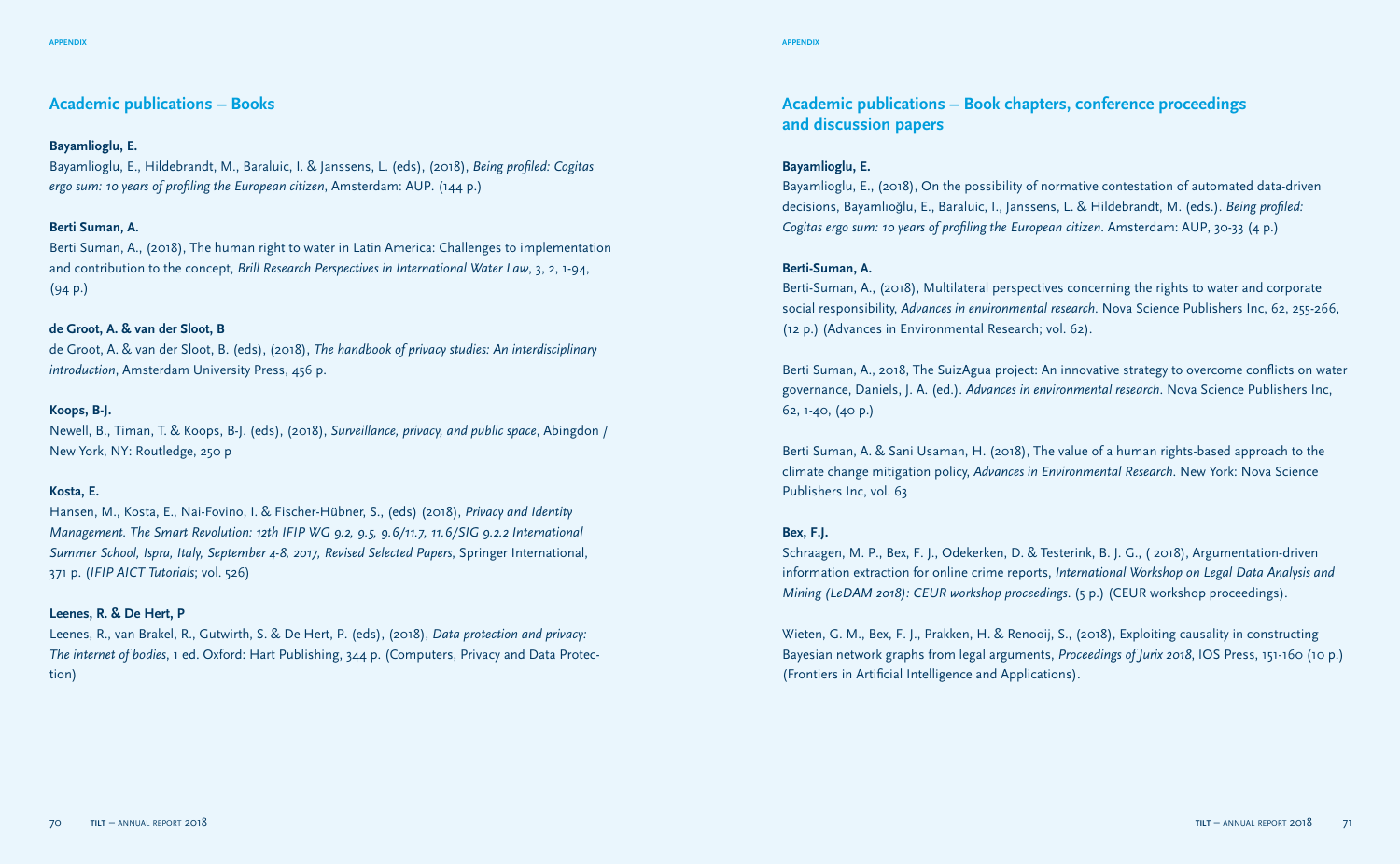#### **Dalla Corte, L.**

van Loenen, B., Vancauwenberghe, G., Crompvoets, J. & Dalla Corte, L., (2018), *Open data exposed*  [Introduction], van Loenen, B., Vancauwenberghe, G. & Crompvoets, J. (eds.). Open data exposed, TMC Asser Press | Springer (*Information Technology and Law Series*; vol. 30).

Dalla Corte, L. (2018), The European right to data protection in relation to open data, Van Loenen, B., Vancauwenberghe, G. & Crompvoets, J. (eds.). *Open data exposed*. The Hague: TMC Asser Press | Springer, 127-148 (22 p.) (*Information Technology and Law Series*; vol. 30).

Dalla Corte, L., (2018), Towards open data across the pond, Van Loenen, B., Vancauwenberghe, G. & Crompvoets, J. (eds.). *Open data exposed*. The Hague: TMC Asser Press | Springer, 11-32, ( 22 p.) (*Information Technology and Law Series*; vol. 30).

#### **de Conca, S.,**

de Conca, S., (2018), From the glass house to the hive: The private sphere in the era of intelligent home assistant robots, Hansen, M., Kosta, E., Nai-Fovino, I. & Fischer-Hübner, S. (eds.) *Privacy and identity management: The smart revolution*. Springer, 282-298 (17 p.) (IFIP AICT; no. 526)

de Conca, S., Newell, B. & Thomasen, K., (2018), Surveillance and privacy in North American public spaces, Newell, B.C., Timan, T. & Koops B.J. (eds.). *Surveillance, privacy and public space. Routledge*, 221-240 (20 p.) (Routledge Studies in Surveillance).

#### **de Conca, S. & Leenes, R.**

de Conca, S. & Leenes, R., Artificial intelligence and privacy: AI enters the house through the cloud, Barfield, W. & Pagallo, U. (eds.). *Research handbook on the law of artificial intelligence*,. Cheltenham: Edward Elgar Publishing Limited, p. 280-306 (27 p.)

#### **De Hert, P.**

De Hert, P. & Papakonstantinou, V., (2018), Data protection policies in EU Justice and home affairs: A multi-layered and yet unexplored territory for legal research, Servent, A. R. & Trauner, F. (eds.). *Routledge Handbook of Justice and Home Affairs Research*, . Routledge, 169-179, (11 p.)

De Hert, P. & Sajfert, J., (2018), The role of the data protection authorities in supervising police and criminal justice authorities processing personal data, Brière, C. & Weyembergh, A. (eds.). *The needed balances in EU Criminal Law: Past present and future*, Hart Publishing, 243-255 (16 p.)

#### **Dengler, S.**

Prüfer, J. & Dengler, S., (2018), Consumers' Privacy Choices in the Era of Big Data, Tilburg: CentER, Center for Economic Research, 57 p. (*CentER Discussion Paper*; vol. 2018-012).

#### **Gellert, R.**

Gellert, R., (2018), Comparing the definitions of data and information in data protection law and machine learning: A useful way forward for algorithmic regulation, 1-25, (25 p.), working paper

Gabrielsen Jumbert, M., Bellanova, R. & Gellert, R., (2018), Smartphones for refugees: Tools for survival, or surveillance, *PRIO Policy Brief*

#### **Graef, I.**

Graef, I., (2018), Blurring boundaries of consumer welfare: How to create synergies between competition, consumer and data protection law in digital markets, Bakhoum, M., Conde Gallego, B., Mackenrodt, M-O. & Surblytė-Namavičienė, G. (eds.). *Personal data in competition, consumer protection and intellectual property law: Towards a holistic approach, , Springer Verlag*, p. 121-151 (31 p) (MPI Studies on Intellectual Property and Competition Law).

Graef, I., 2018, When data evolves into market power: Data concentration and data abuse under competition law, Moore, M. & Tambini, D. (eds.). *Digital dominance: The power of Google, Amazon, Facebook, and Apple*. Oxford University Press, 71-97, (27 p.)

#### **Husovec, M.**

Fiala, L. & Husovec, M., (2018), Using Experimental Evidence to Design Optimal Notice and Takedown Process, Tilburg: SSRN, 19 p. (*TILEC Discussion Paper*; vol. 2018-028).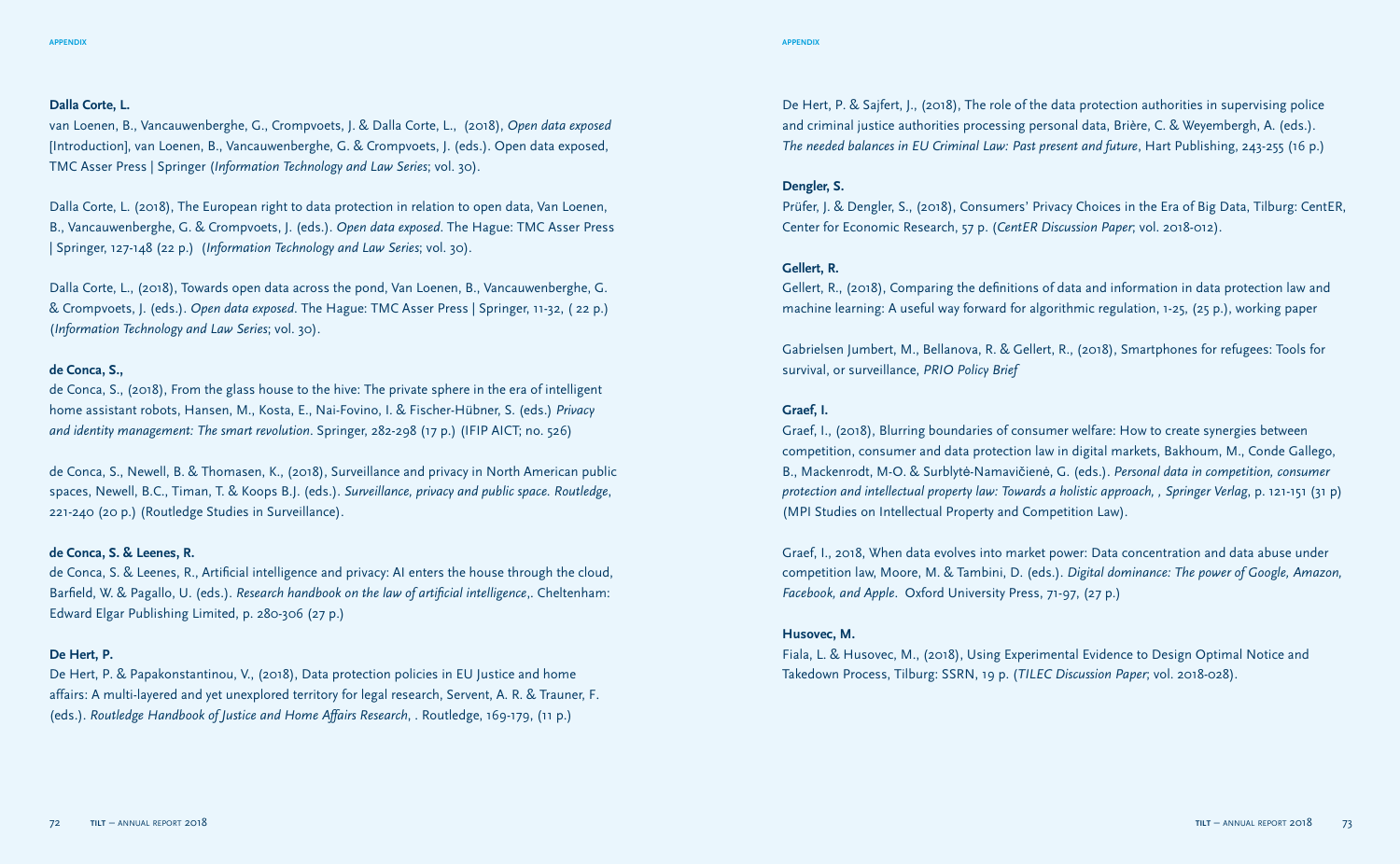#### **appendix appendix**

#### **Kamara, I. & de Hert, P.**

Kamara, I. & de Hert, P., (2018), Data protection certification in the EU: Possibilities, actors and building blocks in a reformed landscape, Rodrigues, R. & Papakonstantinou, V. (eds.). *Privacy and data protection seals*, TMC Asser Press

Kamara, I. & de Hert, P., (2018), Understanding the balancing act behind the legitimate interest of the controller ground: A pragmatic approach, Selinger, E., Polonetsky, J. & Tene, O. (eds.), *Cambridge handbook of consumer privacy*, 1 ed.

#### **Kosta, E.**

Kosta, E., Nai-Fovino, I., Fischer-Hübner, S., Hansen, M., Raab, C., Sanchez, I. & Whitehouse, D. (eds), (2018), The Smart World Revolution [Introduction], *Privacy and Identity Management. The Smart Revolution : 12th IFIP WG 9.2, 9.5, 9.6/11.7, 11.6/SIG 9.2.2 International Summer School, Ispra, Italy, September 4-8, 2017, Revised Selected Papers*. Springer International Publishing, p. 3-12 (IFIP AICT; vol. 526).

Kosta, E., 2018, The retention of communications data in Europe and the UK, Edwards, L. (ed.). *Law, policy and the internet*. Hart Publishing, 193-212 (20 p.)

#### **Noorman, M.**

Noorman, M., (2018), Computing and moral responsibility, *The Stanford Encyclopedia of Philosophy*, Spring edition

#### **Pierce, R., de Conca, S. & de Groot, A.**

Fosch Villaronga, E., Felzmann, H., Pierce, R., de Conca, S., de Groot, A., Robins, S. & Ponce Del Castillo, A., (13 2018), Nothing comes between my robot and me: Privacy and human-robot interaction in robotised healthcare, Leenes, R., van Brakel, R., Gutwirth, S. & de Hert, P. (eds.). *Data protection and privacy: The internet of bodies*. 1 ed. Hart Publishing, 135-170 (36 p.) (Computers, Privacy and Data Protection).

#### **Pierce, R.,**

Pierce, R., When there is no cure: Challenges for collective approaches to Alzheimer's Disease,

Dickenson, D., Sterckx, S. & van Beers, B. (eds.) *Personalized Medicine, Individual Choice and the Common Good*.

#### **Prins, C.**

Prins, C. & van Ettekoven, B.J., (2018), Data analysis, artificial intelligence and the judiciary system, Mak, V., Tjong Tjin Tai, E. & Berlee, A. (eds.) *Research handbook in data science and law*. . Cheltenham, UK: Edward Elgar, 425-447 (23 p.), (Research Handbooks in Information Law)

#### **Reins, L.**

Reins, L., (2018), Energy Charter Treaty - Article 1: Definitions, Leal-Arcas, R. (ed.) Commentary on the Energy Charter Treaty, Cheltenham: Edward Elgar Publishing Limited

Reins, L., (2018), Energy Charter Treaty - Article 2: Purpose of the Treaty, Leal-Arcas, R. (ed.), *Commentary on the Energy Charter Treaty*, Cheltenham: Edward Elgar Publishing Limited

Reins, L., (2018), The CCS directive: Did it stifle the technology in Europe?, Havercroft, I., Macrory, R. & Stewart, R. (eds.). *Carbon capture and storage : Emerging legal and regulatory issues*. 2nd ed. Hart Publishing, 43-58 , (16 p.)

#### **Sloot, B. van der**

van der Sloot, B (2018), Beyond the Access-Use Debate, *Tax and Trust*, Goslinga et al. (eds), Eleven International Publishing

B. van der Sloot & A. De Groot, Introduction, *Handbook of Privacy Studies*, B. van der Sloot & A. de Groot (eds.), Amsterdam University Press, Amsterdam 2018

van der Sloot, B., Privacy from a legal perspective, B. van der Sloot & A. de Groot (eds.), *Handbook of Privacy Studies*, Amsterdam University Press, Amsterdam 2018

#### **Stuurman, C.**

Stuurman, C., (2018), Directive 2015/1535/EU: Information provision on technical regulations directive, *Concise European data protection, E-commerce and IT law*. Gijrath, S., van der Hof, S., Lodder, A. R. & Zwenne, G.J. (eds.), 3 ed. Wolters Kluwer, 755-787, (33 p.)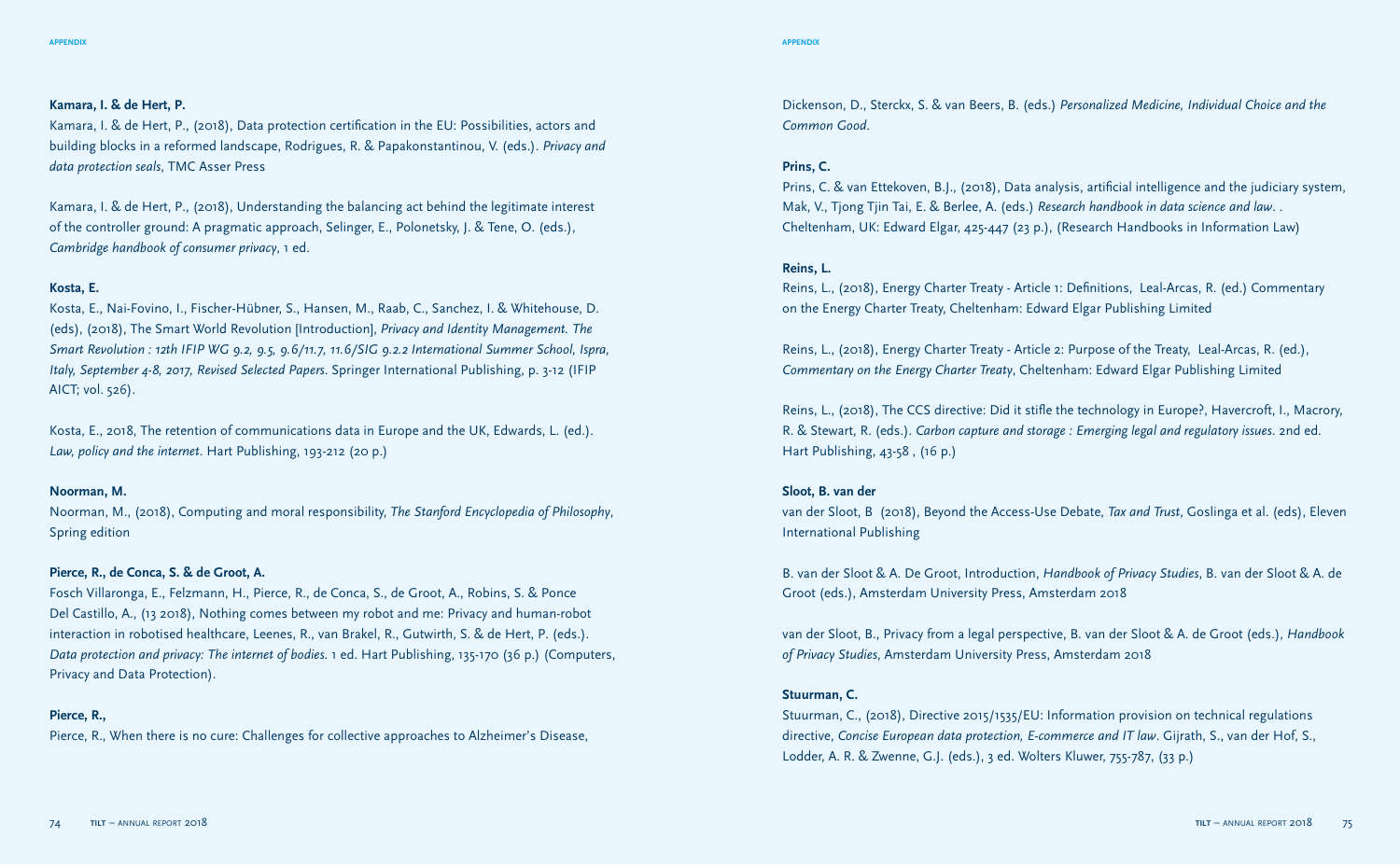#### **appendix appendix**

#### **Taylor, L.**

Taylor, L., (2018), On the presumption of innocence in data-driven government: Are we asking the right question?, *Being profiled: Cogitas ergo sum, 10 years of 'profiling the European citizen*'. Bayamlioglu, E., Baraliuc, I., Janssens, L. & Hildebrandt, M. (eds.). Amsterdam: Amsterdam University Press, 72-78 (7 p.)

T. B., de Vreese, C. H., Helberger, N., Kruikemeier, S., van Weert, J. C. M., Bol, N., Oberski, D., Pechenizkiy, M., Schaap, G. & Taylor, L., *Automated Decision-Making Fairness in an AI-driven World: Public Perceptions, Hopes and Concerns*, Araujo(2018)

#### **Zhao B.**

Zhao, B., (2018), A privacy perspective of open government: Sex, wealth and transparency in China, *Proliferation of open government initiatives and systems, Kok*, A. (ed.). IGI Global, 29-48 (20 p.)

Zhao, B., Brewczyńska, M. & Chen, W., (2018), *GDPR and China: What do we need to know*, Tilburg: TILT, Tilburg University. 59 p.

#### **Web Publications**

#### **Berti-Suman, A.**

Berti-Suman, A, (2018), Bilateral treaties and corporate impunity: The recent developments of the Chevron Ecuador case before the Permanent Court of Arbitration

Berti-Suman, A., (2018), Civic resistance to environmental failures from the South (of the North…): The AnalyzeBasilicata initiative"

#### **Kamara, I.**

Kamara, I., (2018), Certification and the new general data protection regulation

#### **Moerel, L.**

Moerel, L., (2018), GDPR conundrums: The GDPR applicability regime - Part 1: Controllers

Moerel, L., (2018), GDPR conundrums: The GDPR applicability regime - Part 2: Processor

#### **Case Notes, Book Reviews, Editorials and Professional publications**

#### **Dalla Corte, L.**

Dalla Corte, L. (2018), Bulk collection: Systematic government access to private-sector data, *EDPL*, 4, 2, p. 263-265 (3 p.)

#### **Gellert, R.**

Gellert, R., (2018), Door-to-door preaching by Jehovah's Witnesses community falls under data protection law, *European Data Protection Law Review*, 4, 3, 391-395, (5 p.)

#### **Graef, I**

Graef, I. & Prüfer, J., (2018), Mandated data sharing is a necessity in specific sectors, *Economisch Statistische Berichten*, 103, 4763, 298-301

#### **Kamara, I.**

Kamara, I., (2018), GDPR national adaptation laws fall behind schedule: Report on progress in the EU Member States, supervisory authorities and data controllers, *Privacy Laws & Business. International Reports*, 151, 8 (1 p.)

#### **Kosta, E.**

Kosta, E., 2018, SSHD v Watson & Ors: A "thin" nail on the coffin of UK data retention legislation: Case note on Secretary of State for the Home Department v Watson and Others [2018] EWCA Civ 70, 5 p. *Lexxion*

#### **Paun, M.**

Paun, M., Review of the book Data and Goliath: The hidden battles to collect your data and control your world, B. Schneier, 2015, *Law, Innovation and Technology*, 10, 1, 153-159 (7 p.)

#### **Quelle, C.**

Quelle, C., (2018), Review of the book Information sovereignty: Data privacy, sovereign powers and the rule of law, R. Pol ák and D. J. B. Svantesson, 2017, *European Data Protection Law Review*, 4, 2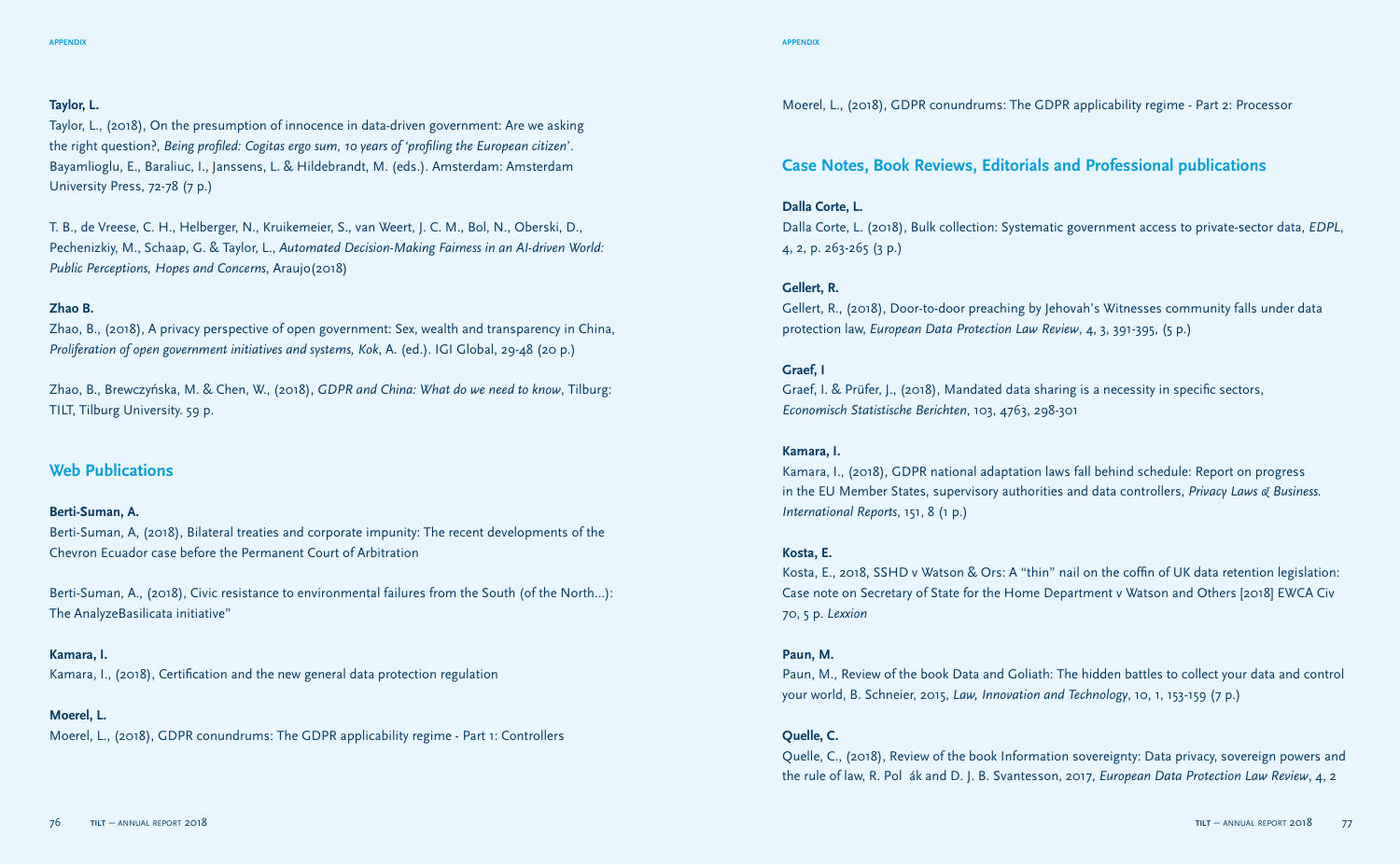#### **Reins, L.**

Harriet, B., Reins, L., Crook, N., van der Burgt, N. & Rouas, V., 2018, Study on the precautionary principle in EU environmental policies, *Milieu Ltd*.,119 p.

#### **Rötger-Wirtz. S.**

Röttger-Wirtz, S., (2018), Editorial, *European Pharmaceutical Law Review*, 2, 1, 1-2 (2 p.)

#### **Schendel, S. van**

Schendel, S. van, (2018), Challenges of new technologies for criminal investigations: The report on regulating investigatory powers in a digital environment, *European Data Protection Law Review*, 4, 3, 375-380, (6 p.)

Schendel, S. van, (2018), Review of the book The fundamental right to data protection: Normative value in the context of counter-terrorism surveillance, Maria Tzanou, 2017, *European Data Protection Law Review*, 4, 1, 135-139 (5 p.)

#### **Sloot, B. van der**

van der Sloot, B., 'Dissenting opinion', *NJCM-bulletin*, 2018

van der Sloot, B., 'Editorial', *European Data Protection Law Review*, 2018-1

van der Sloot, B., 'Editorial', *European Data Protection Law Review*, 2018-2

van der Sloot, B., 'Editorial', *European Data Protection Law Review*, 2018-3

van der Sloot, B., 'Editorial', *European Data Protection Law Review*, 2018-4

#### **Taylor, L.**

Taylor, L., (2018), Review of the book Innovation and its enemies: why people resist new technologies, C. Juma, 2016, Law, Innovation and Technology, 10, 1, p. 156-159 (4 p.)

#### **Publications in Dutch, German and Italian**

#### **Berti Suman, A.**

Berti Suman, A, (2018), La partecipazione cittadina nel monitoraggio dell'inquinamento acustico da espansione aeroportuale: Il caso di Amsterdam Schiphol, Ambiente & Sviluppo 2018, 4, 240-245 (6 p.)

#### **Graef, I**

van Damme, E., Graef, I. & Sauter, W., (2018), Big data, prijsdiscriminatie en mededinging, *Markt en Mededinging*, 3, 114-123

Graef, I., (2018), Grenzen aan discriminatie als misbruik van machtspositie 19 april 2018: Zaak C-525/16, MEO – Serviços de Comunicações e Multimédia SA/Autoridade da Concorrência, *SEW: Tijdschrift voor Europees en Economisch Recht*, 2018, 12, 541-546, (6 p.)

van Damme, E., Graef, I. & Sauter, W., (2018), Machtsmisbruik op basis van big data, *Markt en Mededinging*, 2018, 3, 124-134, (11 p.)

Graef, I., (2018), Naar een meer samenhangend mededingings- en gegevensbeschermingstoezicht in datagedreven markten, *Tijdschrift voor Toezicht*, 2018, 2-3, 36-46 (11 p.)

#### **Moerel, L.**

Moerel, L, (2018), Als algoritmen routinewerk overnemen nekt dat ook expertise, *Financieel Dagblad*, 9 (1 p.)

Moerel, L., (2018), Onze maatschappij heeft geen behoefte aan een darkweb voor data, web publication/site

#### **Prins, C.**

Prins, C. & Passchier, R., (2018), Donner, de WRR, digitalisering en de rechtsstaat, *Rechtsorde en bestuur: Liber Amicorum aangeboden aan Piet Hein Donner*, Den Haag: Boom Juridische Uitgevers, 351-368, (18 p.)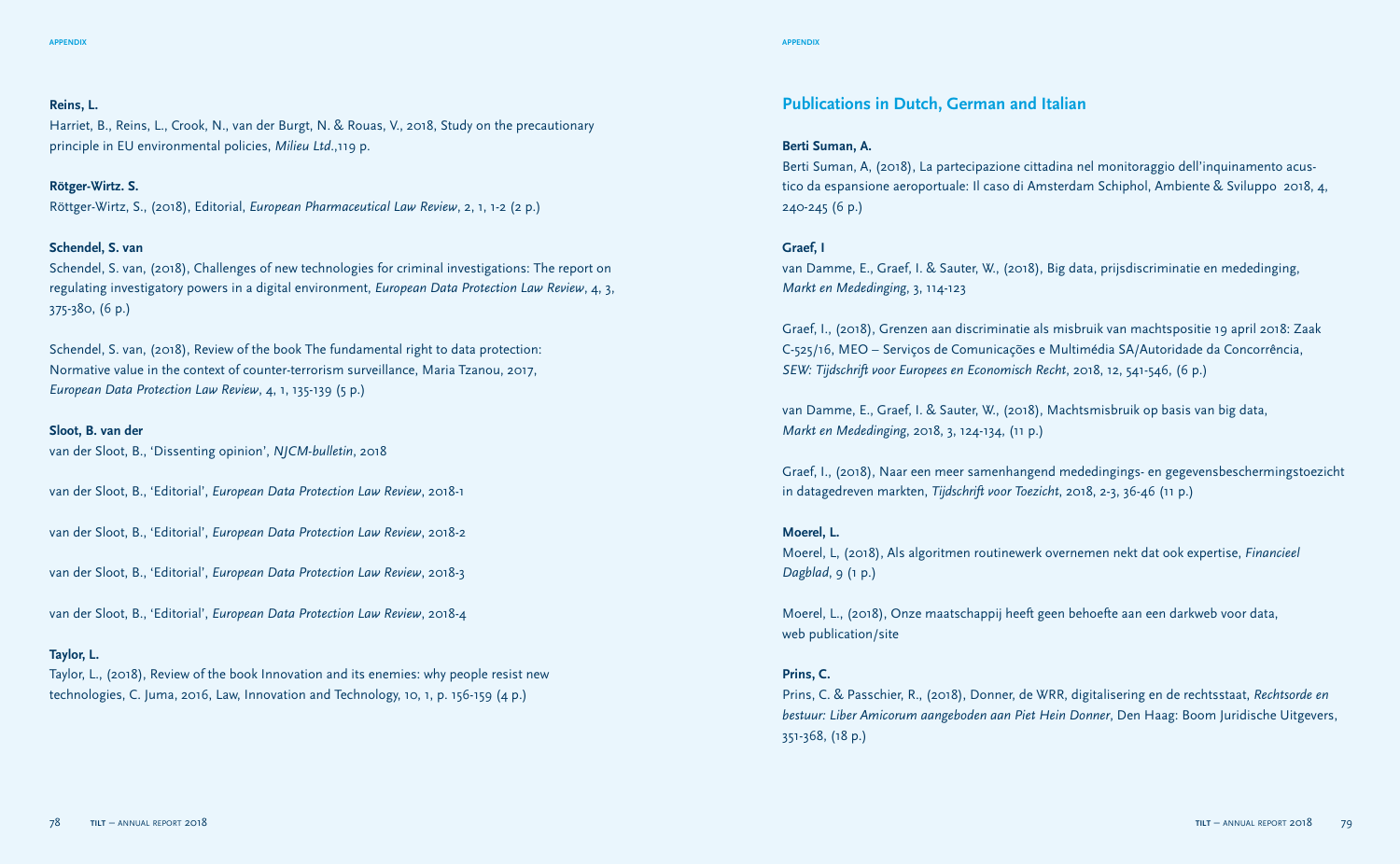#### **appendix appendix**

Prins, C. & Roest, J., (2018), AI en de rechtspraak: Meer dan alleen de 'robotrechter', *Nederlands Juristenblad*, 93, 4, p. 260-268 (9 p.)

Prins, C. & Adams, M., (2018), Interdisciplinariteit in de initiële juridische opleiding, Nederlands Juristenblad, 93, 21, 1486-1491 (6 p.)

Prins, C., (2018), Bestuursrecht en digitalisering, *Nederlands Juristenblad*, 93, 8, 539 (1 p)

Prins, C, (2018) Bye bye facebook = bye bye facebookgegevens, *Nederlands Juristenblad*. 93, 16, 1093, (1 p.)

Prins, C., (2018), Drones en een strategische wetgevingsagenda, *Nederlands Juristenblad*, 93, 28, p. 2041, (1 p.)

Prins, C., (2018), Goede privacyvoornemens, *Nederlands Juristenblad*. 93, 1, 5 (1 p.)

Prins, C., (2018), Sexy Sadie, *Nederlands Juristenblad*. 93, 38, 2883 (1 p.)

Prins, C., (2018), Urgenda en digitalisering, Nederlands Juristenblad, 93, 22, 1563, (1 p.)

#### **Reins, L.**

Schomerus T. & Reins L., 2018, Wasserkraft, *EEG-Erneuerbare-Energien-Gesetz Kommentar*. Frenz W., Mügenborg H., Cosack T., Ekardt F. Schomerus T. (ed.). Erich Schmidt Verlag, 940-967 (28 p.)

Schomerus, T. & Reins, L., 2018, Solare Strahlungsenergie, Frenz W., Müggenborg H., Cosack T., Ekardt F., Schomerus T. (eds). EEG - *Erneuerbare-Energien-Gesetz Kommentar*. Erich Schmidt Verlag, 1178-1232 (55 p.)

Schomerus, T. & Reins, L., 2018, Absenkung der anzulegenden Werte für Strom aus solarer Strahlungsenergie, *EEG - Erneuerbare-Energien-Gesetz Kommentar*. Frenz W., Müggenborg H., Cosack T., Ekardt F. Schomerus T. (ed.). Erich Schmidt Verlag, p. 1869-1888 (9 p.)

Schomerus, T. & Reins, L., 2018, Erfahrungsbericht, *EEG - Erneuerbare-Energien-Gesetz Kommentar*. Frenz W., Müggenborg H., Cosack T., Ekardt F. Schomerus T. (ed.). Erich Schmidt Verlag, p. 1869-1888 (19 p.)

#### **Sloot, B. van der**

van der Sloot, B., *Big Data*, Elementaire deeltjes, Amsterdam University Press, Amsterdam 2018

van der Sloot, B., *De Algemene Verordening Gegevensbescherming in gewonemensentaal*, Amsterdam University Press, Amsterdam 2018.

van der Sloot, B., Voorwaarden waaraan dopingtests moeten voldoen, *Tijdschrift voor Toezicht*, 2018

van der Sloot, B., Een nieuwe benadering van het recht op privacy, of hoe het Europees Hof voor de Rechten van de Mens het republicanisme omarmde, *Filosofie en Praktijk*, 2018-1

van der Sloot, B., 'Het EHRM als supranationaal constitutionele hof, een analyse van recente uitspraken over Artikel 8 EVRM', *Clingendael Spectator*, 2018

van der Sloot, B, 2018,'Altan tegen Turkije', European Human Rights Cases, 2018

van der Sloot, B., 2018, 'Antovic en Mirkovic vs. Montenegro', European Human Rights Case

Van der Sloot, B., 2018, 'Benedik tegen Slovenië', European Human Rights Cases, 2018.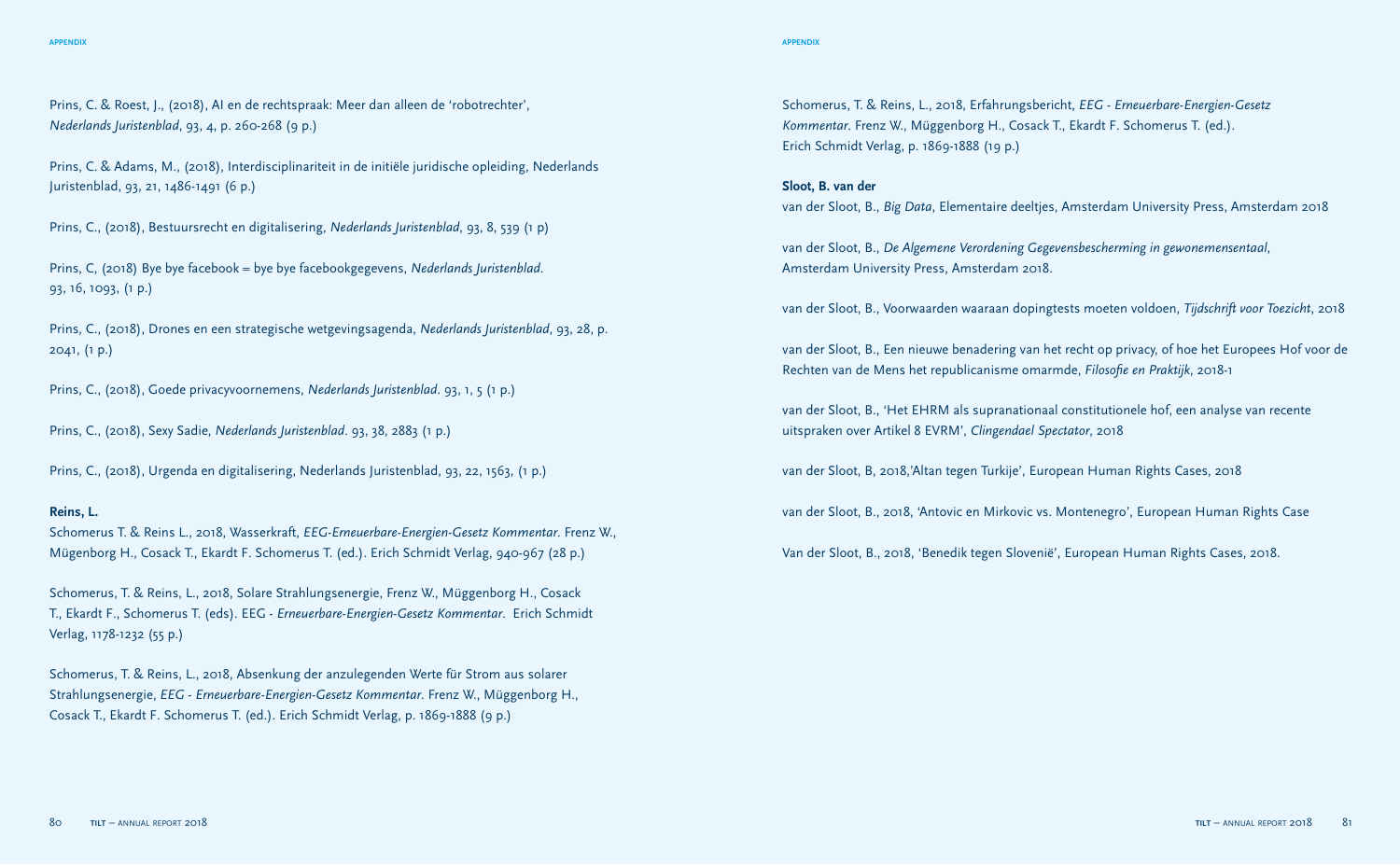## **APPENDIX 3 – ACTIVITIES 2018**

#### **TILT seminars**

TILT invites people working in the domain of law, technology, and society to give guest seminars on a regular basis.

#### **27 February 2018**

Gianclaudio Malgieri is a Doctoral Researcher at LSTS, VUB *"R.I.P.: Rest in Privacy or Rest in (Quasi-) Property? The protection of data of deceased data subjects between Data Protection Law and National solutions"*

#### **20 March 2018**

Jens Prüfer is an economist at Tilburg University's Department of Economics and a member of the Tilburg Law and Economics Center (TILEC). *"Competing with Big Data"*

#### **27 March 2018**

Sean McDonald is the CEO of FrontlineSMS and a fellow at Stanford's Digital Civil Society Lab. *"He presents an analysis of the most commonly suggested/pursued legal approaches to data and digital governance."*

#### **17 April 2018**

Maja Brkan is Assistant Professor of European Union Law at Maastricht University since 2013 where she is responsible for coordinating the core course on EU institutions and for supervising students researching on data privacy aspects of Big Data and Artificial Intelligence. *"Do Algorithms Rule the World? Algorithmic Decision-Making and the Right to Explanation in the GDPR"*

#### **15 May 2018**

Prof. Jorge L. Contreras is a Professor from the University of Utah. *"Property Rules, Liability Rules and Genetic Information"*

#### **30 May 2018**

Ugo Pagallo is a former lawyer and current Professor of Jurisprudence at the Department of Law, University of Turin, Italy. He is Faculty Fellow at the Center for Transnational Legal Studies in London, UK and NEXA Fellow at the Center for Internet & Society at the Politecnico of Turin. *"The Hard Cases of AI, Robotics, and their Legal Governance"?*

#### **19 June 2018**

Esther Keymolen (1982) is Assistant Professor and director of education at eLaw, the Center for Law and Digital Technologies at Leiden University. *"Trust and Technology: The evolution of a hotel key."*

#### **25 September 2018**

Eliza Mik is Assistant Professor at the Singapore Management University. *"Does AI Require New Laws? An (incomplete) Private Law Perspective"*

#### **16 October 2018**

Izabela Skoczen obtained her PhD from the Faculty of Law and Administration at the Jagiellonian University in Krakow, Poland. In 2017 she took up employment with the Krakow Faculty of Law and Administration

*"Trust an "Implicatures in legal contexts"*

#### **13 November 2018**

Laurens Naudts is a Doctoral Researcher and Researcher in Law at the KU Leuven Centre for IT & IP Law, Belgium. *"The Articulation of Fairness in Machine Learning: Justice, Equality and Data Protection."*

#### **23 November 2018**

Patrick A. Parenteau is Professor of Law and Senior Counsel in the Environmental and Natural Resources Law Clinic (ENRLC) at Vermont Law School. *"Comparing Climate Litigation Strategies in the US and the Netherlands"*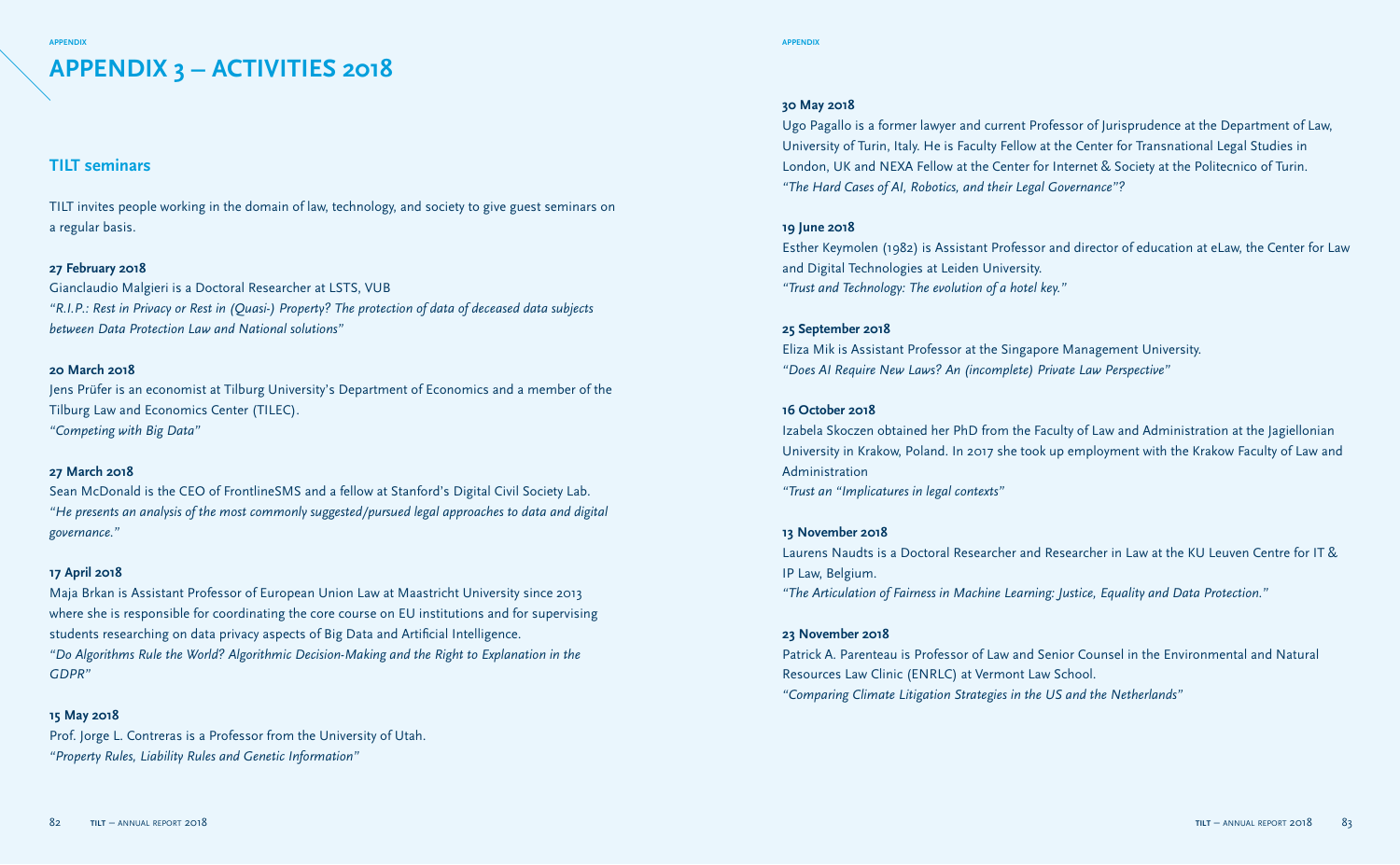#### **27 November 2018**

Dr. Wei ZHUANG is Counsel with Praximondo, a Geneva-based firm. *"Intellectual Property Rights and Climate Change: Interpreting the TRIPS Agreement for Environmentally Sound Technologies"*

#### **6 December 2018**

Dr. Miho Kamitsukue, Professor of Sapporo University in Hokkaido, Japan. *"Privacy Law in Japan - From Torts View"*

#### **11 December 2018**

Mireille van Eechoud is Professor of Information Law at the University of Amsterdam, IViR *"The limits of lawmaking: Why a new intellectual property right won't save the media"*

#### **Other events**

#### **18 April 2018 - Stakeholder Workshop for the Certification study in Brussels**

On 18 April, TILT organized in Brussels a Stakeholder Workshop for the certification study, during which preliminary results of the study were presented to a group of stakeholders from data protection authorities, certification bodies, accreditation authorities, industry, and others. The head of the Data Protection Unit of DG JUST gave the welcome speech and Ronald Leenes presented an overview of the study. The audience was then divided into working groups on data transfers, standards, certification & accreditation with Irene Kamara, Ronald Leenes, Kees Stuurman, Eric Lachaud (TILT) and Marc van Lieshout (TNO) stirring the discussion. The feedback will be implemented by the research team and presented in the final version of the study.

#### **24 May 2018 - Seminar Data Access in the European Digital Single Market in Brussels**

On 24 May, Inge Graef and Martin Husovec organized a seminar in Brussels entitled 'Seminar Data Access in the European Digital Single Market' with a number of policymakers, industry representatives and experts.

#### **24 May 2018 - Seminar Data science as social science: an interdisciplinary discussion on Cambridge Analytica**

On May 24 TILT hosted an interdisciplinary discussion on the recent events involving Cambridge Analytica. It incorporated perspectives from across a range of disciplines, including those currently peripheral to data scientific research but for whom the topic raises issues of central importance.

#### **28–31 May 2018 - Lorentz-NIAS workshop on Data Sharing for Law Enforcement**

On 28-31 May Eleni Kosta co-organized a Lorentz-NIAS workshop on Data Sharing for Law Enforcement, with Bibi van den Berg, Bart Preneel and Daniel Trottier. The workshop aimed to identify the challenges that arise in data sharing with law enforcement authorities present workable technical, legal and societal suggestions in the form of a white paper with best practices and recommendations, which can be implemented in the short to medium term. 25 scientists from various disciplines spent four days having fruitful discussions and coming up with concrete recommendations.

#### **1 June 2018 - Prof. Ugo Pagallo Workshop**

On June 1st, Prof. Ugo Pagallo from the Department of Law at the University of Turin, joined us for a very productive and inspiring seminar on the legal status of AI technologies. Besides TILT members interested in Artificial Intelligence (AI) technologies, there were also a few external guests participating in the seminar

#### **14 June 2018 - International PhD colloquium**

The Tilburg Institute for Law, Technology and Society ('TILT') organized a PhD Colloquium, which took place at Tilburg University on 14 June 2018. The organizers invited PhD researchers working on any of the themes covered by this Call for Papers ('CfP') to submit an abstract. The general theme of the PhD Colloquium was "Regulating new technologies in uncertain times".

#### **19 June 2018 - PI.lab roundtable**

On 19 June, the VICI team together with PI.lab organized a roundtable workshop on "Envisioning Home 2.0: Concept, Feasibility, and Configuration" in Utrecht. Around 25 legal and technical experts discussed whether, to what extent and how "home 2.0" and the "digital home" could be fruitful concepts for protecting privacy in the 21st century.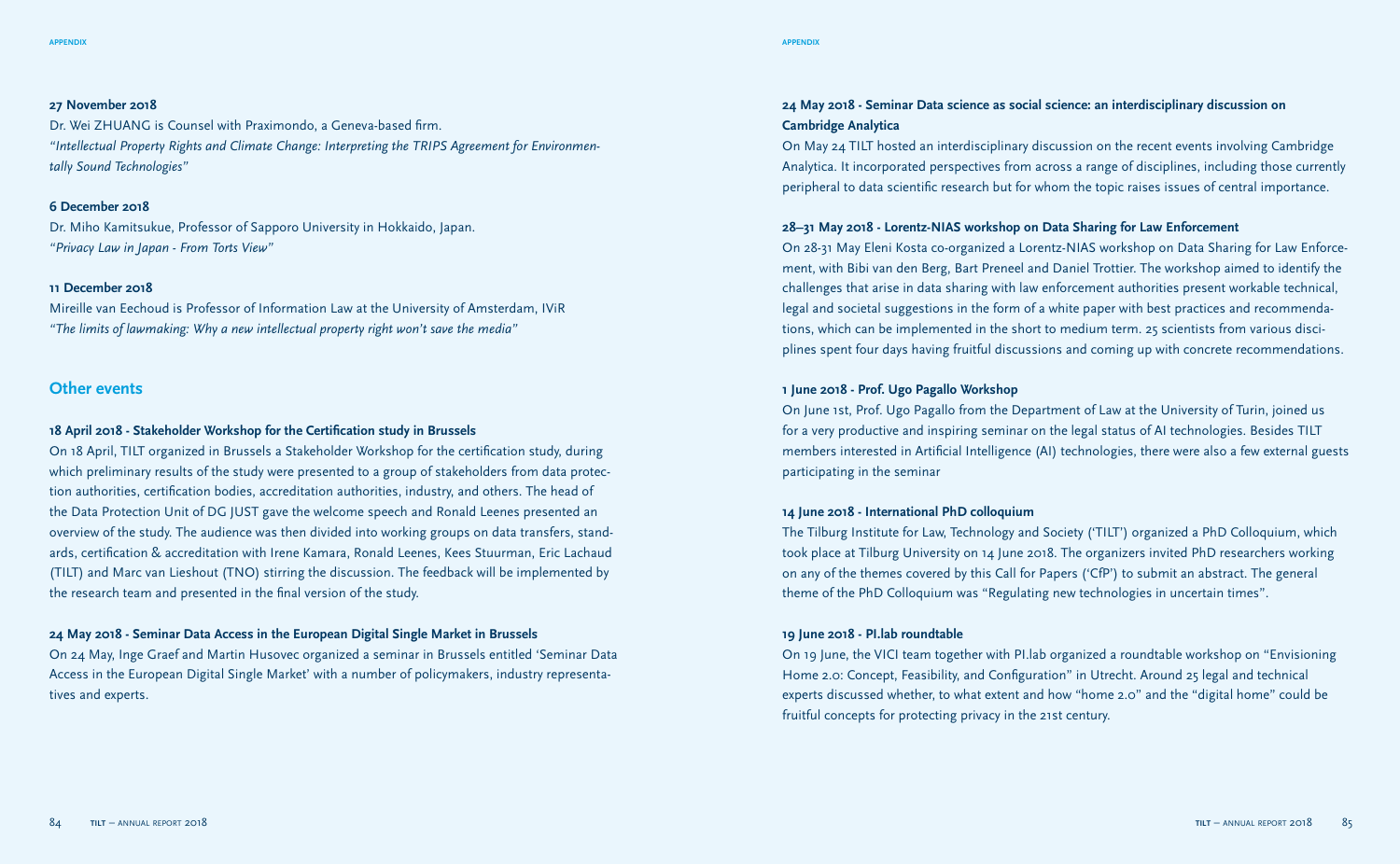# **CREDITS**

#### **14 November 2018 - VENI workshop**

In 2014 Eleni was awarded a personal research grant (VENI) by the Netherlands Organization for Scientific Research (NWO). The project was entitled "Back to the typewriters? – Rethinking informational self-determination in the era of mass state surveillance". On 14 November, Eleni Kosta organized the closing workshop of this project. The workshop focused on the regulation of data protection in Europe and the choice of the European regulator to have two legal instruments on data protection (GDPR and LEA Directive) relying on different legal bases, on the use of transparency reports by companies as tools for accountability and transparency and on the checks and balances that are applied by the ECtHR (and the CJEU) in case of mass surveillance.

#### **20-21 November 2018 - INFO-LEG workshop**

On 20-21 November, the INFO-LEG team conducted a closed interdisciplinary expert workshop: 'Future of data protection law; Towards the law of everything?' The aims of the workshop were based on the insights from economics, law, computer science and media studies - to validate the hypothesis of the project, i.e. that as the current law stands, and in view of the dawning hyperconnected world characterized by "datafication" of our environment through ubiquitous sensors and the Internet of Things, everything will soon be or contain personal data, data protection law will become the law of everything and will collapse.

We also used the workshop to start a discussion about possible alternative options for a suitable threshold for legal protection against information-induced harms.

Editors: **Ronald Leenes Bert-Jaap Koops Leonie de Jong Ghislaine van den Maagdenberg Heidi van Veen**

Design and production: **Beelenkamp Ontwerpers, Tilburg**

Print: **Prisma Print, Tilburg**

#### **Mailing address:**

TILT Tilburg Institute for Law, Technology, and Society P.O. Box 90153 5000 LE Tilburg The Netherlands Phone: + 31-13 466 8199 E-mail: TILT@tilburguniversity.edu Website: www.tilburguniversity.edu/tilt

**Visiting address:**  Prof. Cobbenhagenlaan 221 Montesquieu Building Room M734 (seventh floor) 5037 DE Tilburg The Netherlands